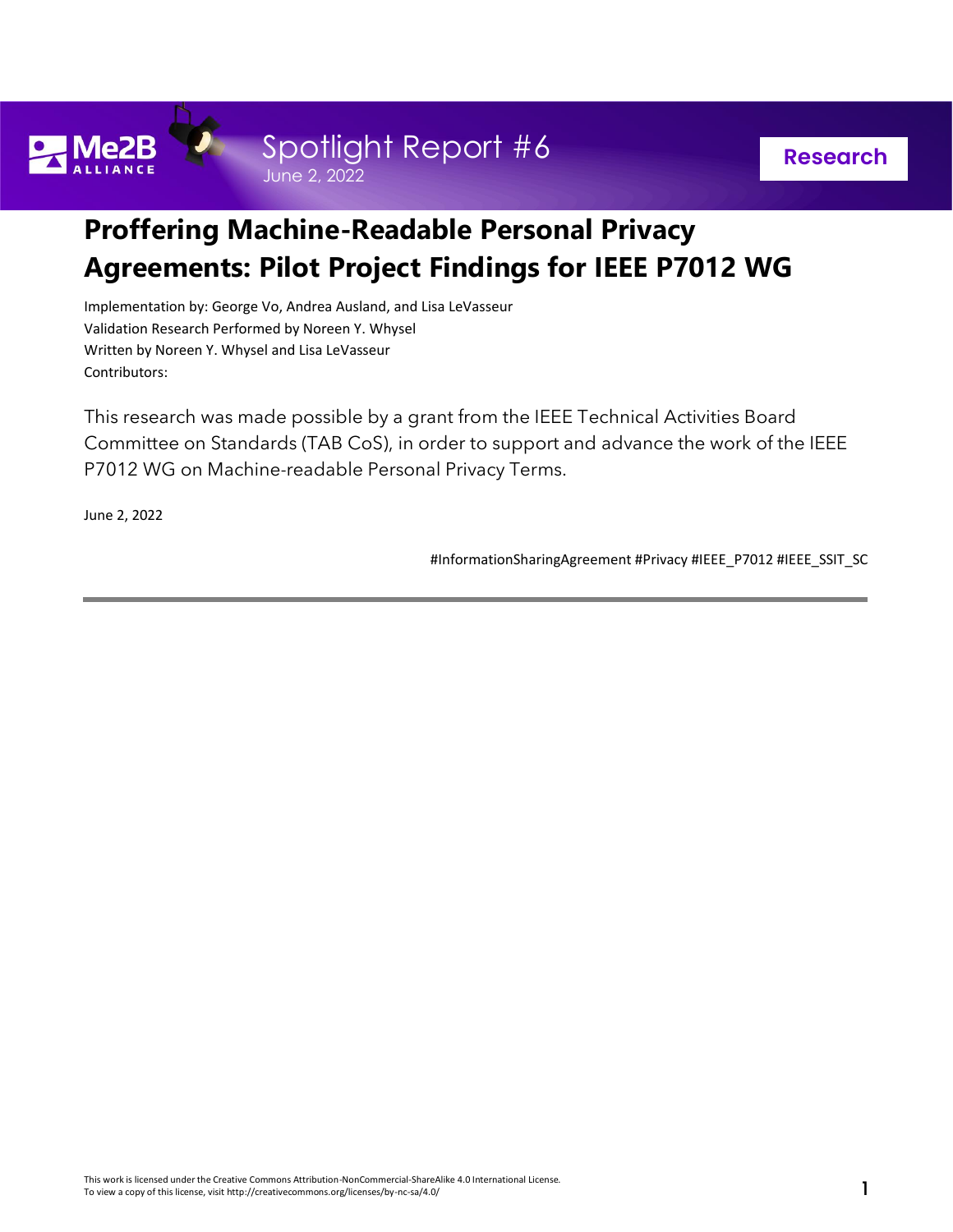# **Table of Contents**

| 1.             |                  |  |
|----------------|------------------|--|
| 2.             |                  |  |
|                | 2.1.             |  |
|                | 2.2.             |  |
|                | 2.3.             |  |
|                | 2.4.             |  |
|                |                  |  |
| 3 <sub>1</sub> |                  |  |
| 4.             |                  |  |
|                | 4.1.             |  |
|                | 4.1.1.           |  |
|                | 4.1.2.<br>4.1.3. |  |
|                | 4.1.4.           |  |
|                | 4.1.5.           |  |
|                | 4.1.6.           |  |
|                |                  |  |
|                | 4.2.1.           |  |
|                | 4.2.2.<br>4.2.3. |  |
|                | 4.2.4.           |  |
|                |                  |  |
|                | 4.3.1.           |  |
|                | 4.3.2.           |  |
| 5.             |                  |  |
|                | 5.1.             |  |
|                | 5.2.             |  |
|                | 5.3.             |  |
|                | 5.4.             |  |
|                | 5.5.             |  |
|                | 5.6.             |  |
|                |                  |  |
|                |                  |  |
|                |                  |  |
|                |                  |  |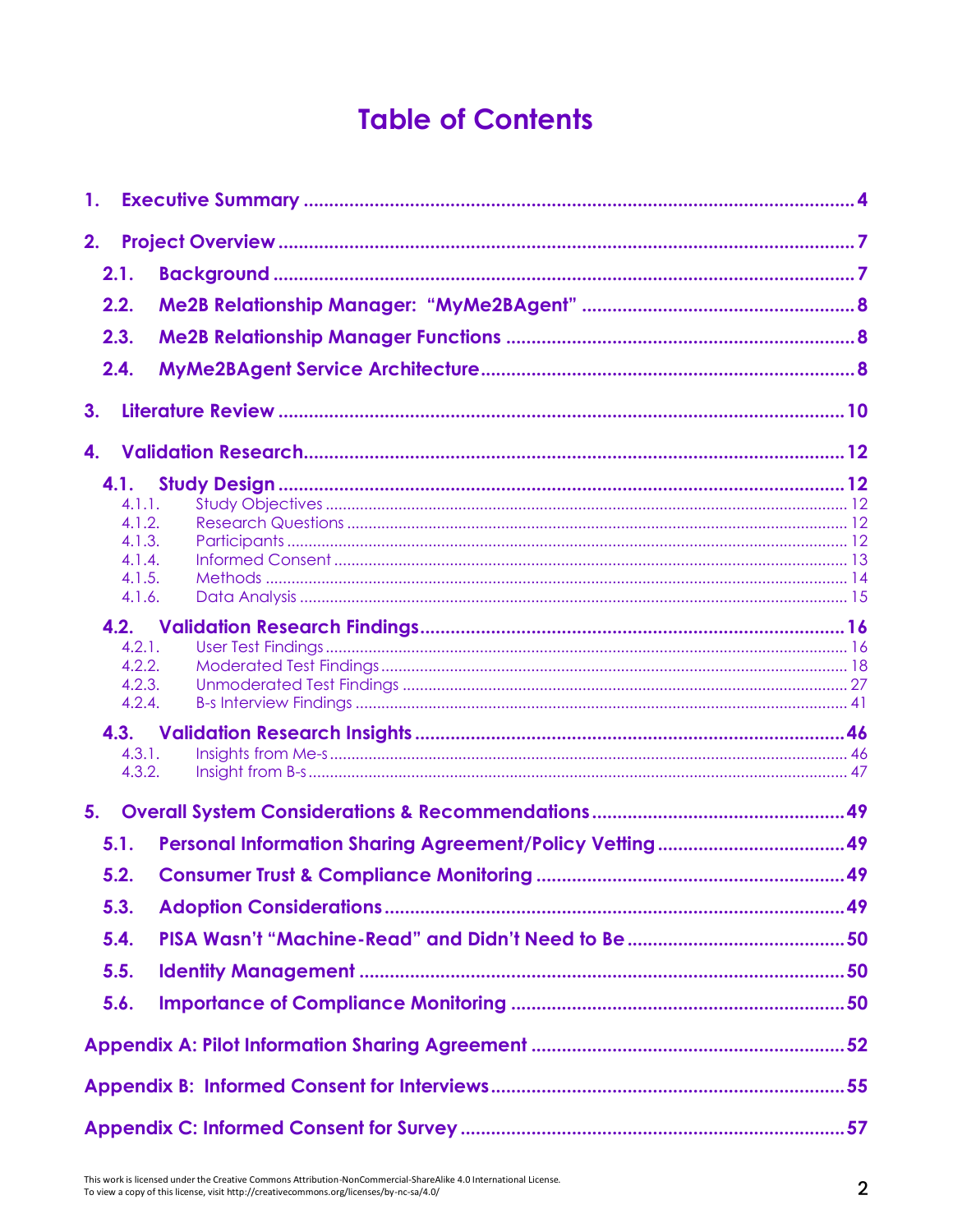| Appendix I: Relationship Manager Product Design Recommendations 66 |  |
|--------------------------------------------------------------------|--|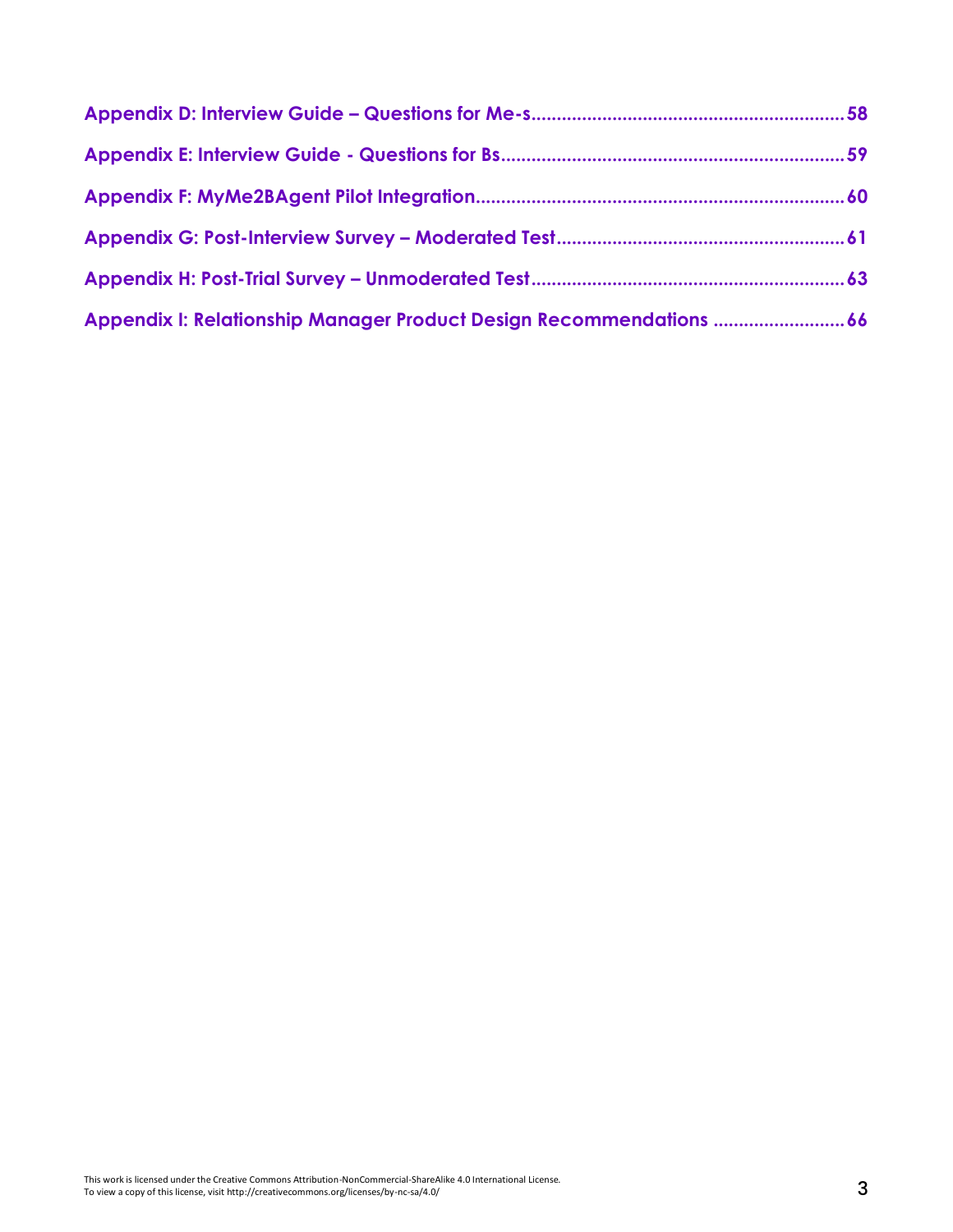# <span id="page-3-0"></span>**1. Executive Summary**

What if people had the ability to assert their own legally binding permissions for data collection, use, sharing, and retention by the technologies they use? The **IEEE P7012** has been working on an interoperability specification for machine-readable personal privacy terms to support such an ability since 2018. The premise behind the work of IEEE P7012 is that people need technology that works on their behalf—i.e. software agents that assert the individual's permissions and preferences in a machine-readable format.

Thanks to a grant from the IEEE Technical Activities Board Committee on Standards (TAB CoS), we were able to explore the attitudes of people and one small business toward having the ability for people to send their own legally binding privacy terms to the business. The project entailed building a prototype "Relationship Manager" webservice called, "MyMe2BAgent", and then performing validation testing with both types of users of the agent: individual users ("Me-s) and the business ("B"). The primary research questions for the validation research were:

### For Me-s:

- Do people want the ability to send their own legally binding ISA to service providers?
- Do people want a data management dashboard for managing the personal information that gets shared with all service providers?

### For the business (B):

• What was it like to integrate the ability to receive a personal privacy agreement? Is it scalable? Is it something you would want to support going forward?

The following are the key findings from this research:

## **Is the capability of sending a personal privacy policy/agreement important and valuable to people (Me-s)?**

While the number of participants is too small to generalize, the findings do show differing opinions. Of seven respondents, 2 said they wouldn't use the ability if they had today. Participants rated the importance of the ISA sending capability rather low, with moderated participants averaging 2.7 and unmoderated participants averaging 3.6 (where a score of 5 indicated "extremely important"). This is surprising as the participants in this study were all tech privacy afficianados. Clearly, additional research is required.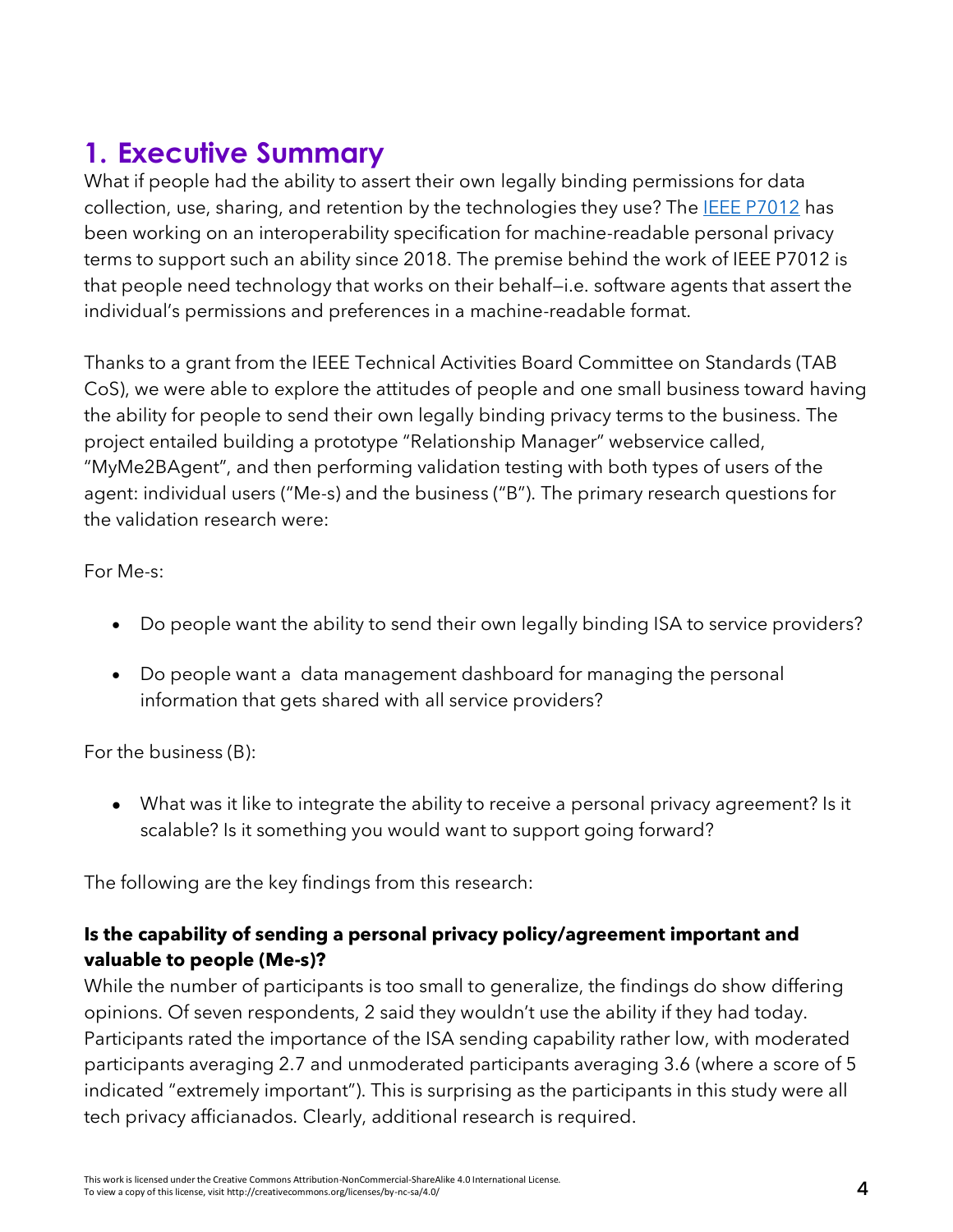Multiple respondents noted that enforcement of the PISA is what is really needed to make this capability meaningful, and currently there is no way to know if an agreement is being upheld. What appears to be most important is ensuring and enforcing the terms of the agreement.

We suggest that reporting and enforcement of any agreement—including existing Terms of Service provided by B-s—is urgently needed, even before the ability to send personal privacy terms to a business.

## **Is a single dashboard to manage Me2B Relationships and the data being shared with vendors important and valuable to Me-s?**

This capability appears to be somewhat more valued by our test population, with an average importance score of 4.3 across six respondents. It seems that Me-s may be experiencing a problem of scale relating to managing their Me2B Relationships, and that a "one-stop shop" would be desirable. One respondent suggested that the Me2B Relationship Manager should also manage passwords.

### **From the B's perspective, what is the greatest challenge?**

The B in this project was the Me2B Alliance (Me2BA), a small, non-profit membership organization. Of the funds allocated for the grant, nearly 20% was used in a legal audit of the Pilot Information Sharing Agreement (PISA). Granted, the funding was modest (\$10,000), legal fees are typically high, and this type of legal agreement was entirely novel for the lawyer (for all lawyers).

In order to arrive at an acceptable PISA, Me2BA had to assess current and future business and IT processes, to ensure it could sustainably uphold the stated terms. Me-participants said that the PISA felt like it was written for the B and not the Me. And it was, *because it's the B who bears the legal obligations.* 

**The primary value [for Me-s] of a machine readable privacy policy system is that it would allow for choice between pre-approved policies/agreements.** But the allowable policies/agreements will always be highly vetted and amenable to the business and their legal advisors. They have to be in order for a B to sign them.

## **Generalized learnings for B-s:**

• Allowing multiple different privacy policies will be difficult and likely undesirable due to the highly integrated nature of a personal privacy agreement into the business' legal processes, business processes, and IT systems' behaviors. Vetting and allowing a particular privacy policy is a major undertaking.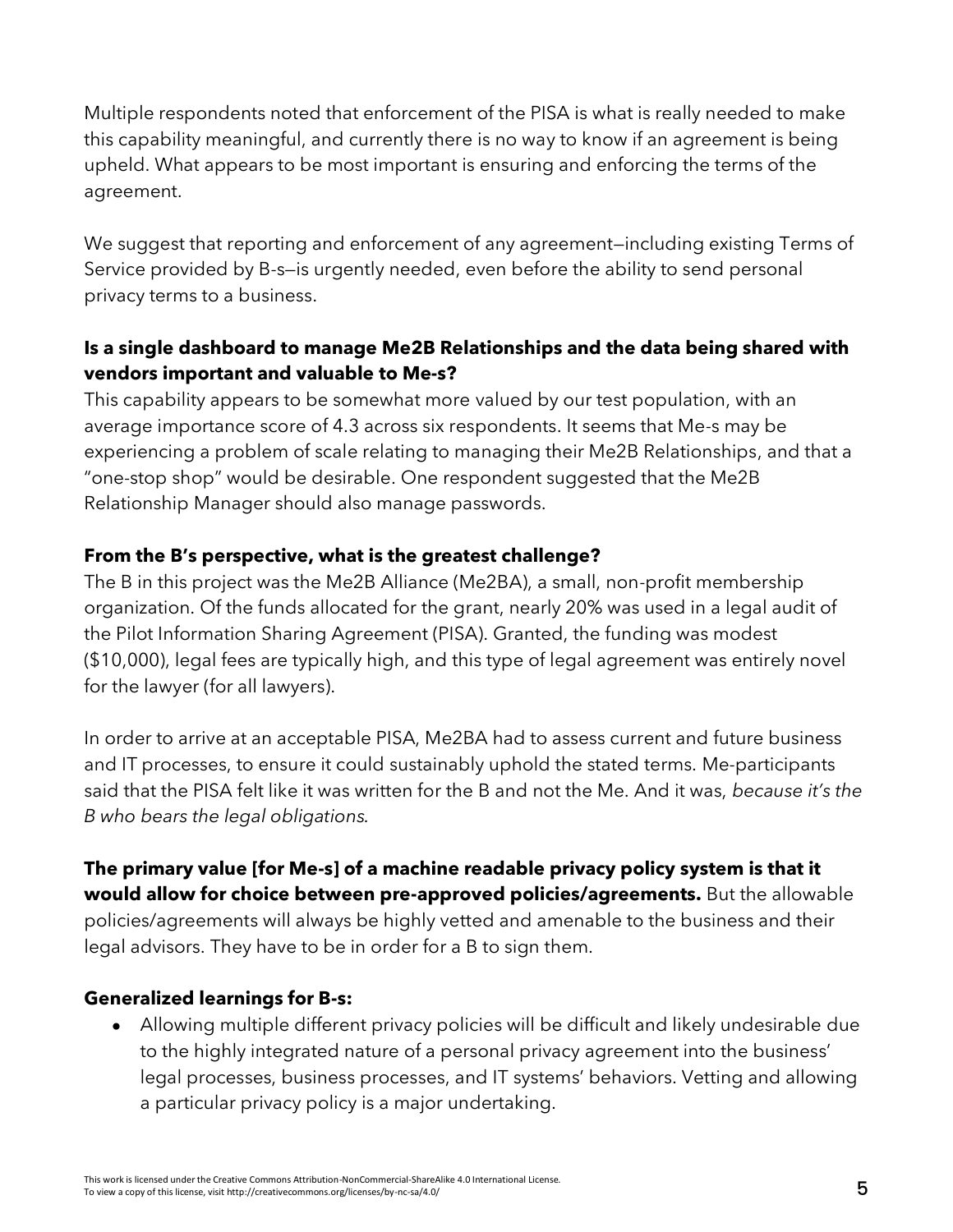- Since businesses must scale their services to potentially millions of customers, supporting, tracking, and complying with several different policies is likely untenable for B-s. The pre-vetted and allowed Information Sharing Agreements will always be aligned to the capabilities, risk tolerances, security practices, and IT system behavior of the company.
- While one "Me" respondent desired a real-time negotiated agreement, it seems clear that real-time negotiation of privacy terms is unlikely to be supportable by a business, until every aspect of a business and its IT systems is captured in a machine-readable model.
- From this pilot project, it's unclear that the agreements must in fact be "machine readable"; they may merely need to be "machine identifiable". That is, agreements may not need to be real-time parsed—and may never need to be. Rather, the allowable personal privacy policies must have machine-readable unique identifiers.

This project and the learnings derived from it will help the P7012 WG understand the kinds of changes that will be required in order to better empower people, resulting in better relationships with users of technology. It will also help them better understand and prioritize key needs and challenges in creating healthier relationships between makers and users of technology.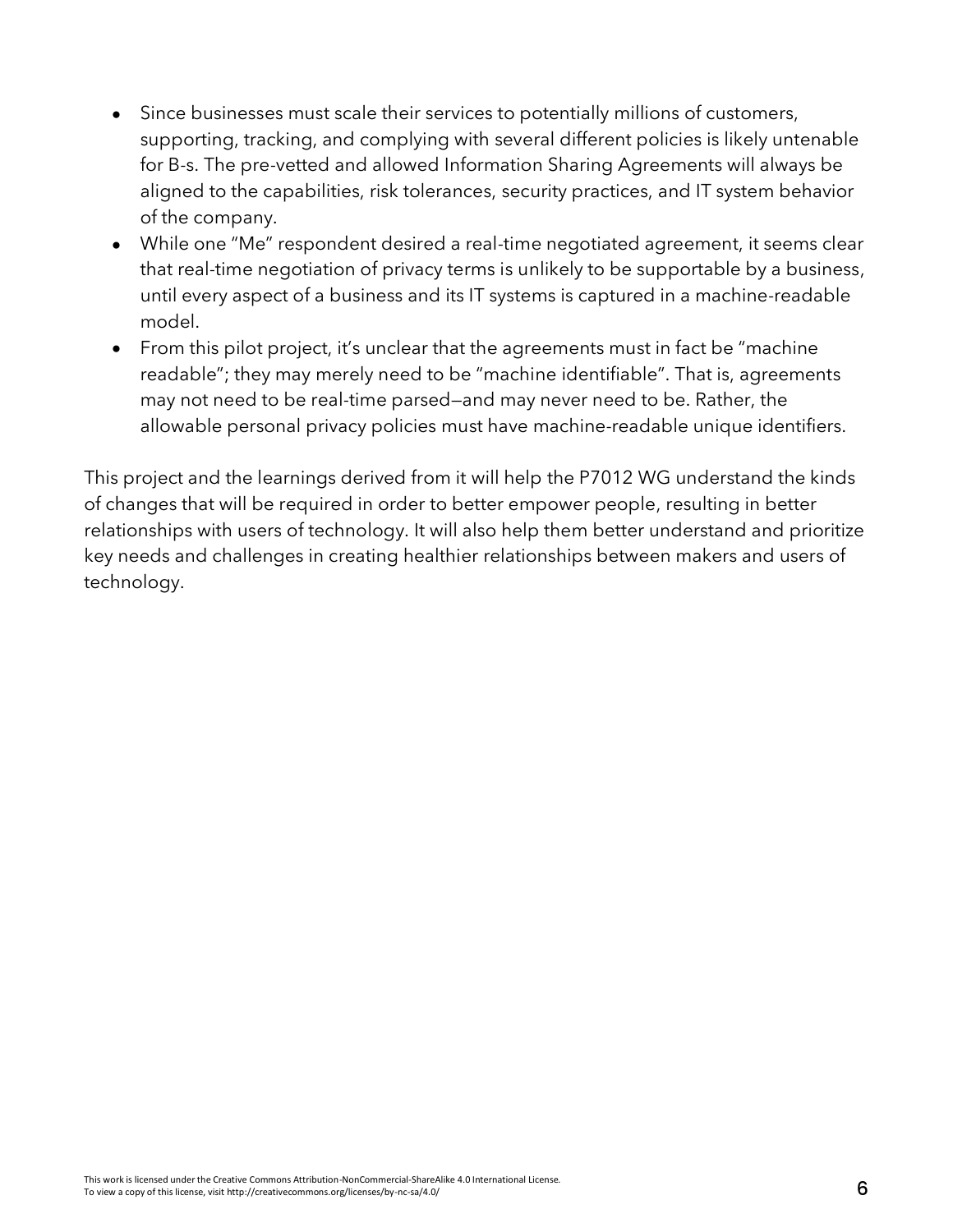# <span id="page-6-0"></span>**2. Project Overview**

## <span id="page-6-1"></span>**2.1. Background**

According to the charter of the IEEE P7012 WG (as captured in the Project Authorization Request [https://sagroups.ieee.org/7012/wp-](https://sagroups.ieee.org/7012/wp-content/uploads/sites/308/2018/11/P7012_PAR_Detail.pdf)

[content/uploads/sites/308/2018/11/P7012\\_PAR\\_Detail.pdf](https://sagroups.ieee.org/7012/wp-content/uploads/sites/308/2018/11/P7012_PAR_Detail.pdf) ), the Internet is based on protocols for peer-to-peer communication, but the current norm has been for service operators to set the terms of engagement. These agreements typcially take the form of Terms of Service agreements and include the conditions of data privacy that individuals engaging with the service must agree to as a condition to use the service. Current norms leave little room for individuals to assert their own data usage conditions and permissions that are not included in the Terms of Service.

P7012 is a revolutionary standard which enables the future existence of interoperable software agents that work on behalf of the individual. These "relationship manager" agents will issue machine readable, personal Information Sharing Agreements (ISAs) on behalf of the individual user. It is envisioned that people will be able to select from various "authorized" agreements. How this might work in practice is that different, trusted organizations (such as ACLU, Customer Commons, or EFF for example) would produce an ISA that vendors could selectively choose to support and individuals could choose to assert.

In February 2021, Me2BA responded to a call for projects from the IEEE Technical Activities Board Committee on Standards (TAB CoS). The purpose of the call was to provide discretionary seed funding to members of IEEE Societies and Councils to support establishing standards practices. The proposal presented by Me2BA was the following:

- To develop a viable machine-readable personal Information Sharing Agreement,
- To develop a prototype "relationship manager" software agent platform that allows a Me2B member to issue legally binding Information Sharing Agreement in a humanand machine-readable format, and convey these terms for personal privacy to a the Me2B Alliance's membership server, and
- To perform validation research with the Me2BA individual members ('Me-s") who used the relationship manager to issue an Information Sharing Agreement, and also with the Me2BA staff ("B") who integrated the capability into the Me2BA IT infrastructure.

The primary objective and value of the project is the last step: the validation research, capturing insights on usability considerations from both the individual's (Me's) and the organization's (B's) perspective. The prototype was NOT something we originally intended to build and wasn't the primary purpose of the project. We originally planned to work with an off the shelf personal data manager, but when the original partner dropped out, we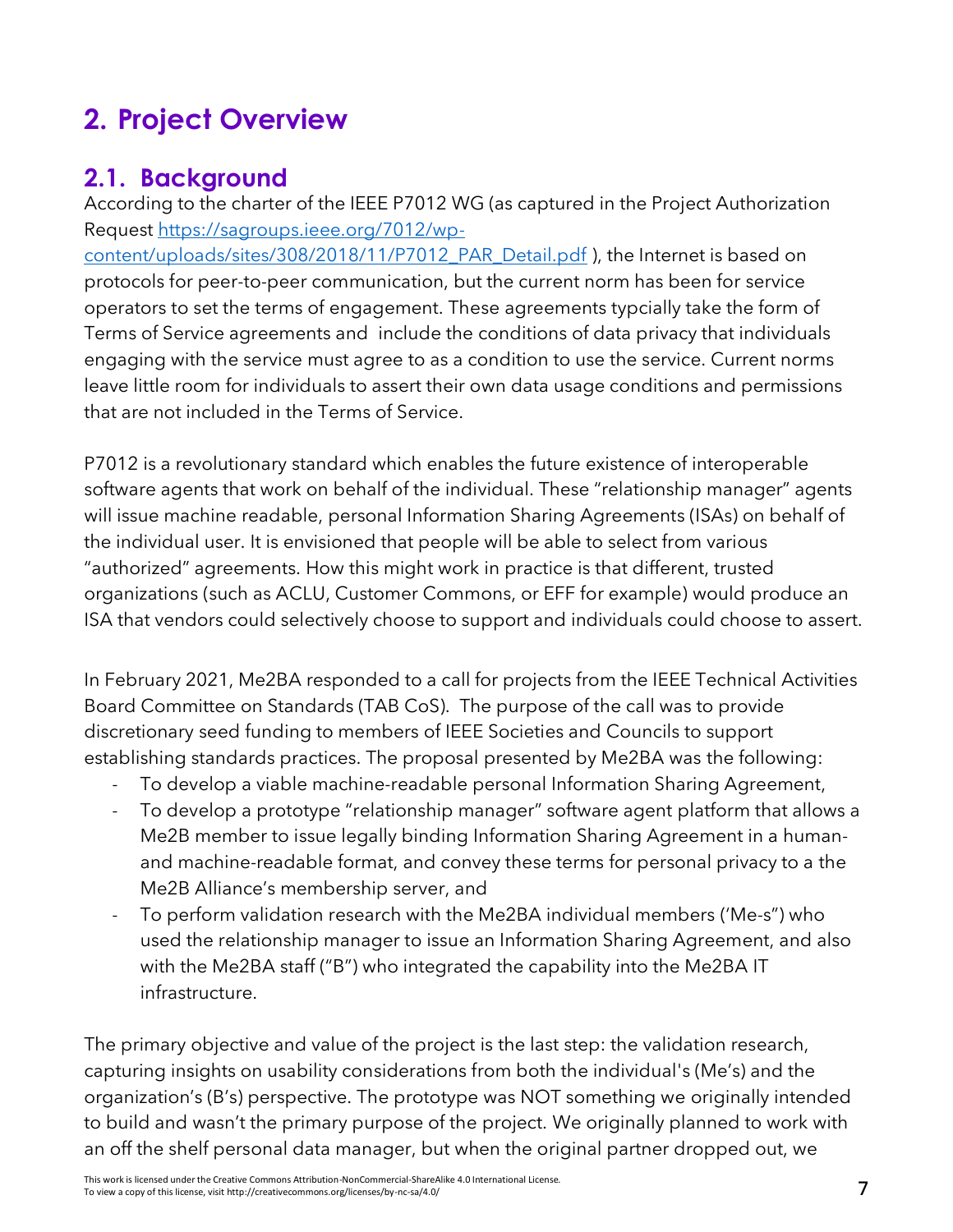chose to implement a prototype service. We were hoping to provide real-world feedback to P7012 to inform and reference in the spec.

It is our hope that these findings will educate people on the unique challenges of integrating machine-readable ISAs on the vendor side, and also to determine whether a dashboard system such as the one we created would be of value to consumers.

## <span id="page-7-0"></span>**2.2. Me2B Relationship Manager: "MyMe2BAgent"**

The prototype service supported very limited and crudely implemented capabilities, as follows.

## <span id="page-7-1"></span>**2.3. Me2B Relationship Manager Functions**

The Me2B Relationship Manager is a "two-faced" webservice, with two portals for two unique user profiles: (1) Me-s (specifically, Me2B Members) and (1) B-s (specifically, Me2B Alliance staff). In this prototype, only the Me-s portal was functional.

If the MyMe2BAgent's Administrative Portal was fully functional, it would have allowed the B's administrators with:

- A method to upload one or more acceptable Personal Information Sharing Agreements which the B will accept.
	- o Due to the constraints of this project, we had only one agreement, called the Pilot Information Sharing Agreement or PISA, which was preloaded into the system.
	- o This agreement was based on the JLINC Standard Information Sharing [Agreement](https://sisa.jlinc.org/html/v1/) (SISA, see Appendix A), but was heavily edited to ensure Me2BA's ability to comply with all the terms in the agreement.

The MyMe2BAgent's user portal (for Me-s) supported the following:

- Me-s were able to select an [the only] Information Sharing Agreement available for the [only enabled] entity [Me2BA]. Upon selecting the agreement ("Pilot Information Sharing Agreement" or PISA), they would "sign it" electronically and it would be "sent" to the Me2B Administrative server [hosted Salesforce instance].
	- o The existence of a mutually "signed" agreement would be recorded automatically in the Me2BA membership database in Salesforce.
- Additionally, Me-s were able to modify the information shared by them [under the binding terms of the PISA] with the Me2BA at any time, and these changes were automatically updated in the Me2B Membership database (Salesforce).

# <span id="page-7-2"></span>**2.4. MyMe2BAgent Service Architecture**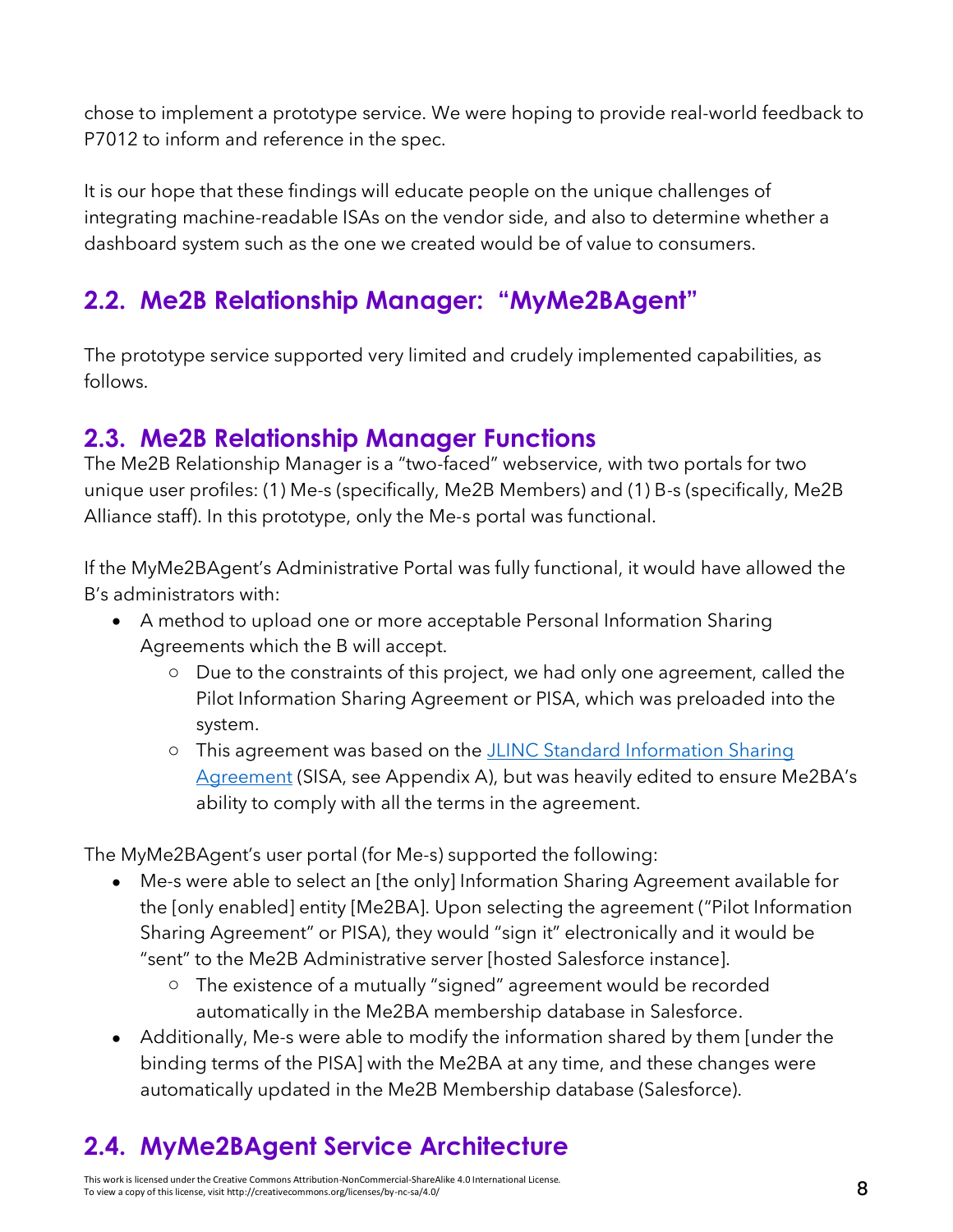For this pilot project, MyMe2BAgent was developed as a webservice in HTML, and connected to the Me2BA membership database via standard Salesforce APIs. Participants logged in using an Apple ID.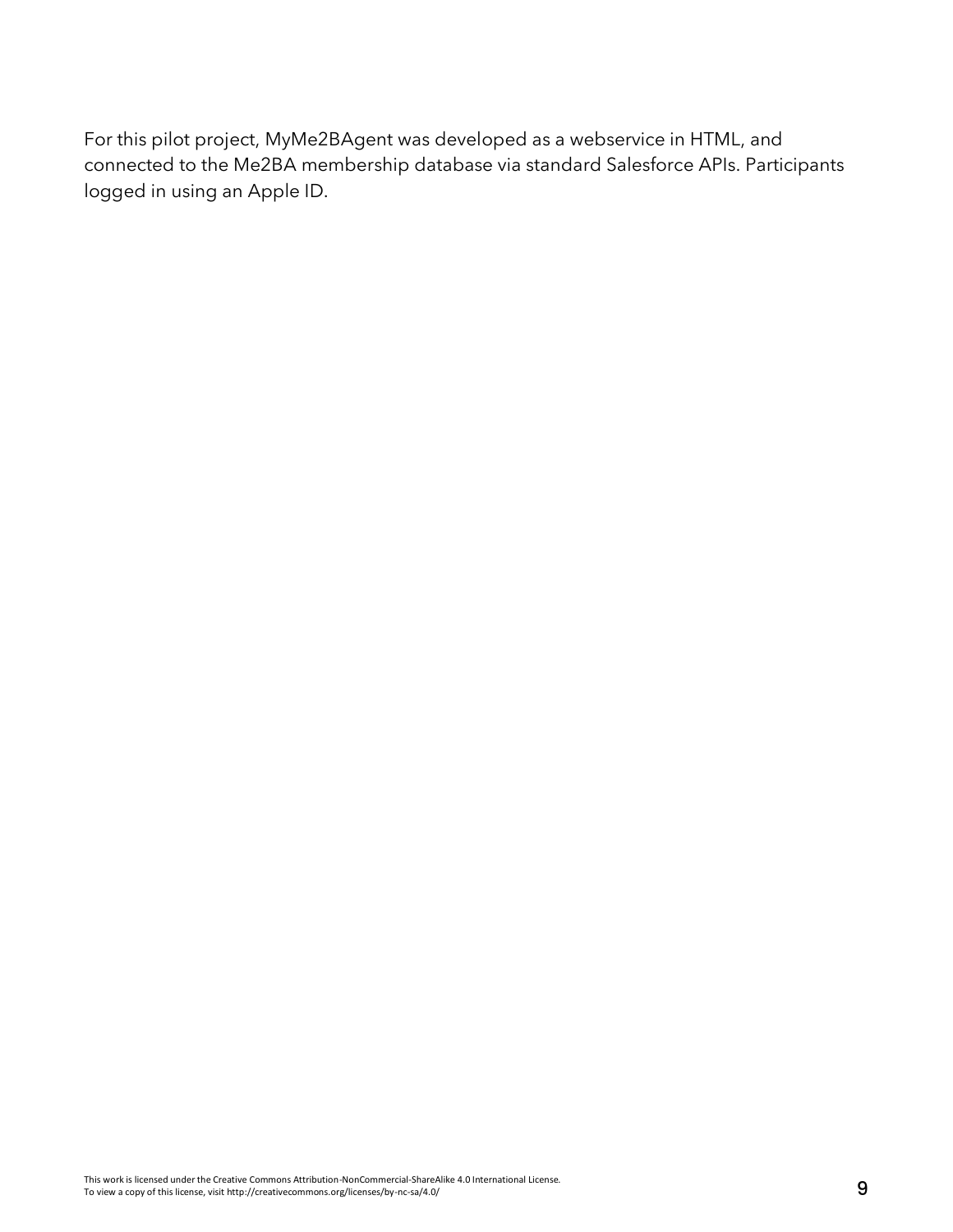# <span id="page-9-0"></span>**3. Literature Review**

As part of the validation research stage, a literature review was conducted to identify any research around user-proferred privacy terms or agreements. We were unable to find any research that evaluated any prototype or commercially available technology to send userproffered privacy terms. However, there is substantial research and work published around *consent*. However, consent is only a distant cousin to the idea of a user-issued personal privacy policy.

In "Beyond Consent: A Right-to-Use Licence for Mutual Agency,"<sup>1</sup> published in December 2019, Lisa LeVasseur, founder and Executive Director of the Me2BA and Eve Maler, Chief Technology Officer of Forgerock and a member of the Me2BA Board of Directors, wrote on right to use licenses for personal data. They found that the way most digital apps and services handle data sharing consent is flawed, and proposed a right-to-use license to manage permissions as potential alternatives to consent and contract. Maler has been a leader in developing the User-Managed Access (UMA)<sup>2</sup> standard at the Kantara Initiative, which proposes a business-legal framework that ties machine-readable licenses to permissions and various artifacts produced by the protocol.

The key term in these publications is "permission," which is required for an agreement to be voluntary, as discussed by Nancy Kim in *Consentability*<sup>3</sup> . Permission implies that the person is voluntarily allowing access and use of some attribute about themselves, as opposed to acquiescence to the will of some other entity ("Consent"). This changes the nature of the agreement by restoring agency to the individual, who is no longer simply a data subject but a voluntary agent in their own decision-making.

A challenge to personal agency is how people understand personal data ownership. A study by Norberg et al in 2009 in the *Journal of Consumer Affairs* found that people tend to think of their personal data as something they share socially and not necessarily as personal property. The study concluded that since people tend to overlook or deliberately skip reading data-sharing policies for the technologies they use, they are unlikely to consider such a relationship to be a "property-sharing" one. As more jurisdictions introduce data privacy legislation, such as GDPR in the EU and CCPR/CCPA in California, consumers are becoming more aware of these issues.

https://ieeexplore.ieee.org/document/9031549

<sup>1</sup> LeVasseur, Lisa & Eve Maler. (December 2019). "Beyond Consent: A Right-to-Use License for Mutual Agency," *IEEE Communications Standards Magazine*, IEEE. (Volume: 3, Issue: 4, December 2019).

<sup>2</sup> User-Managed Access (UMA) 2.0 Grant for OAuth 2.0 Authorization. Kantara Initiative. Web.

https://kantarainitiative.org/file-downloads/uma-busi-ness-model-0-7e-2018-02-01-pdf/.

<sup>3</sup> Kim, N.S. (2019). *Consentability*., Cambridge Univ. Press.

This work is licensed under the Creative Commons Attribution-NonCommercial-ShareAlike 4.0 International License. This work is licensed under the creative commons Attribution-Noncommercial-ShareAlike 4.0 international License.<br>To view a copy of this license, visit http://creativecommons.org/licenses/by-nc-sa/4.0/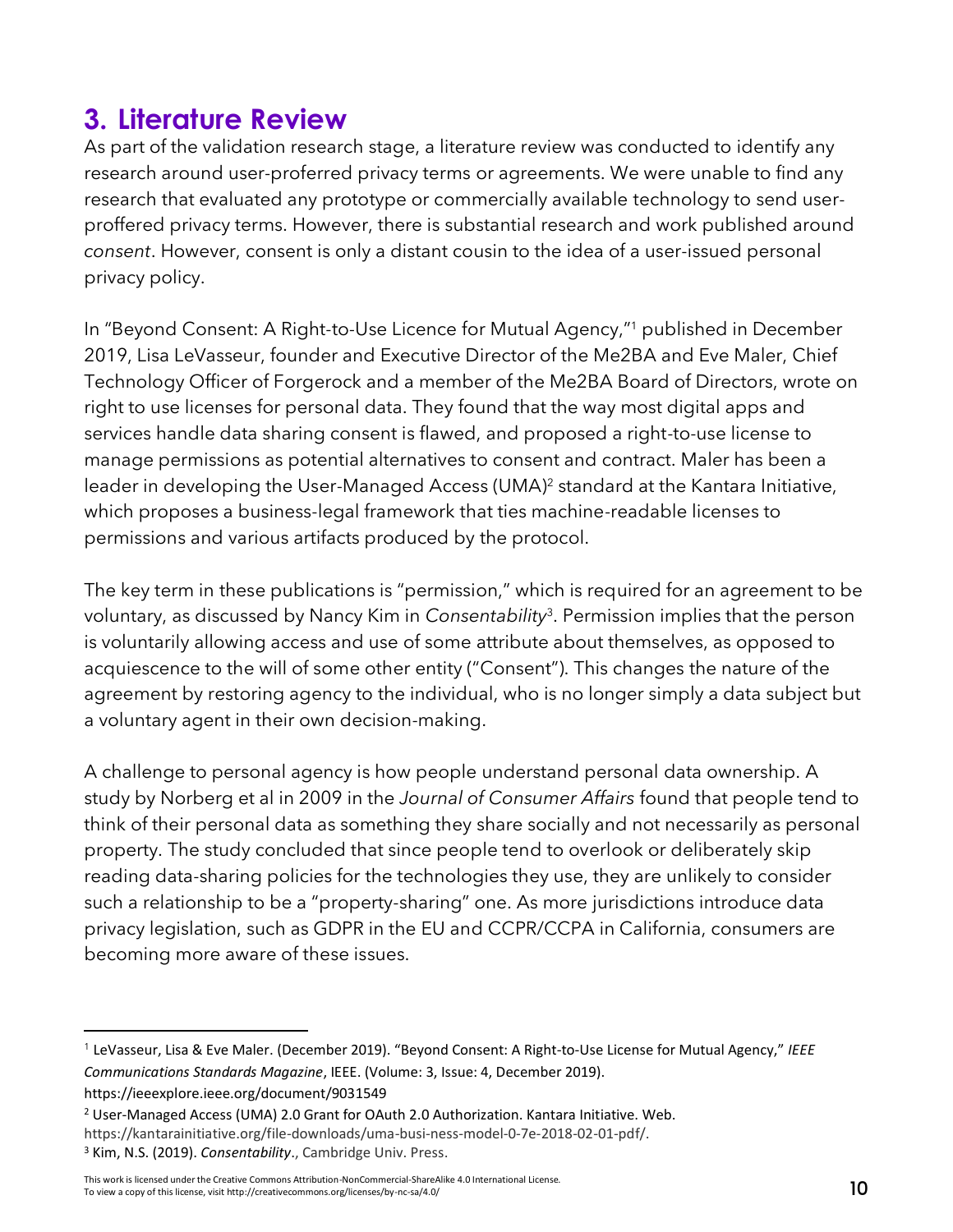Much of the public conversation around mitigating consumer data risk is in the form of data protection. Consumer Reports offers a data privacy service, called <u>Security Planner</u><sup>4</sup>, that is focused on minimizing tracking and securing personal devices. This tool is introduced as a way to make companies accountable for their data sharing practices, but the language continues to point to hacking, phishing and identity theft as the main concern. Another service recently announced from Consumer Reports' Digital Lab<sup>5</sup> is a protocol that provides a way for consumers and technologies to set the terms of data-sharing and has requested input from the public. Unfortunately, input must be made via GitHub repository, which can be intimidating to non-technical people.

We still have some way to go in educating people about their data rights. Our recent research and focus groups on consumer understanding of location awareness<sup>6</sup> and legal policies<sup>7</sup> indicates that while people consider misuse and sharing of personal data by technologies where they have accounts to be "Creepy" or "Annoying," they have a greater fear of "hacking" of their data by an external bad actor or otherwise accept a weaker role in the exchange of data as a price to pay for access to services.

In all, we found very little research, if any, around people's attitudes toward these novel and emerging capabilities.

<sup>4</sup> Security Planner. https://securityplanner.consumerreports.org/

<sup>5</sup> Greenwood, D. (October 25, 2021) "Watch CRS Data Rights Roundtable Co-Hosted with the MIT Media Lab." Consumer Reports. Web. [https://digital-lab.consumerreports.org/2021/10/25/watch-crs-data-rights](https://digital-lab.consumerreports.org/2021/10/25/watch-crs-data-rights-roundtable-co-hosted-with-the-mit-media-lab/)[roundtable-co-hosted-with-the-mit-media-lab/](https://digital-lab.consumerreports.org/2021/10/25/watch-crs-data-rights-roundtable-co-hosted-with-the-mit-media-lab/)

<sup>6</sup> Whysel, N., Alexanyan, K. & Little, J. (November 5, 2021). "Spotlight Report #3: Me2B Alliance Validation Research: Consumer Sensitivity to Location Tracking by Websites and Mobile Apps," Me2B Alliance. https://me2ba.org/spotlightreport-3-me2b-alliance-validation-research-consumer-sensitivity-to-location-tracking-by-websites-and-mobile-apps/ <sup>7</sup> Whysel, N., Alexanyan, K. Spaulding, S. & Little, J. (January 18, 2022). Spotlight Report #5: Me2B Alliance Validation Testing Report: Consumer Perception of Legal Policies in Digital Technology https://me2ba.org/spotlight-report-5-me2b-alliancevalidation-testing-report-consumer-perception-of-legal-policies-in-digital-technology/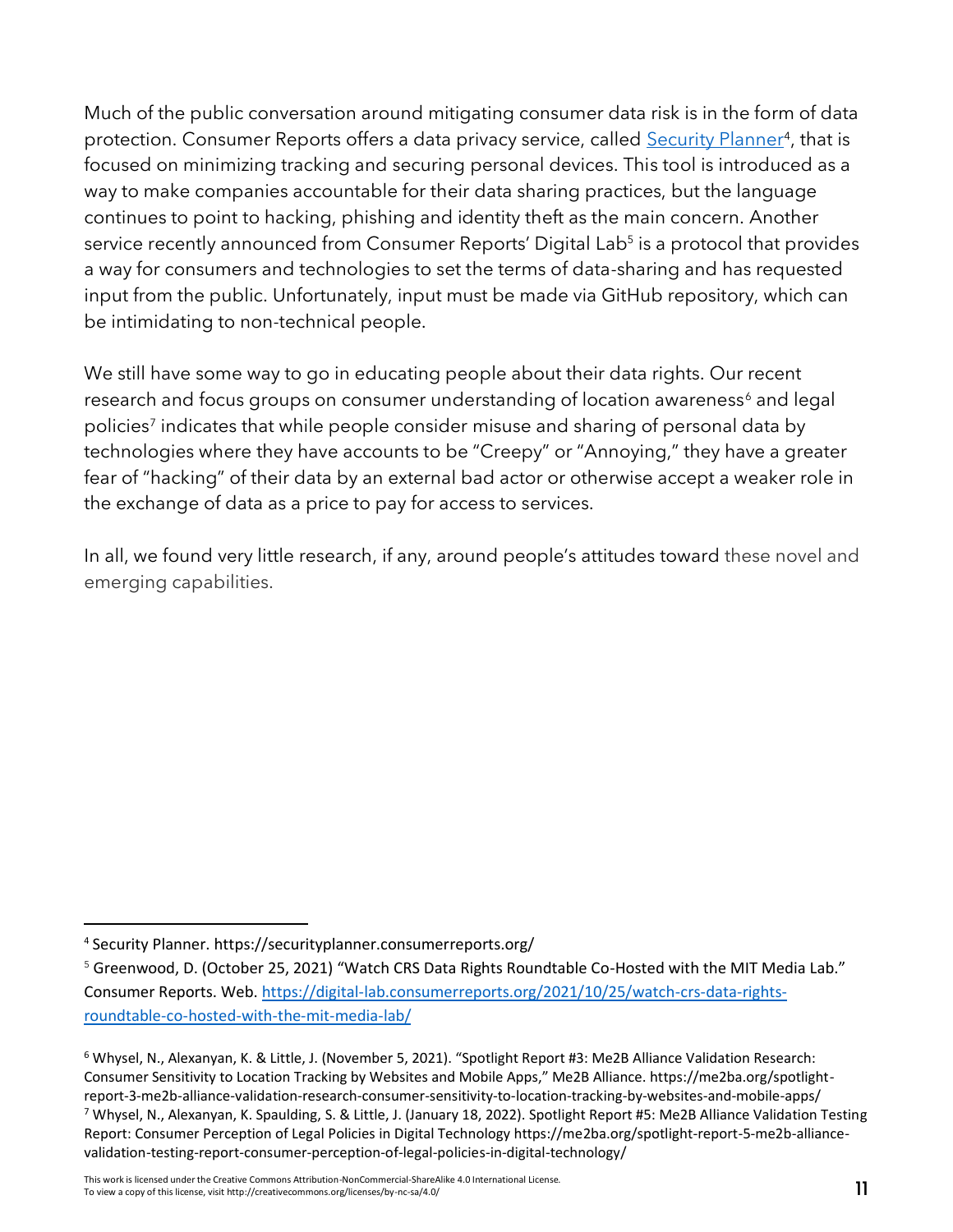# <span id="page-11-0"></span>**4. Validation Research**

## <span id="page-11-1"></span>**4.1. Study Design**

## <span id="page-11-2"></span>**4.1.1. Study Objectives**

The objective of this study was to conduct quantitative and qualitative research to better understand the perspectives of both the consumer (the "Me") and the business (the "B") on supporting the ability to proffer personal privacy policies/agreements, and to collect that info as guidance/considerations for the development of the IEEE P7012 specification. This information will help inform and guide the IEEE P7012 WG in understanding users' needs for managing their ISAs and what assumptions and application considerations B-s should address in supporting a machine readable personal privacy agreement/policy solution.

## <span id="page-11-3"></span>**4.1.2. Research Questions**

The purpose of the pilot project is to understand practical issues realting to the ability to send and receive a machine-readable privacy policy, from both the Me's and the B's perspectives.

For Me-s, there were two key questions:

- How do people respond when given the ability to send their own legally binding ISA to service providers?
- Do people value and would they use a dashboard for managing personal information that gets shared with service providers?

For B-s, we wanted to understand the following from a business and technical/IT perspective:

• What was it like to integrate the ability to receive a personal privacy agreement? Is it scalable? Is it something you would want to support going forward?

## <span id="page-11-4"></span>**4.1.3. Participants**

All participants for this study were either members or contract staff of the Me2BA. (People who were not members of the Me2BA would not be able to log into the site due to the choice of using Apple ID as the login credentials.) Out of a total of 78 Me2B Alliance members, 19 or 24%, attempted to log into the MyMe2BAgent.org website. Of these, four were eliminated due to their material work on the agent and one self-reported that they were unable to log in, leaving 14 who completed either a moderated or unmoderated test.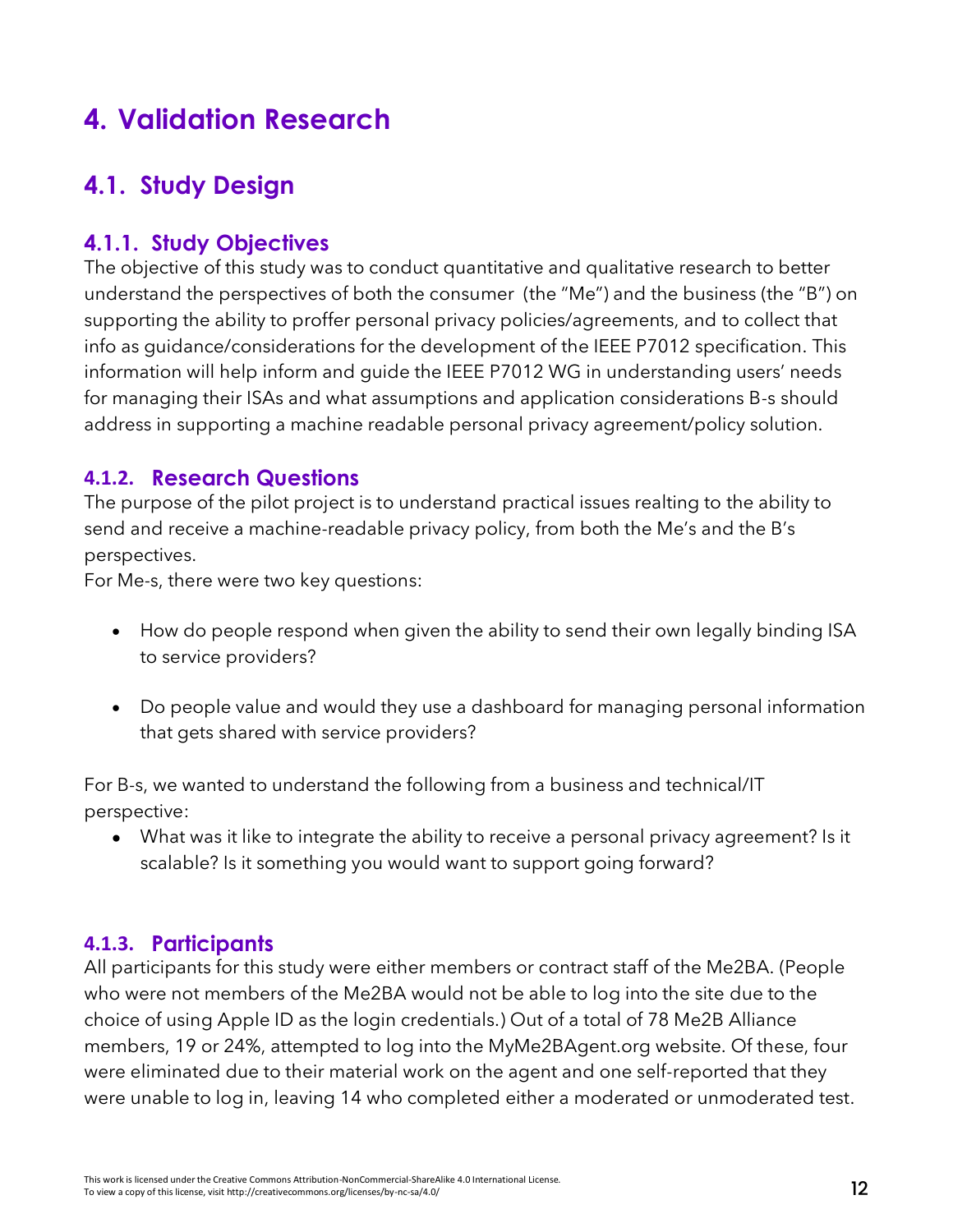At least 11 people participated in an unmoderated user test, and 7 of these completed the post-test survey for unmoderated users. This included one participant, whom we will refer to as P4, who did a moderated user test after failing to log in during the unmoderated test. Four people participated in a moderated user test, in which Noreen Whysel, Director of Validation Research at Me2BA, observed as the participants used the pilot website while describing their activity aloud. All four of the moderated participants completed a post-test survey after the moderated test. The bulk of our findings come from the four moderated sessions and their post test surveys and seven unmoderated participants, including P4, who completed the post-test surveys.

We did not track logins, so there may be additional people who attempted to use the website, but failed to log in or others who accessed the site but did not select to send the PISA. We were able to determine who logged in if their member record indicated an ISA change.

The pilot website was developed quickly and the User Interface (UI) was quite rough, so participants were asked to focus on the content of the experience rather than the ease or difficulty of the interface itself. Nevertheless, there was some difficulty with Apple ID that is not relevant to the user test, but may be relevant to implementation of the system. These issues will be addressed below.

For the vendor or "B" study we interviewed three Me2B staff members who participated in developing and integrating the pilot software, including Executive Director Lisa LeVasseur, Operations Director Andrea Ausland and developer George Vo.

## <span id="page-12-0"></span>**4.1.4. Informed Consent**

Each moderated walkthrough participant gave verbal consent to participate in this study. Prior to the start of the walkthrough, Ms. Whysel, the interviewer, and emailed a copy of the Me2B Alliance consent form. Then at the time of the interview, via videoconferencing, she showed the participant a written consent form (see  $\Delta$ ppendix B).

Participants indicated verbally that they had read the entire consent form, then the interviewer asked if they had any questions and if they agreed to participate in the study. If the interviewee consented, the audio-recording was initiated, and the interviewee was asked to state his or her name and to state, "I agree to participate in this study." These audio recordings of participants' verbal consent were saved as separate audio files and are retained by study personnel. We offered to email a PDF of the consent form following the survey to all participants.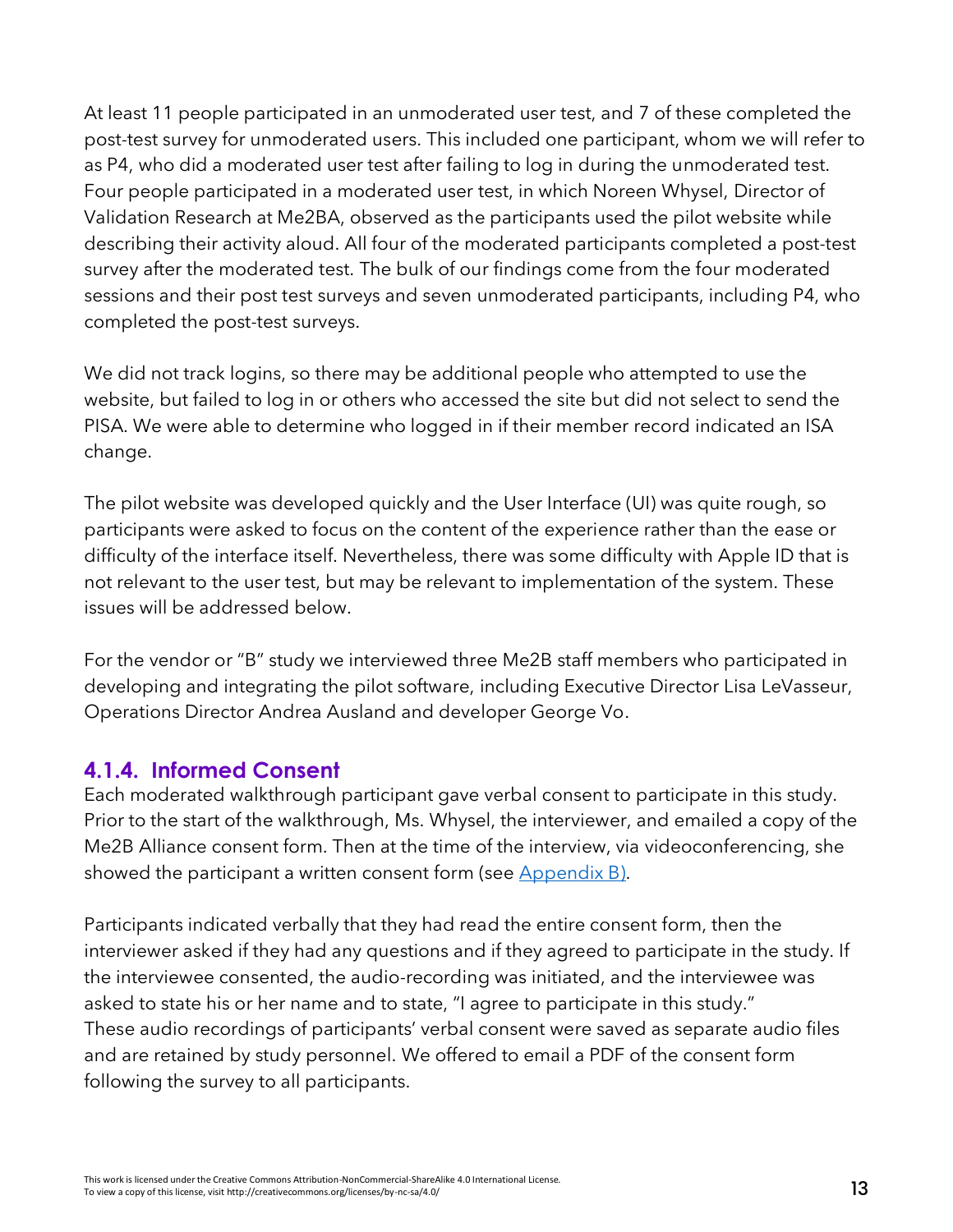For the unmoderated test, we sent an email to the MAIN mailing list for Me2BA with a link to the consent form, which covered both the test and the survey. The survey consent form is in Appendix C.

## <span id="page-13-0"></span>**4.1.5. Methods**

This study was a mixed-method (qualitative and quantitative) study, utilizing an online, moderated walkthrough of the pilot test site, one-on-one interviews with both website users and developers who implemented the pilot site at the Me2BA. Those who participated in the pilot as a "Me" also completed an online survey

### **4.1.5.1. Qualitative Research**

We conducted a moderated walkthrough of [MyMe2BAgent.org,](http://myme2bagent.org/) the pilot test website, with four members of the Me2BA over Zoom. Other members explored the pilot website on their own and completed a follow up survey describing their experience. Open ended questions gathered feedback and attitudes regarding the participants' experience using the agent.

#### **4.1.5.1.1.Me-s Moderated User Test**

We conducted moderated user tests via videoconferencing using Zoom software. Noreen Whysel conducted the tests, which were audio-recorded using Zoom. During the test, the participants logged into MyMe2BAgent.com and explored the site, which included a dashboard of their relationships, their saved profiles, and "Information Sharing Agreements" which contained the PISA. Four participants completed the moderated user test which lasted approximately 30 minutes. One of these participants, whom we will call P4, completed a moderated user test after having difficulty attempting to complete it alone. Since this participant's observed activity was after an initial self-trial and post-test survey, we decided to treat that observation separately from the other three and will note below when appropriate.

The purpose of moderated user test was to observe as participants used the MyMe2BAgent and get their feedback regarding the concept of a single platform for creating and sharing a legally binding ISA with a technology service provider. These tests were not intended to be usability tests of the system. In fact, the system was built quickly and did have some issues with login at the outset. Instead, the activity was meant to serve as a concept test of the value of a ISA platform.

The Interview Guide for Me-s (see  $\Delta$ ppendix  $C$ ) was used to direct the conversation, though open-ended questions were not necessarily asked verbatim or in the order they appear in the guide. The interviewer(s) improvised questions as necessary to follow up with topics introduced by the participants.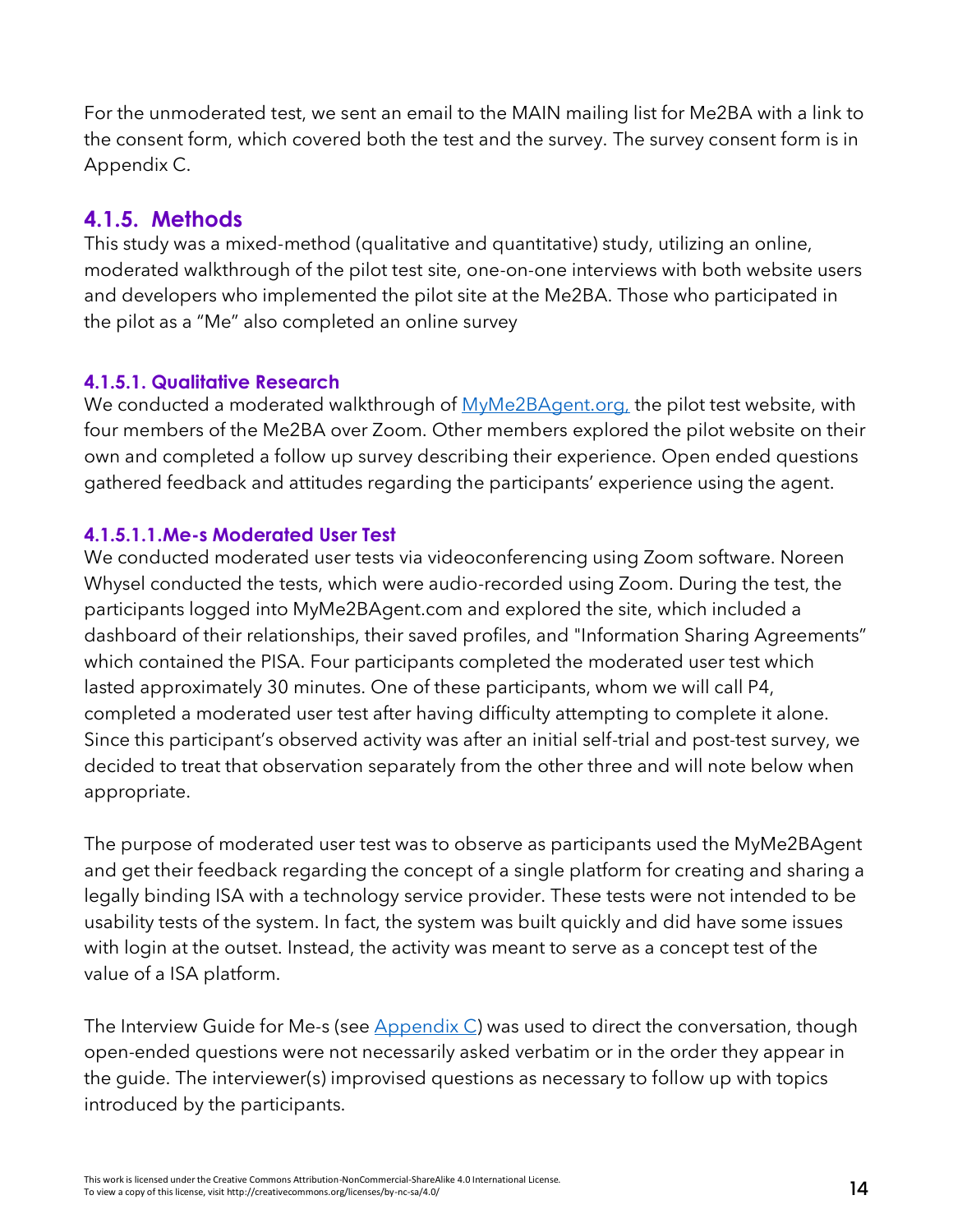#### **4.1.5.1.2.B-s Interviews**

We conducted interviews of Me2BA team members who integrated the MyMe2BAgent including MeBA's Executive Director, Lisa LeVasseur, and Director of Operations, Andrea Ausland, and a second interview with Me2BA Developer, George Vo. These interviews were conducted via videoconferencing using Zoom software. Noreen Whysel conducted the interviews. Each interview lasted approximately 60 minutes.

The purpose of open-ended interviewing was to understand the benefits and challenges of supporting the reception of the PISA, from the B's perspective.

The B-s Interview Guide (see  $\Delta$ ppendix D) was used to direct the conversation, though open-ended questions were not necessarily asked verbatim or in the order they appear in the guide. The interviewer improvised questions as necessary in order to follow up with topics introduced by the participants. A description of the MyMe2BAgent interface with screenshots is in  $\Delta$ ppendix E and a video walkthrough of the interface can be found [here.](https://vimeo.com/714974848/132cd8bd8a)

#### **4.1.5.2. Quantitative Research – Online Survey**

After both the moderated and unmoderated user tests, participants completed one of two Microsoft Forms surveys describing their experience. The two surveys, including one for moderated test participants and one for unmoderated test participants are copied in [Appendices](#page-58-0) E [and F.](#page-59-0) They contain open-ended questions about the experience exploring the MyMe2BAgent pilot website as well as questions about their attitudes and value of such a system.

Due to the small sample size (14) of total population of 78 Me2B Alliance members members, these data should be reviewed primarily as reflecting the attitudes of digital technology users who already have some interest in the Me2B ethos<sup>8</sup>, and not as a statistically significant, quantitative study.

## <span id="page-14-0"></span>**4.1.6. Data Analysis**

Audio recordings and survey responses from the moderated sessions made up the bulk of data for this research. Audio recordings of the interviews were transcribed verbatim. In addition, the interviewer took extensive notes during each interview. The interview responses and recorded conversations are unstructured data comprised of factual statements, as well as opinions and other statements of sentiment or comparison. Indications of positive, neutral and negative sentiment orientation were noted as well as the

This work is licensed under the Creative Commons Attribution-NonCommercial-ShareAlike 4.0 International License. This work is licensed under the creative commons Attribution-Noncommercial-ShareAlike 4.0 international License.<br>To view a copy of this license, visit http://creativecommons.org/licenses/by-nc-sa/4.0/

<sup>8</sup> LeVasseur, L. (September 16, 2020). "Me2B 101: An Ethical Foundation for Respectful Technology." Video. https://me2ba.org/me2b-101-an-ethical-foundation-for-respectful-technology/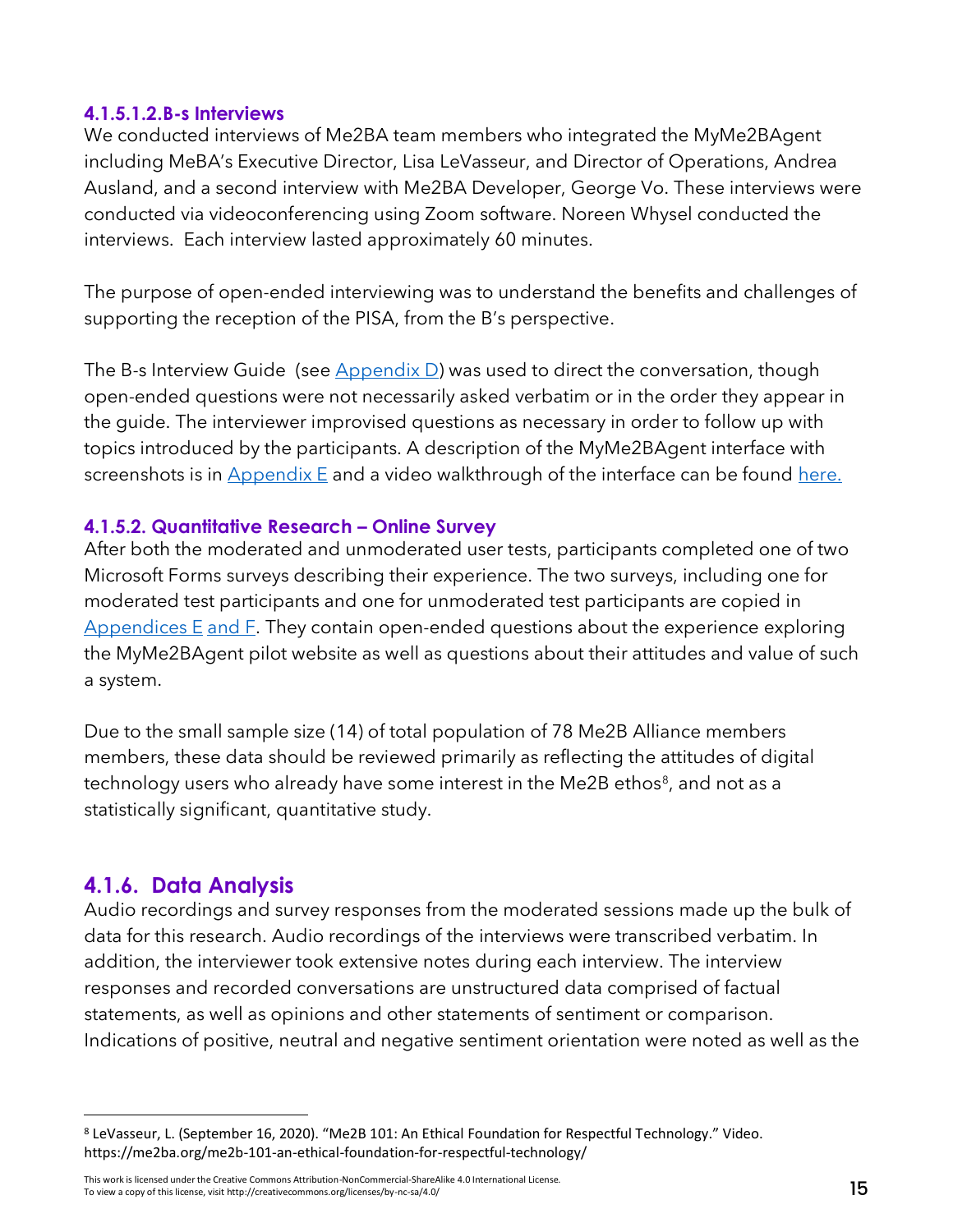degree of confidence of the answers by analyzing response time (subjectively), statements such as "I think", "I'm not sure", "I don't know", etc. and incidents of wavering assertion.

Survey data from the survey projects were downloaded to a Microsoft Excel spreadsheet and analyzed to determine if there were any significant patterns. Demographic information was not recorded as it was irrelevant to such a small population of participants.

## <span id="page-15-0"></span>**4.2. Validation Research Findings**

We set out to answer the following questions:

For Me-s:

- Do people want the ability to send their own legally binding ISA to service providers?
- Do people want a data management dashboard for managing the personal information that gets shared with all service providers?

For the business (B):

• What was it like to integrate the ability to receive a personal privacy agreement? Is it scalable? Is it something you would want to support going forward?

## <span id="page-15-1"></span>**4.2.1. User Test Findings**

We sent an email to the Me2B Alliance's MAIN email discussion list, which goes to all members of the alliance who subscribed to the general discussion list on Groups.io. Participants representing typical digital consumers self-selected to participate in either a moderated test or an unmoderated test.

Before starting the pilot test, participants reviewed a brief description of the MyMe2BAgent pilot, explaining that it would give people the ability to send their own ISA to service providers, and that the agent includes a dashboard for managing their personal information that gets shared with service providers. The description cautioned that the PISA would be a legally-binding agreement should they sign and send it while exploring the website and that they were not obligated to sign it during the pilot test. In the moderated test, participants were reminded that they did not need to sign the PISA if they did not wish to do so.

Similar to the moderated pilot test, people who participated in unmoderated test received an email describing the MyMe2BAgent pilot. This email also indicated that participants did not need to sign the PISA, if they didn't want to create a binding agreement with Me2B Alliance.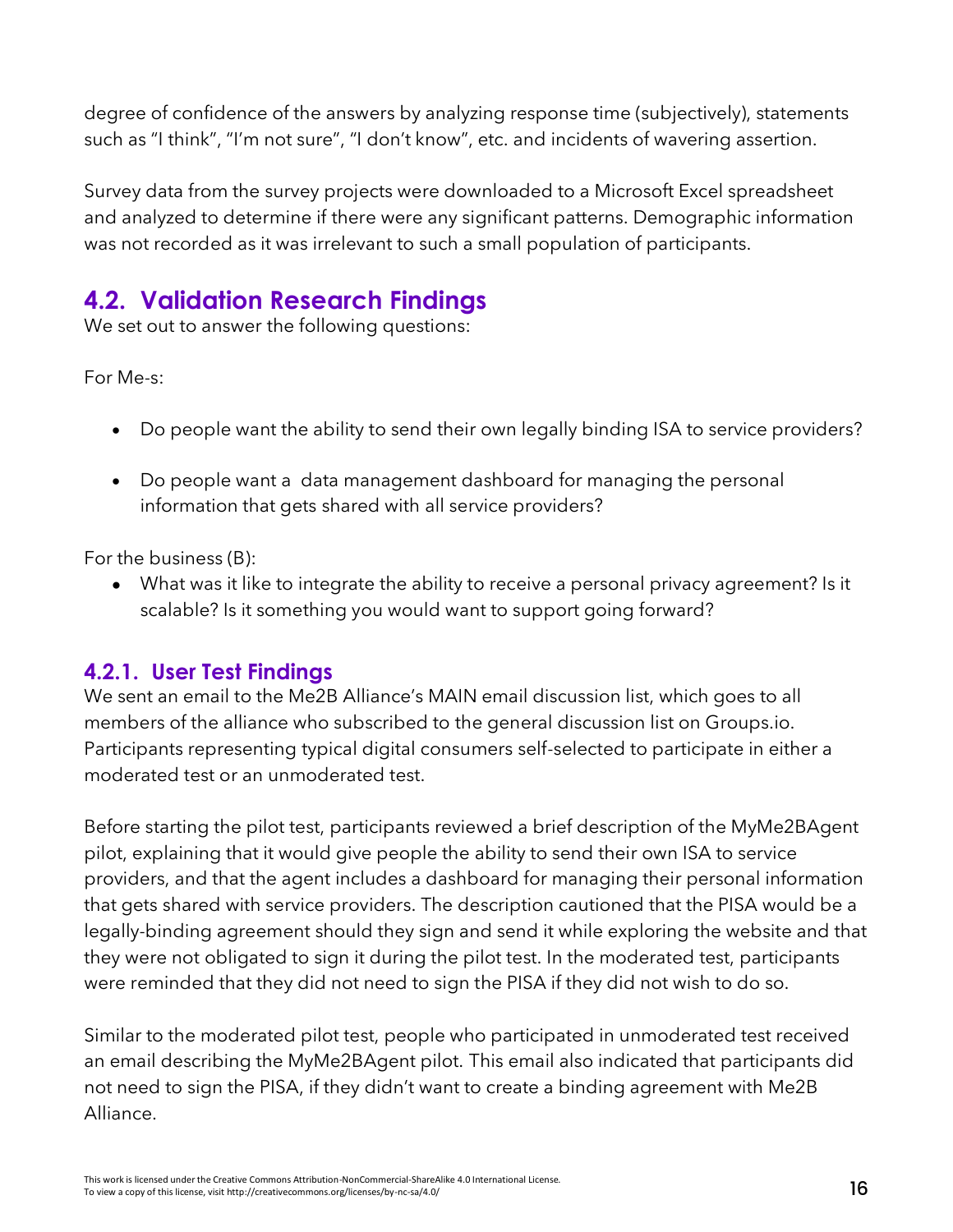#### **4.2.1.1. The MyMe2BAgent Dashboard**

All participants entered the MyMe2BAgent.org website into their browsers and explored the site. Moderated participants were asked to describe their actions and thoughts aloud as they were observed by the researcher. Both moderated and unmoderated participants received a follow-up survey after completing the test.



*Figure 1 MyMe2BAgent.org Dashboard*

#### **4.2.1.2. Signing the PISA**

The process for signing and sending the PISA to that technology provider, begins with the relationship card for a listed technology.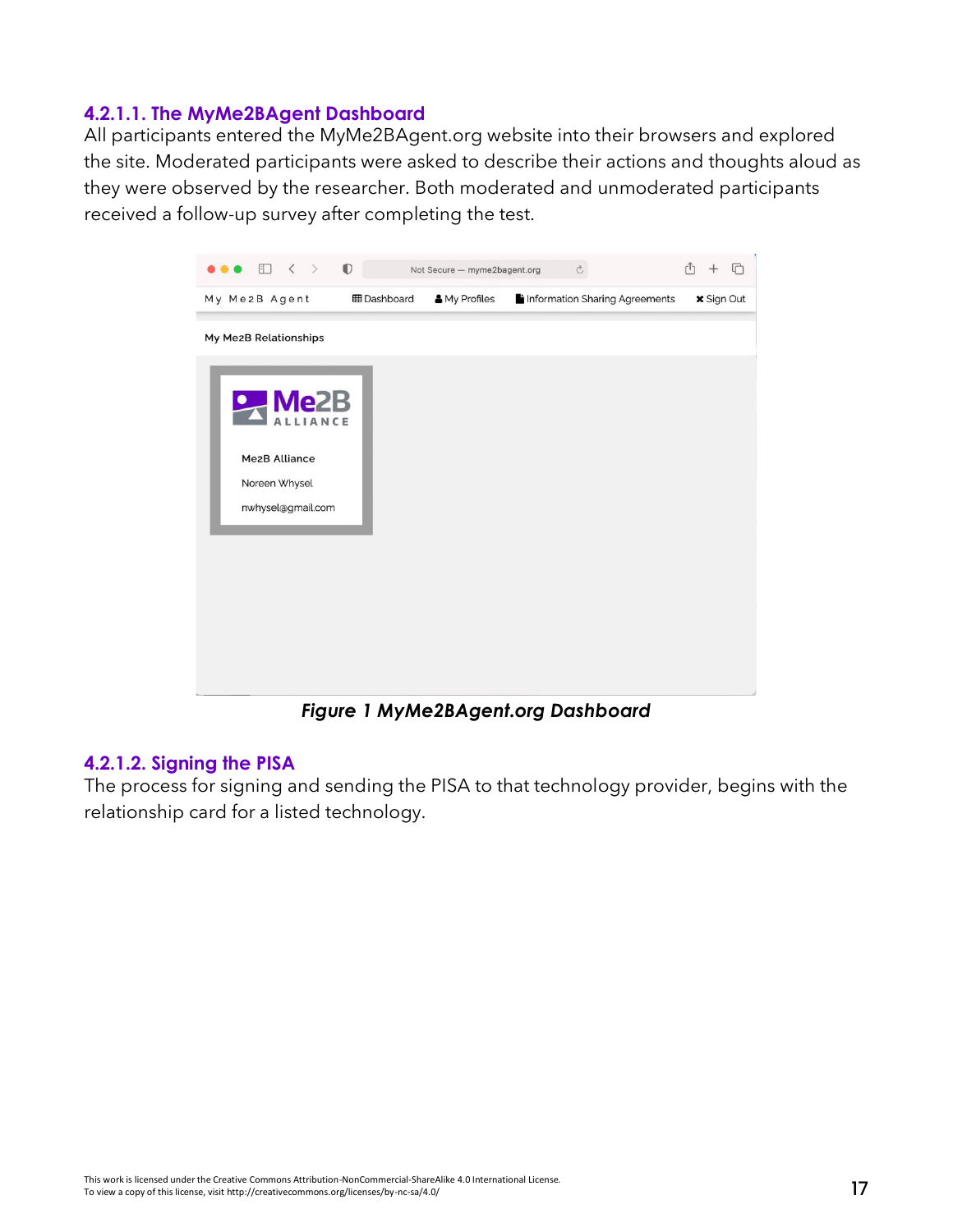

*Figure 2 Pilot process for signing and sending a PISA*

The process begins with an intention to sign the PISA. The user signals their intention by clicking on a relationship in the agent and then clicking the "Sign PISA" button. This opens a copy of the PISA along with a signature box that the individual can choose to sign. After signing, they then can send it by clicking the "Send PISA" button. This returns them to the updated relationship card.

For moderated participants, we noted actions we observed and comments and questions they had during each step. For unmoderated participants we were able to discern who had completed the signing process by the resulting change in their member records, but since we did not observe, we included questions about which actions they took in the post-test survey.

## <span id="page-17-0"></span>**4.2.2. Moderated Test Findings**

Four people participated in a recorded walkthrough of the pilot MyMe2BAgent website, observed by and in conversation with the researcher. During this Zoom session, the participants shared their screen and their actions on the website and their verbal comments were recorded to an audio and video file. The researcher requested that each participant speak aloud while using the pilot site.

### **4.2.2.1. Moderated Observation**

The following sections outline the moderated participants' actions, expectations and understanding of the MyMe2BA Pilot. Ms. Whysel observed each moderated participant as they used the pilot website and requested that they speak aloud as they completed the task.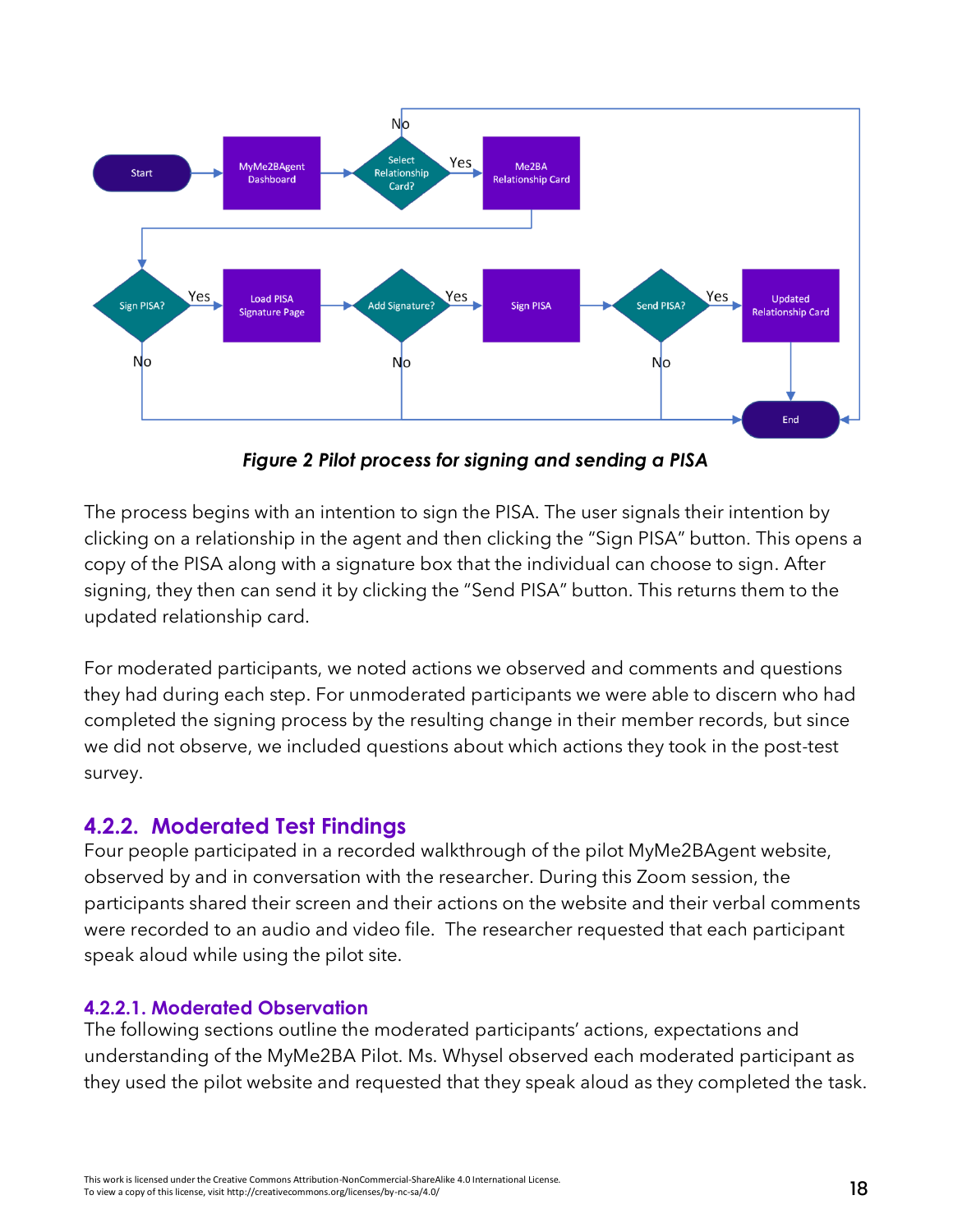#### **4.2.2.1.1.Actions**

All four moderated test participants, including P4 who initially had difficulty in the self-test, were able to successfully enter and explore the website. This section outlines the actions each participant completed, observations about their use of the site and feedback given during the walkthrough.

| <b>Action</b>                                      | <b>Moderated</b> |
|----------------------------------------------------|------------------|
| Logged In Successfully                             | $4$ of $4$       |
| Clicked "My Profiles"                              | 4 of 4           |
| <b>Clicked Information Sharing Agreements Page</b> | 4 of 4           |
| Clicked Me2BA Relationship Card                    | 4 of 4           |
| Edited Profile Info on Relationship Card           | 4 of 4           |
| Clicked "Send PISA" Button                         | 4 of 4           |
| Clicked "Sign PISA" Button                         | 4 of 4           |

#### **Table 1: Summary of Actions**

All of the moderated participants clicked on the My Profiles page, the "Information Sharing Agreements" page and the Me2BA relationship card during the observation. All of the participants viewed the PISA on the "Information Sharing Agreements" page, and all signed and sent the agreement to the Me2BA.

#### **4.2.2.1.2.Exploration and Expectations**

In the moderated test, the participants described their expectations for the MyMe2BAgent site. Some of these expectations included the following:

- A "layered" ISA
- Multiple ISAs
- An intelligent ISA agent
- A trust mark

Participants noted that it was too confusing and intimidating to see the legal document without some plain language understanding of what it was and suggested a layered approach with plain-English on top followed by the legal document. They also said they expected to see more than one ISA, perhaps created by trusted third party like Consumer Reports. One expected to see some type of an intelligent agent that would say which agreement made the most sense for each relationship and make suggestions. A recognized trust mark would also be helpful.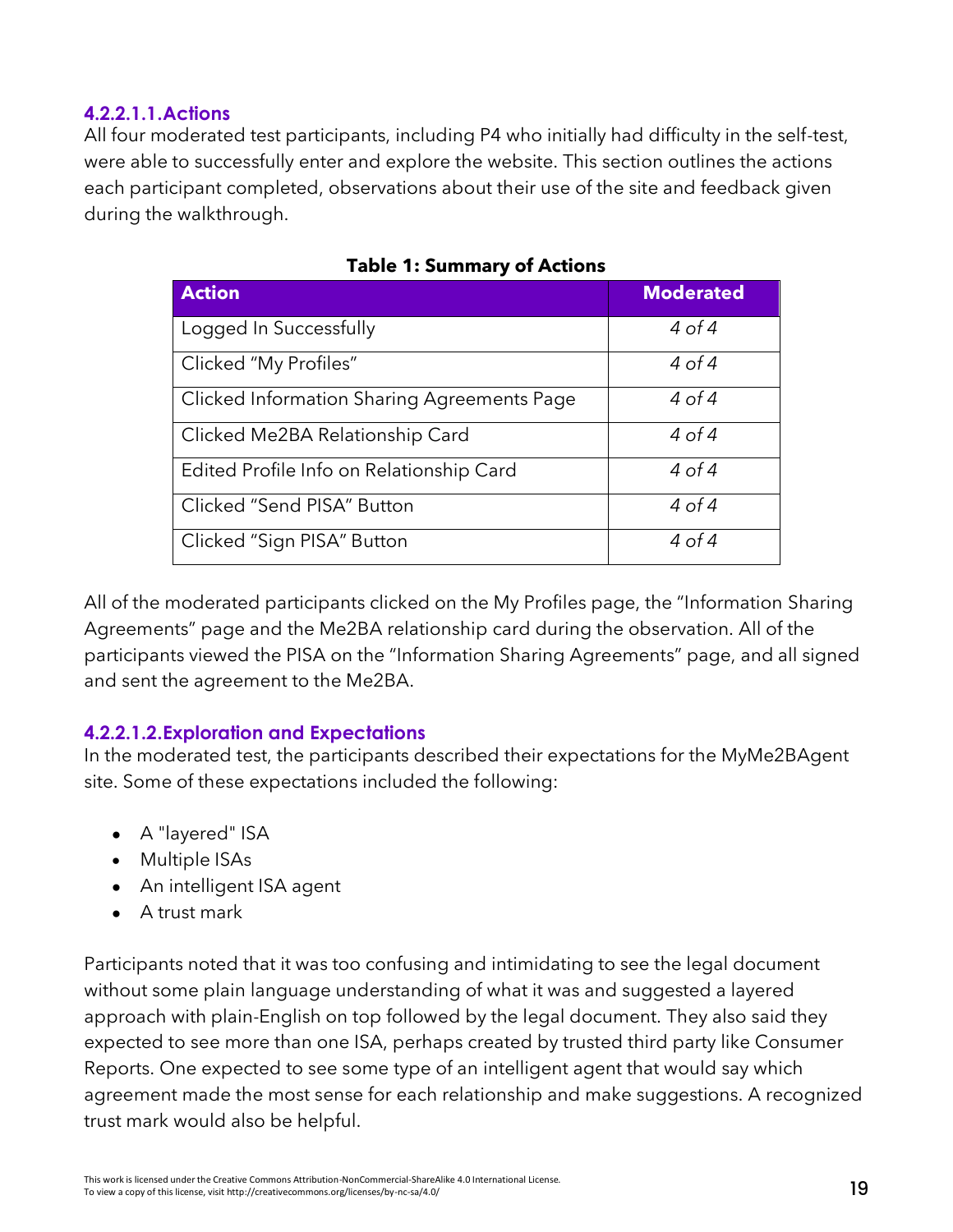One moderated participant expressed concern that the agent seemed to have a B-focused orientation.

#### **4.2.2.1.3.Understanding**

Each moderated participant said that they understood that the Me2BA card on the Dashboard page was linked to data that was related to that organization. They understood the profile data was their data which they had previously shared with the Me2BA.

Overall, the moderated participants' understanding of what the "Information Sharing Agreements" and "PISA" were was mixed. Most understood that the PISA was an agreement between themselves and the company, but one said very clearly that it was the "Me2B Alliance agreement."

One participant described the agent as follows: "It's evidence sent to both parties that the state changed. It's really like a big, state machine with status for your relationships with all these folks." They also noted that the way the site was designed seemed to be closer to a consent receipt system than a ISA management system.

Another participant, who noted that the PISA seemed to be written by Me2BA, clarified that the way the site was set up, it appeared the PISA was crafted by the organization/relationship that they selected in the dashboard and that they were only agreeing to that document and saving it in the dashboard. In other words, "a DocuSign type of process." Like another participant, they expected there would be more than one PISA to select from, which is indeed what a fully functional MyMe2BAgent would have. This indicates that the user interface for the pilot could have been designed to show more than one PISA to make it more clear to pilot participants that it was a document they selected to send to the technology relationship and not one waiting to be imposed on the user.

The first participant wasn't sure how the relationships ended up on the dashboard, whether they were autopopulated or needed to be added individually. This participant felt there should be a way to add more relationships or delete those that they no longer had a relationship with.

Another participant said: "One thing that occurs to me is there's a lot of sensitive information in this interface, and any browser is generally an untrusted environment …." This participant felt that a decentralized infrastructure could be implemented to secure this very sensitive information. "[T]his gets pretty close to what a lot of the folks in the decentralized identity and identity wallet and digital wallet world are trying to achieve, and think they have achieved. I don't think that's the case yet."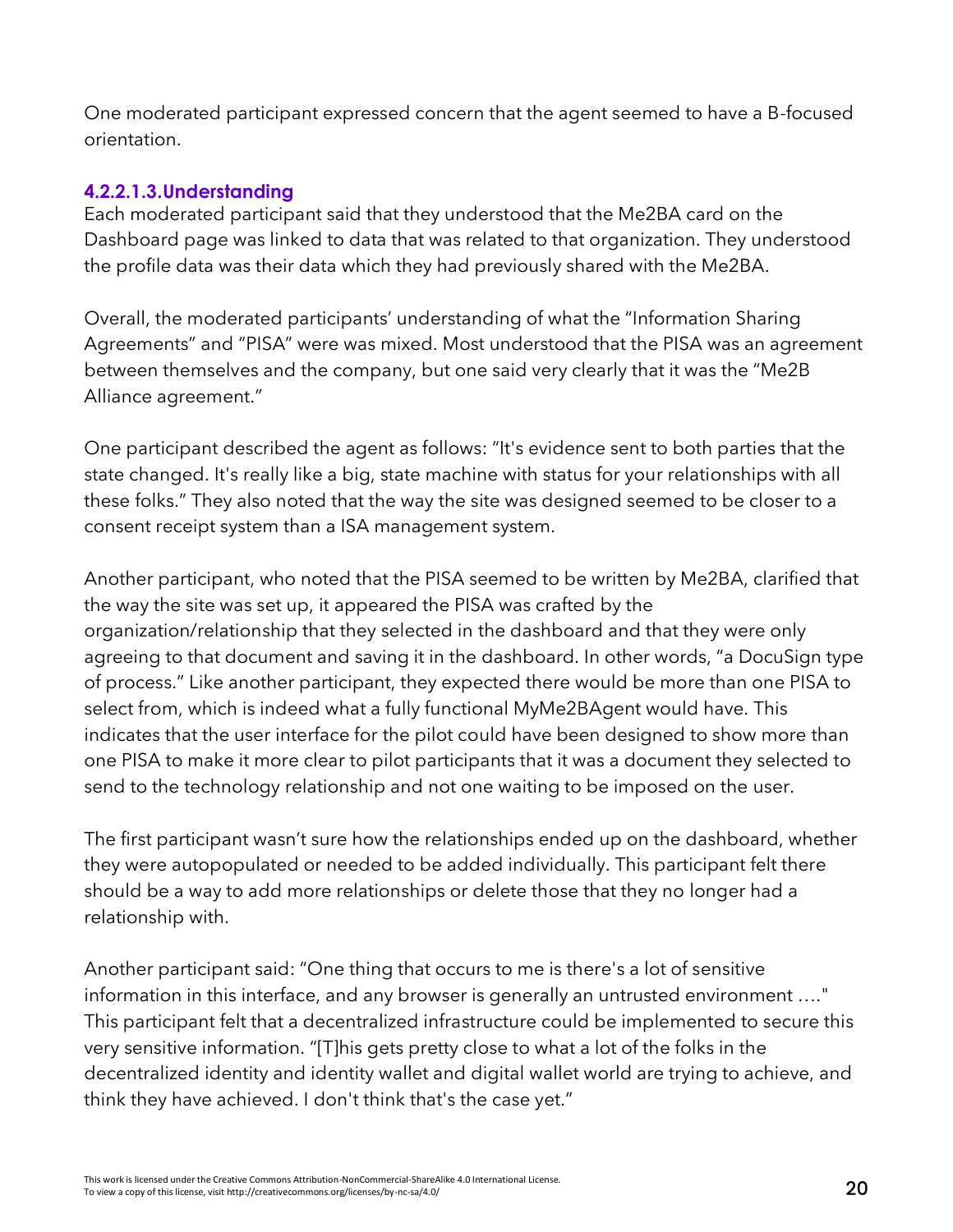#### **4.2.2.2. Post-Test Survey – Moderated Test**

Three of the four moderated test participants completed the Post-Test Survey. The full survey is in **Appendix F.** Participants' answers and our insights are noted below along with any related insights from the observation.

#### **4.2.2.2.1.Understanding and Expectations**

We started by asking moderated participants to describe in their own words what MyMe2BAgent is and who it is for. The following were their responses:

| <b>User Test</b> | <b>Responses</b>                                                                                                                                                                                                  |
|------------------|-------------------------------------------------------------------------------------------------------------------------------------------------------------------------------------------------------------------|
| Moderated        | "It's a user-centric data sharing agreement manager, representing a key<br>component of user-to-digital-service relationships."                                                                                   |
|                  | "I would assume it is a software agent for recording data sharing<br>agreements, and potentially more than that. It should be for individuals, but<br>this early variant seemed to have more of a B orientation." |
|                  | "The Me2BAgent is for Consumers to manage their 'agreements' with a<br>platform or app - anything that asks for your permission when you sign up<br>with them."                                                   |

#### **Table 2: Please describe in your own words what MyMe2BAgent is and who it is for?**

Moderated test participants understood that the MyMe2BAgent is a platform for consumers to record and manage data sharing agreements. One wrote that the website was "usercentric" but another said that it "seemed to have more of a B orientation." This participant did see some potential in being more than just an ISA agent.

### **Table 3: Was the information and services in the MyMe2BAgent site what you expected to see?**

| <b>User Test</b> | <b>Responses</b> |
|------------------|------------------|
| Moderated        | 2 Yes            |
|                  | 1 No             |
|                  |                  |

In the moderated test, two participants indicated that the information and services on the **MyMe2BAgent** site were what they expected to see, and one indicated that it was not what they expected.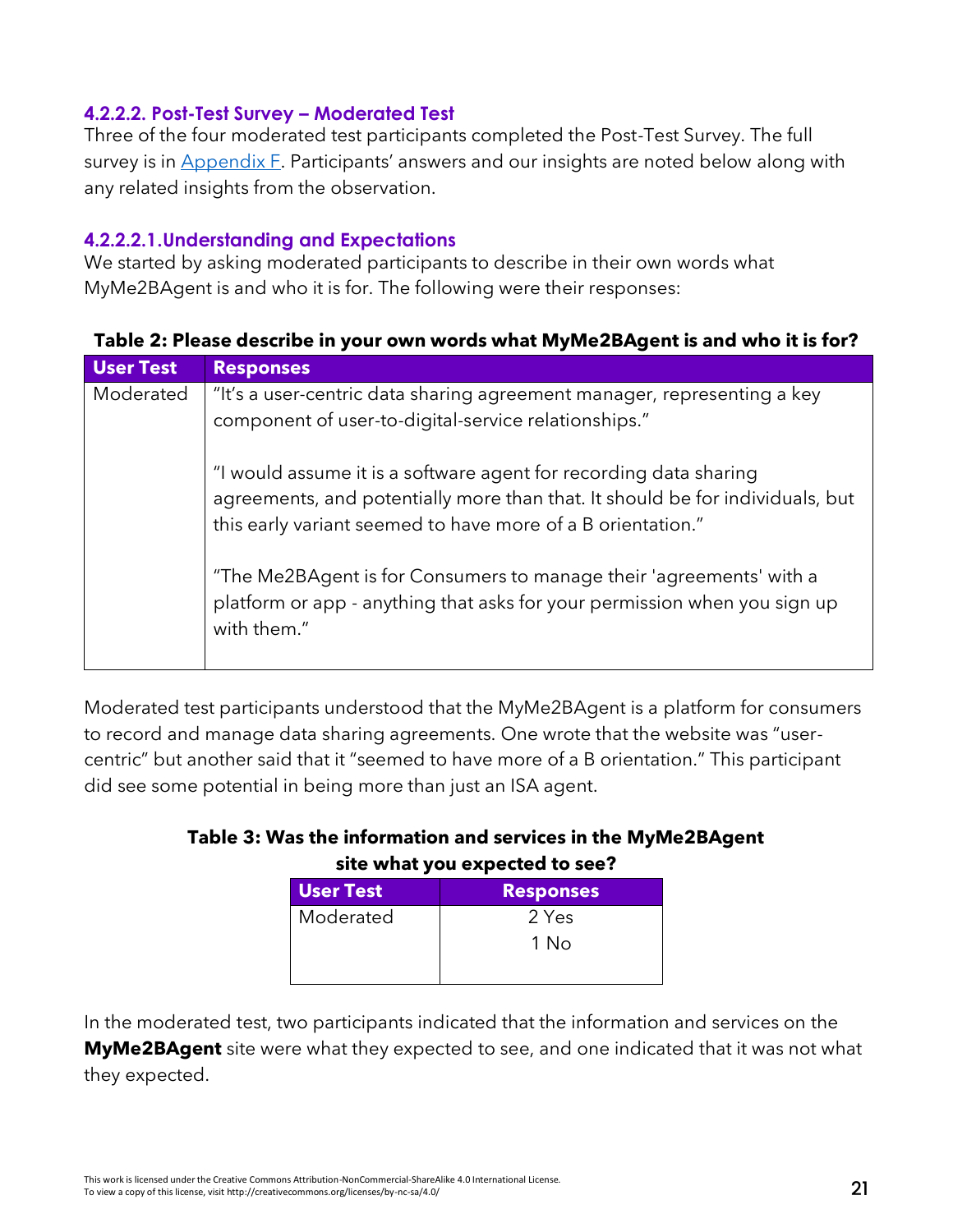Next, we asked all participants to describe what they had expected to see that was not there.

| <b>User Test</b> | <b>Responses</b>                                                                                                                                           |
|------------------|------------------------------------------------------------------------------------------------------------------------------------------------------------|
| Moderated        | "Key descriptive data on each relationship card (there was only one card to<br>look at) that would help distinguish multiple ones, give an idea of trouble |
|                  | hotspots, and so on. Lots of opportunities for visualization techniques even<br>at that level."                                                            |
|                  | "A layered data sharing agreement [that the] Me would countersign" after<br>the B signs.                                                                   |
|                  | "Option to use more than one email address. A way to search (search bar)<br>through the agreements[and ] to be able to manage passwords"                   |

#### **Table 4: Was there anything in the MyMe2BAgent site that you expected to see that was not there?**

At least one participant was aware that the **Relationship Page** would eventually hold more than one relationship. Visualization on the card that summarizes each relationship would provide helpful information about what each relationship contained.

Another idea was to have a layered, data sharing agreement with a summary at the beginning, followed by the legal clauses. The participant who suggested this felt that the PISA did not appear to be written from the perspective of a Me, who is less likely to read long, legalese paragraphs. They also would like to have the ability to signal to a B the Me's willingness to share specific data for specific purposes under the agreement. It would then invite the organization to sign that agreement first, and then the Me would counter-sign. Another participant suggested that there should be a tool for searching through the agreements for specific content.

A participant suggested allowing the ability to assign more than one email address to each relationship. "It would be helpful to be able to manage passwords with this tool as well."

| <b>User Test</b>                                                                      | <b>Responses</b>                                               |
|---------------------------------------------------------------------------------------|----------------------------------------------------------------|
| "It's a template that encourages consistent expectations, (metaphorical)<br>Moderated |                                                                |
|                                                                                       | 'persistence of vision' in comparing different agreements, and |

#### **Table 5: In your own words, please describe what the PISA is, who created it and what it is for.**

This work is licensed under the Creative Commons Attribution-NonCommercial-ShareAlike 4.0 International License. This work is licensed under the creative commons Attribution-Noncommercial-SnareAlike 4.0 international License.<br>To view a copy of this license, visit http://creativecommons.org/licenses/by-nc-sa/4.0/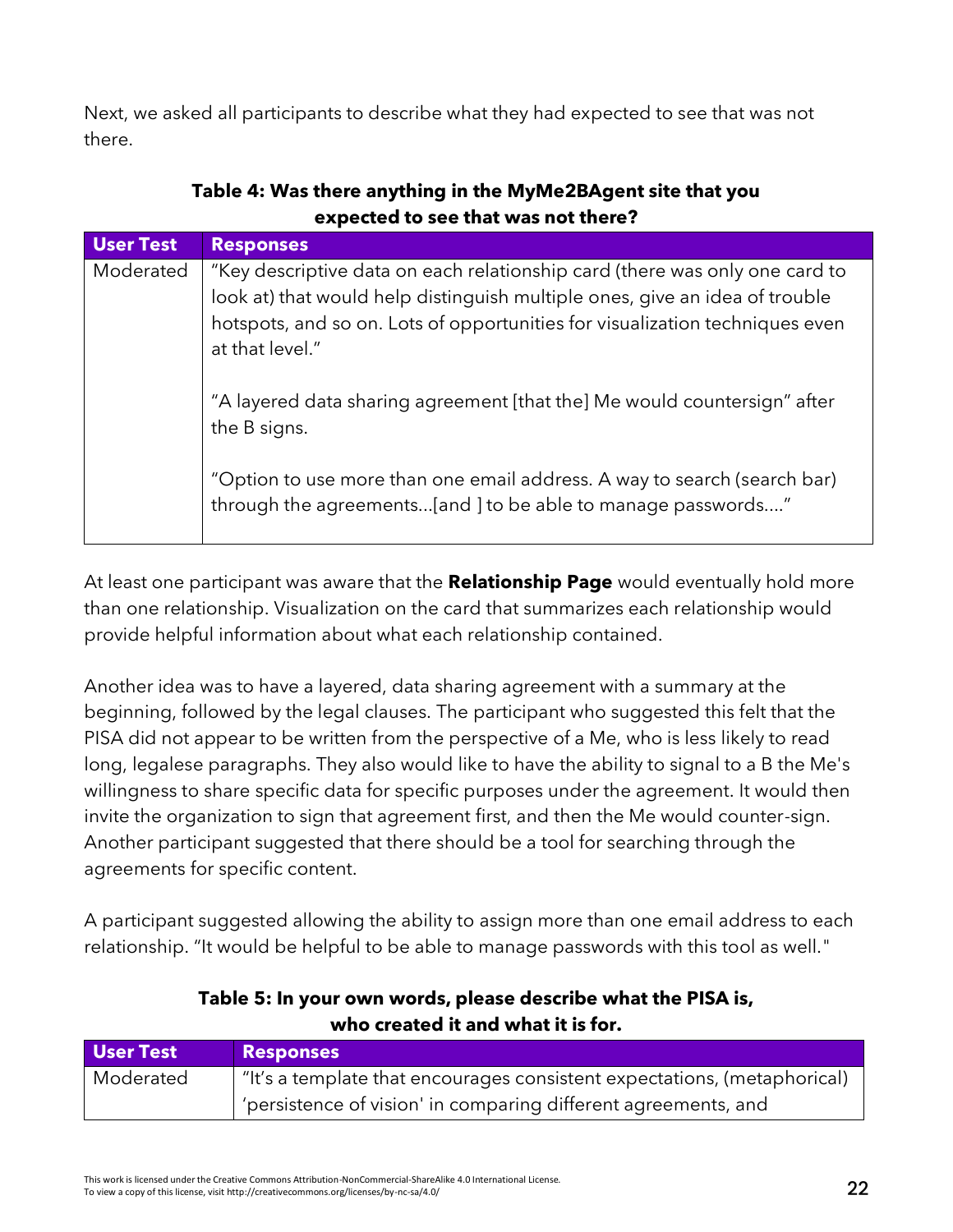ultimately making user-centric and business-acceptable configuration (parameterization) possible."

"The one shown was a fairly standard, organization-oriented privacy policy written in legal language, and too long to assume a Me would read it, understand it, and thus be covered by it."

"Personal Info Sharing Agreement - at first I was uncertain what it was when I was in the form, I thought it was a placeholder for what it would look like to have the other agreements, but I understood it to be the master agreement to share with platforms/apps."

We asked moderated survey participants to describe what the **PISA** is, who created it and what it is for. One called it a "Personal Information Sharing Agreement," and wrote that they were uncertain what it was at first, either a "placeholder" or "master" agreement but expected that there would be other agreements to choose from at some point.

One participant commented that the PISA was organization-oriented and too long to expect ordinary people to read and understand it. And because of the lack of understanding they could not be covered by it.

All three moderated survey participants indicated that they understood what it means to "Sign PISA". But only one of the three said they understood what it meant to "Send PISA." This is a user interface issue but mapping appropriate language to the action where a commitment is made is important for clarity and understanding.

### **4.2.2.2.2.Value of a Me2B Agent**

**Table 6: How important is it to you to have a single dashboard to manage the information that you share with your service providers? (Mark level of importance where 1 is Not at all Important and 5 is Extremely Important)**

| <b>Rating</b> | <b>Responses</b> |  |
|---------------|------------------|--|
|               |                  |  |
| 2             |                  |  |
| Э             |                  |  |
|               |                  |  |
|               |                  |  |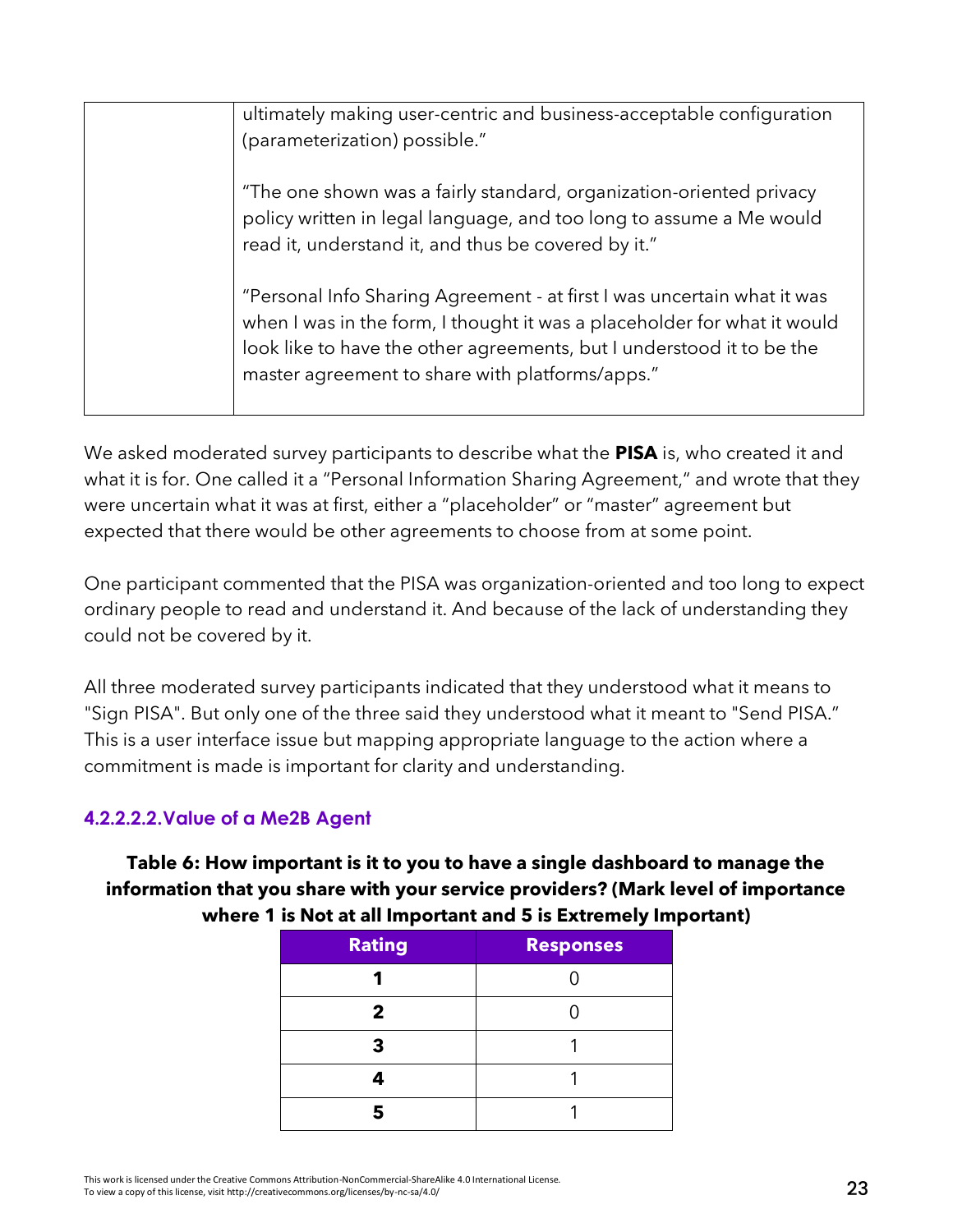In the moderated post-test survey, we asked participants how important it is to have a **Single Dashboard** to manage the information that they share with their service providers. They could mark levels of importance from 1-Not at all Important to 5-Extremely Important. Of the three responses the average level of importance of a single dashboard to manage the information that you share with your service providers was rated a 4, with one response each for 3, 4 and 5.

| <b>User Test</b> | <b>Responses</b>                                                                                                                                                                                                                                                                                                                                                                                                                                                                                                                                                                                                                                                                                                                                                                                                                                                                                                                                                                                                                                                                                                                                                     |
|------------------|----------------------------------------------------------------------------------------------------------------------------------------------------------------------------------------------------------------------------------------------------------------------------------------------------------------------------------------------------------------------------------------------------------------------------------------------------------------------------------------------------------------------------------------------------------------------------------------------------------------------------------------------------------------------------------------------------------------------------------------------------------------------------------------------------------------------------------------------------------------------------------------------------------------------------------------------------------------------------------------------------------------------------------------------------------------------------------------------------------------------------------------------------------------------|
| Moderated        | "I think it's important to be able to fully exercise my rights with respect to<br>data sharing. That's my '1/4-inch hole.' I can imagine multiple ways to do<br>it. I'm an organized person and would normally, carefully save copies of<br>all agreements I enter into (so that's one '1/4-inch drill bit'); the current<br>model with digital services doesn't make that particularly practical and<br>I've gotten used to it. This tool holds out the possibility of not just<br>executing and recording them but modifying them individually, which is<br>something way beyond what I can typically do now. So some of the<br>value is theoretical, but tantalizing. (Note: I would not have called this a<br>dashboard to manage 'the information that I share' as it doesn't see the<br>actual information I share. It would be nice if we're co-located with<br>something that did that, though.)"<br>"The agreements themselves are of little importance to most Me's; it is<br>what they enable or prevent that is important."<br>"I think it is important to know what I am sharing to an extent, but<br>uncertain about keeping it in a single location." |
|                  |                                                                                                                                                                                                                                                                                                                                                                                                                                                                                                                                                                                                                                                                                                                                                                                                                                                                                                                                                                                                                                                                                                                                                                      |

## **Table 7: Please explain your rating of the importance of having a single dashboard for your ISAs.**

The responses to why a dashboard for managing your ISAs would be important ranged from the need to fully exercise one's rights to the ability to modify an agreement individually to having a way to know what they are sharing with technology providers. They also indicated some skepticism around whether the "single dashboard" is sufficient.

## **Table 8: How important is it to you to is the ISA sending capability? (Mark level of importance where 1 is Not at all Important and 5 is Extremely Important)**

| <b>Rating</b> | <b>Responses</b> |
|---------------|------------------|
|               |                  |

This work is licensed under the Creative Commons Attribution-NonCommercial-ShareAlike 4.0 International License. This work is licensed under the creative commons Attribution-Noncommercial-ShareAlike 4.0 international License.<br>To view a copy of this license, visit http://creativecommons.org/licenses/by-nc-sa/4.0/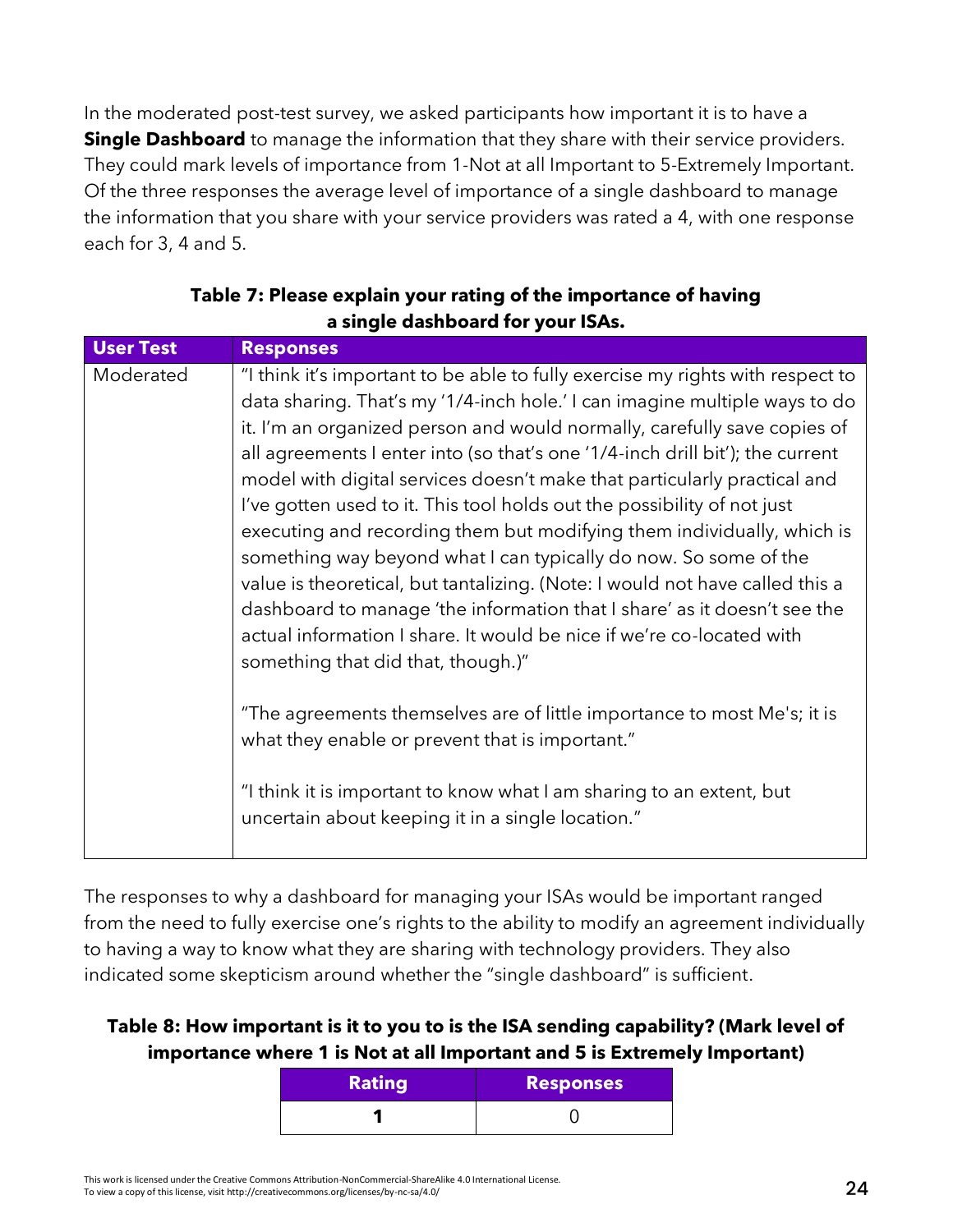| $\overline{2}$ |               |
|----------------|---------------|
| $\mathbf{3}$   | $\mathcal{P}$ |
| 4              | 0             |
| 5              | . L           |

In the post-test survey, for moderated participants, we asked how important it is to have an **ISA Sending Capability**. Participants could mark levels of importance from *1-Not at all Important* to *5-Extremely Important*. Out of three responses the average rating of the importance of the ISA sending capability was 2.7. This capability was seen as less important than the dashboard itself. Open-ended comments indicate why:

| Table 9: Please explain your rating of the importance an ISA sending capability. |  |  |  |
|----------------------------------------------------------------------------------|--|--|--|
|----------------------------------------------------------------------------------|--|--|--|

| <b>User Test</b> | <b>Responses</b>                                                                                                                                                                           |
|------------------|--------------------------------------------------------------------------------------------------------------------------------------------------------------------------------------------|
| Moderated        | "I am uncertain - I thought that the tool collected the agreements and<br>held them from the other platforms."                                                                             |
|                  | "'point to' is likely far more important and useful than 'send'; point to<br>would work like Creative Commons."                                                                            |
|                  | "If its receipt is non-repudiable once sent, and if the agreement reflects<br>true (nontrivial/not just a given) choice, then it would really mean<br>something to be able to deliver it." |

In describing their lower ratings of the importance of the ISA sending capability, all three expressed some concern that the presented solution was not quite right. One participant indicated uncertainty directly, stating that their understanding of the tool was that it simply collected agreements from the other platforms. This could be because only one agreement was available in the pilot test. If there were additional agreements with the layered information suggested above describing the agreements in plain language it could be received better.

Another participant also expressed concern that the agreement might be rejected by the technology provider but indicated that if the provider were not able to repudiate the agreement and the individual has "true choice" it would be meaningful.

The participant who rated ISA sending capability lowest (2) wrote that pointing to the agreement rather than sending it is already a practice in Creative Commons licenses and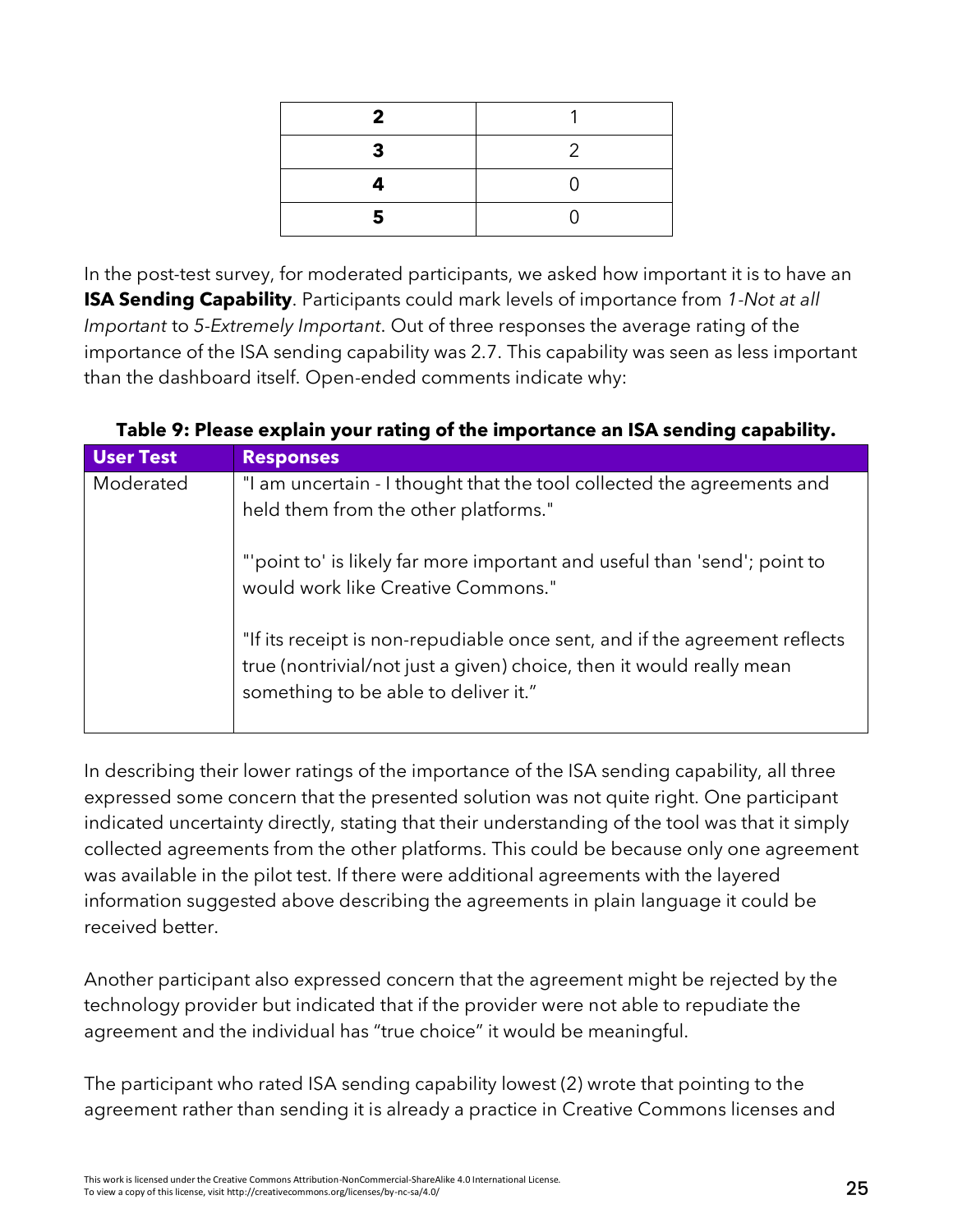could be a better solution than "Sending". This also illustrates potential language issues in description of the steps and the process with appropriate terminology.

| <b>User Test</b> | <b>Responses</b>                                                                                                                                                                                                                                                                                                                                                                                                                                                                                                                           |
|------------------|--------------------------------------------------------------------------------------------------------------------------------------------------------------------------------------------------------------------------------------------------------------------------------------------------------------------------------------------------------------------------------------------------------------------------------------------------------------------------------------------------------------------------------------------|
| Moderated        | "Yes, I would use it - would be interesting to see all the providers that I<br>have shared/accepted agreements with. And could then easily rescind."                                                                                                                                                                                                                                                                                                                                                                                       |
|                  | "No, not in its current form with the B-centric data sharing agreement<br>being the primary problem."                                                                                                                                                                                                                                                                                                                                                                                                                                      |
|                  | "If I become an empowered legal party through it by getting to<br>'negotiate' some aspects, possibly yes. If enforcement of the terms is<br>somehow monitored, stronger yes. Note that it would effectively be 'yet<br>another digital service' in its current form, requiring a login, probably an<br>agreement of its own, and the consequences of exposing to that service<br>the fact of the other services I use. Probably also eventually<br>downloading an app. :) If it provides significant value, none of that is a<br>barrier." |

## **Table 10: If this were available for all of your current online service providers, would you use it? Why or why not?**

The moderated test group differed on whether they would use an ISA-sending dashboard that is similar to the pilot MyMe2BAgent for all their current online service providers. One wrote that they would, one wrote that they wouldn't, and one effectively responded with Maybe. The participant who said they would use the tool wrote that it would be interesting to see all the agreements they had with technology providers and liked the idea of being able to rescind them. The one who said "No" felt that the PISA was still oriented toward the business' needs rather than the consumer's needs.

The third response, "possibly yes," indicated that they would need to be assured that enforcement of the terms would be monitored. They also cautioned that the agent itself is yet another service that could communicate with any other tool they use so it would require an ISA of its own.

Finally, the moderated post-test survey asked how the agent could be made more useful.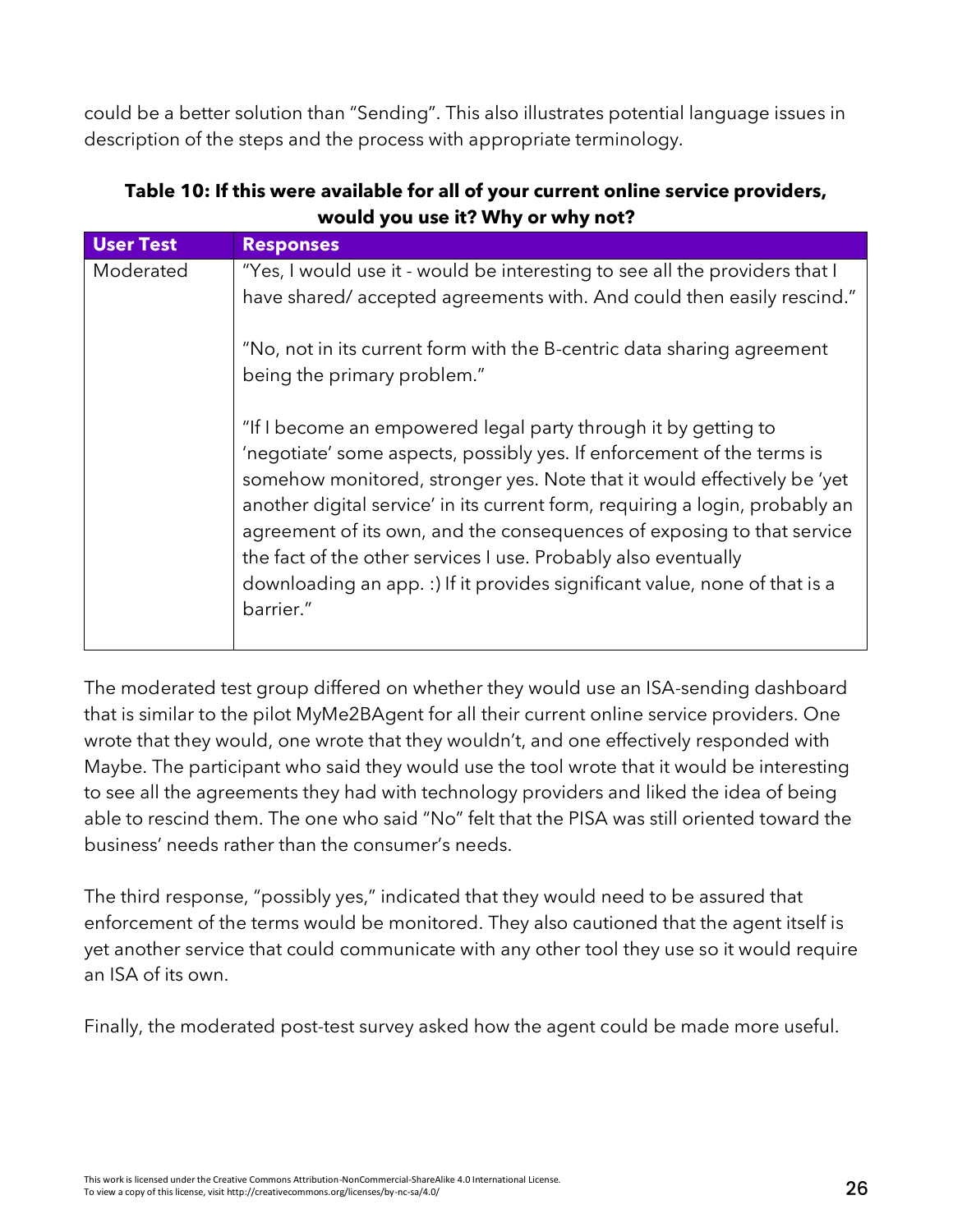| <b>User Test</b> | <b>Responses</b>                                                                                                                                                    |  |
|------------------|---------------------------------------------------------------------------------------------------------------------------------------------------------------------|--|
| Moderated        | "I would use it, then likely forget that I had it. But find it useful when I<br>went back and could easily view, manage and end giving my<br>permission/agreement." |  |
|                  | "Be a control panel for actual data sharing and purposes. The<br>agreement themselves is just an attribute of the sharing and purposes."                            |  |
|                  | "Hints appear above and in my pilot usage!"                                                                                                                         |  |

### **Table 11: What would the MyMe2BAgent need to do in order to be more useful to you?"**

Knowing it was available would be important to effective and repeated use. If the agent served as a Control panel for actual data sharing and purposes," as one participant said, then it would have value. This participant felt that control was more important than the agreement, which is "just an attribute" of the process.

## <span id="page-26-0"></span>**4.2.3. Unmoderated Test Findings**

Based on signin information available in the Me2BA member database, we were able to determine that 15 people signed into the MyMe2BAgent.org website. We eliminated four due to their significant role in research and development for the MyMe2BAgent. Of the remaining 11 members, four participated in the moderated test and seven were unmoderated, having visited the website unobserved.

#### **4.2.3.1. Post-Test Survey – Unmoderated Test**

Based on database activity and one self report, we know that at least eleven people completed the unmoderated pilot test. We asked these partipants asked to complete a post-test survey after their trial, and seven completed the survey. One participant selfreported that they were not able to log in. There may have been others. Given the low number of participants in a total population of 73 Me2BA members, this is not a statistically significant sample, but it provides insight about the activity, expectations and understanding of the study group.

On the post-test survey, the unmoderated group answered questions regarding their click behavior, expectations, comprehesion and value feedback about the MyMe2BAgent pilot site. The survey questions are in  $\Delta$ ppendix  $G$  and were similar to the questions in the moderated participant after-test survey, except that unmoderated participants were also asked if they clicked on certain parts of the site as this detail is not apparent when the test is not observed and recorded.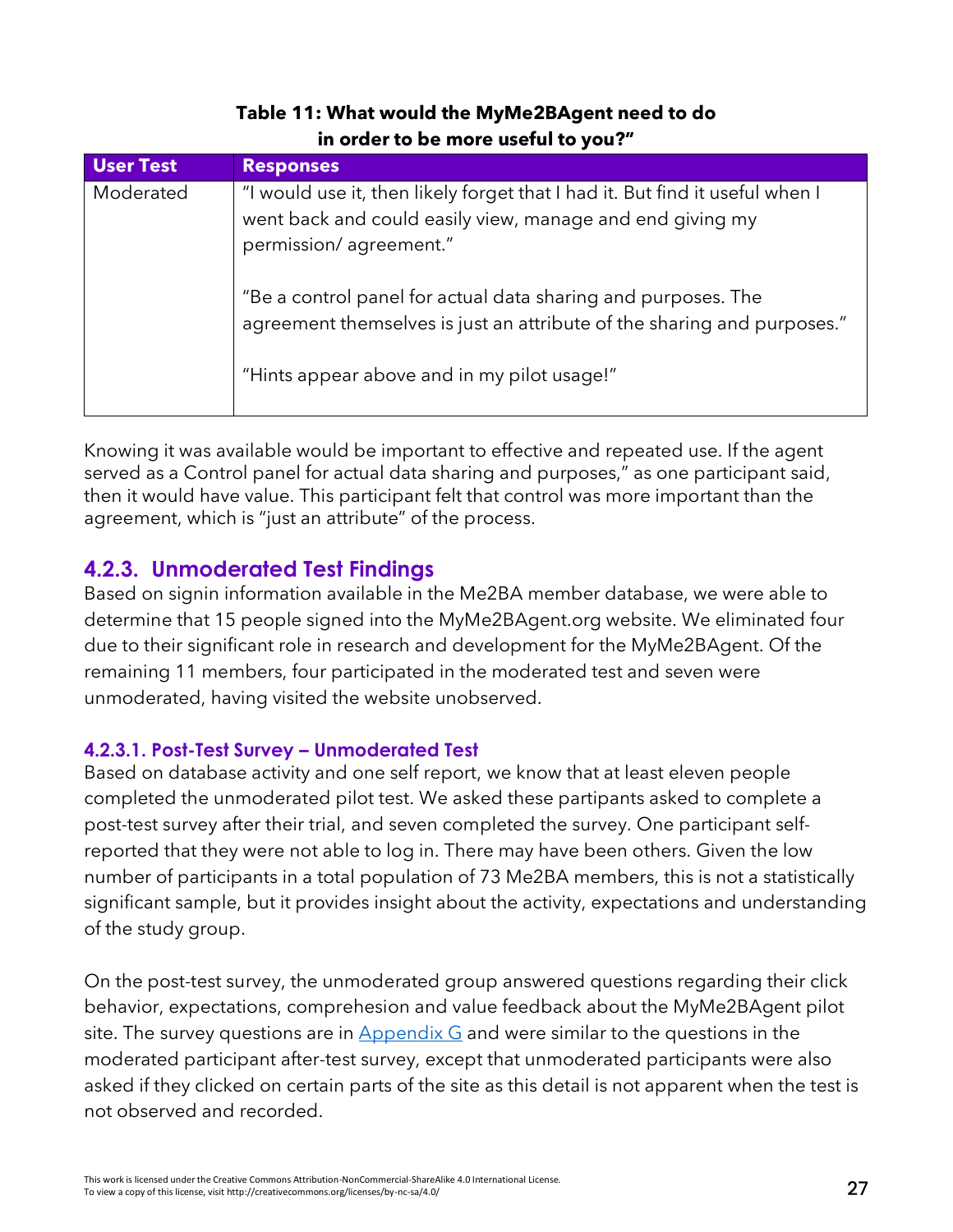One of the unmoderated survey participants (P4) completed the unmoderated post-test survey, then reached out to the research team and agreed to participate in an moderated test. In the findings below, we highlighted the survey answers from P4, who was not able to log in and, where relevant, provided insight from the subsequent interview. Since this participant subsequently completed a moderated test, P4's moderated activity is described in the Moderated Test Findings section above.

#### **4.2.3.1.1.Actions**

Below is a list of questions about the participant's click behavior on the pilot website. We wanted to know whether the unmoderated participants clicked through to the area of the site so that we could confirm that their anwers regarding that part of the website were based on actual behavior and exploration of those pages rather than their own conjecture.

| <b>Action</b>                                 | <b>Unmoderated</b> |
|-----------------------------------------------|--------------------|
| Logged In Successfully                        | $6$ of $7$         |
| Clicked "My Profiles"                         | $6$ of $7$         |
| Clicked "Information Sharing Agreements" Page | 6 of 7             |
| Clicked Me2BA Card                            | $6$ of $7$         |
| Edited Profile Info on Relationship Card      | $2$ of $7$         |
| Clicked "Sign PISA" Button                    | $6$ of $7$         |

#### **Table 12: Summary of Actions**

All unmoderated survey participants indicated that they were able to log into the MyMe2BAgent.org website, except one (P4), who subsequently completed a moderated test. One person who completed the unmoderated survey initially emailed to say that they were not able to access the site. Based on the error code, this participant was having the same Apple ID private relay issue that P4 had, but was able to overcome the difficulty and complete the unmoderated test and the post-test survey without further assistance.

All unmoderated participants (except P4) clicked on the My Profiles page, the "Information Sharing Agreements" page and the Me2BA Relationship card on the dashboard during the self-trial. Since they all clicked the ISA page, we can infer that these participants had the chance to view the PISA on that page, but since we didn't measure the time each participant spent on page it is unclear if any of these participants had a chance to read it completely.

Two of the seven unmoderated participants who were able to log in indicated that they edited their information on the Me2BA relationship page. And all six of the unmoderated participants who were able to log in clicked on the on the "Sign PISA" button.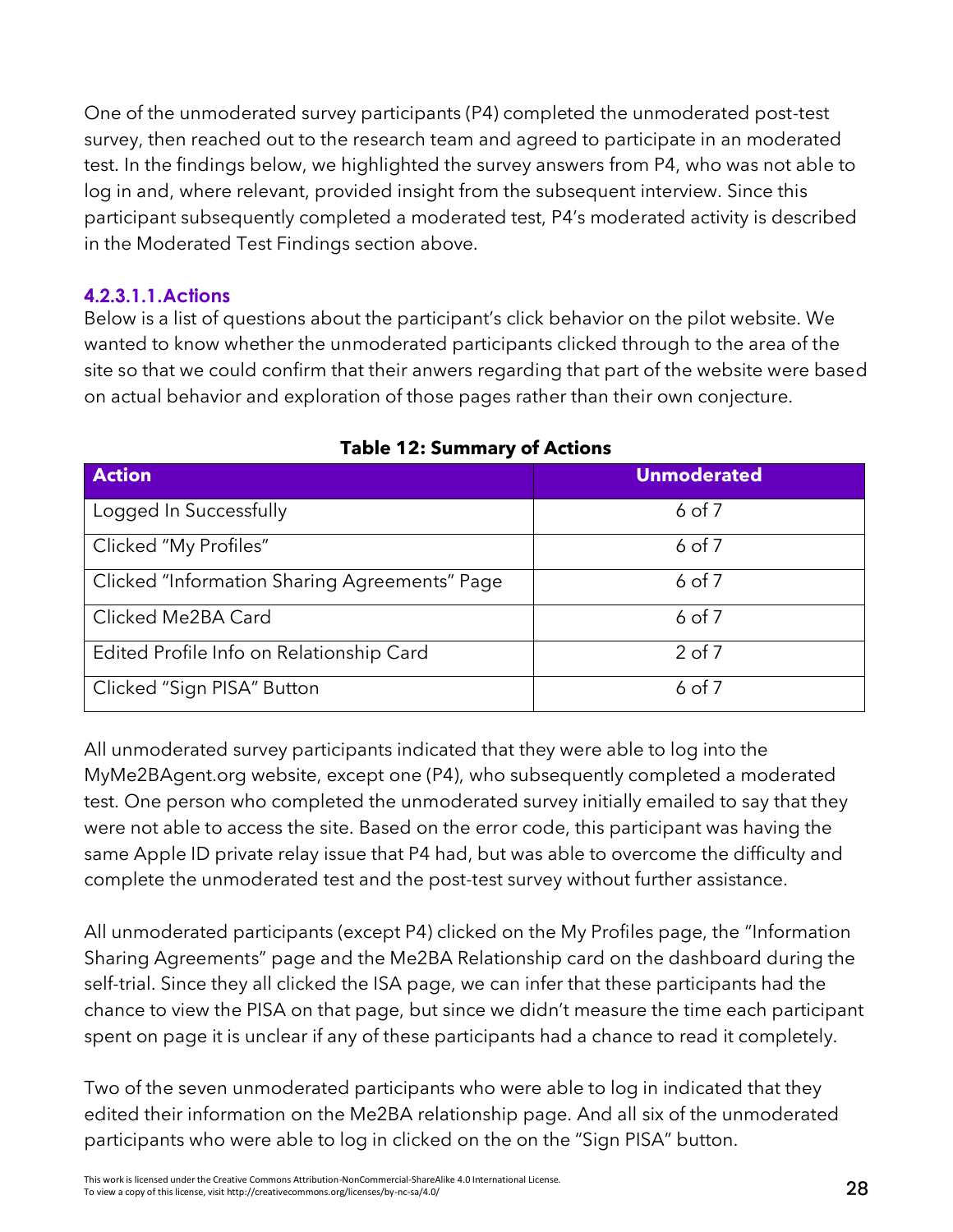## **4.2.3.1.2.Understanding and Expectations**

We asked the unmoderated test participants to describe in their own words what they saw when they used the **MyMe2BAgent**. This question helps us understand if each participant was able to get past the login to the MyM2BAgent interface.

| <b>User Test</b> | <b>Responses</b>                                                                                                                                                                                                                                                                                                          |  |
|------------------|---------------------------------------------------------------------------------------------------------------------------------------------------------------------------------------------------------------------------------------------------------------------------------------------------------------------------|--|
| Unmoderated      | "The error message above" (P4)                                                                                                                                                                                                                                                                                            |  |
|                  | "A simple page that said I had a relationship with the Me2B Alliance as<br>myself with my main email address My understanding is that all of<br>these [Dashboard, My Profiles, Information Sharing Agreements] are<br>spaces that can have more relationships, information in the Dashboard,<br>Profiles and agreements." |  |
|                  | "Dashboard with Me2BA logo & my info. Also menu bar with options"                                                                                                                                                                                                                                                         |  |
|                  | "Choice to login or use Apple ID. Used Apple ID. Logo full size (filled<br>much of upper screen) square (Alliance Card?) w/my name and the<br>Me2B association splash plate/button listing my<br>* email (not<br>same as Apple ID) Filled out info. Sent PISA iPhone / Firefox."                                          |  |
|                  | "A relatively smooth user experience with very few hiccups, also pretty<br>easy to understand."                                                                                                                                                                                                                           |  |
|                  | "A 'Dashboard' tab that shows my Me2B relationships, a 'My Profiles' tab<br>that displays my personal and professional information, an "'Information<br>Sharing Agreements' tab that shows the PISA, and a sign out option."                                                                                              |  |
|                  | "I saw my own account that I had to click on."                                                                                                                                                                                                                                                                            |  |

### **Table 13: Please describe in your own words what you saw when you used MyMe2BAgent?**

\*Identifying information has been redacted and will appear as a black line.

Four of the unmoderated participants described either the Apple login box or the MyMe2BAgent dashboard with the Me2BA card and global navigation. P4, who was not able to log in, described the error message. One participant called it "A relatively smooth user experience with very few hiccups, also pretty easy to understand." One called it "simple" and one said that they recognized that the dashboard eventually could have more than one relationship.

This work is licensed under the Creative Commons Attribution-NonCommercial-ShareAlike 4.0 International License. This work is licensed under the creative commons Attribution-Noncommercial-ShareAlike 4.0 international License.<br>To view a copy of this license, visit http://creativecommons.org/licenses/by-nc-sa/4.0/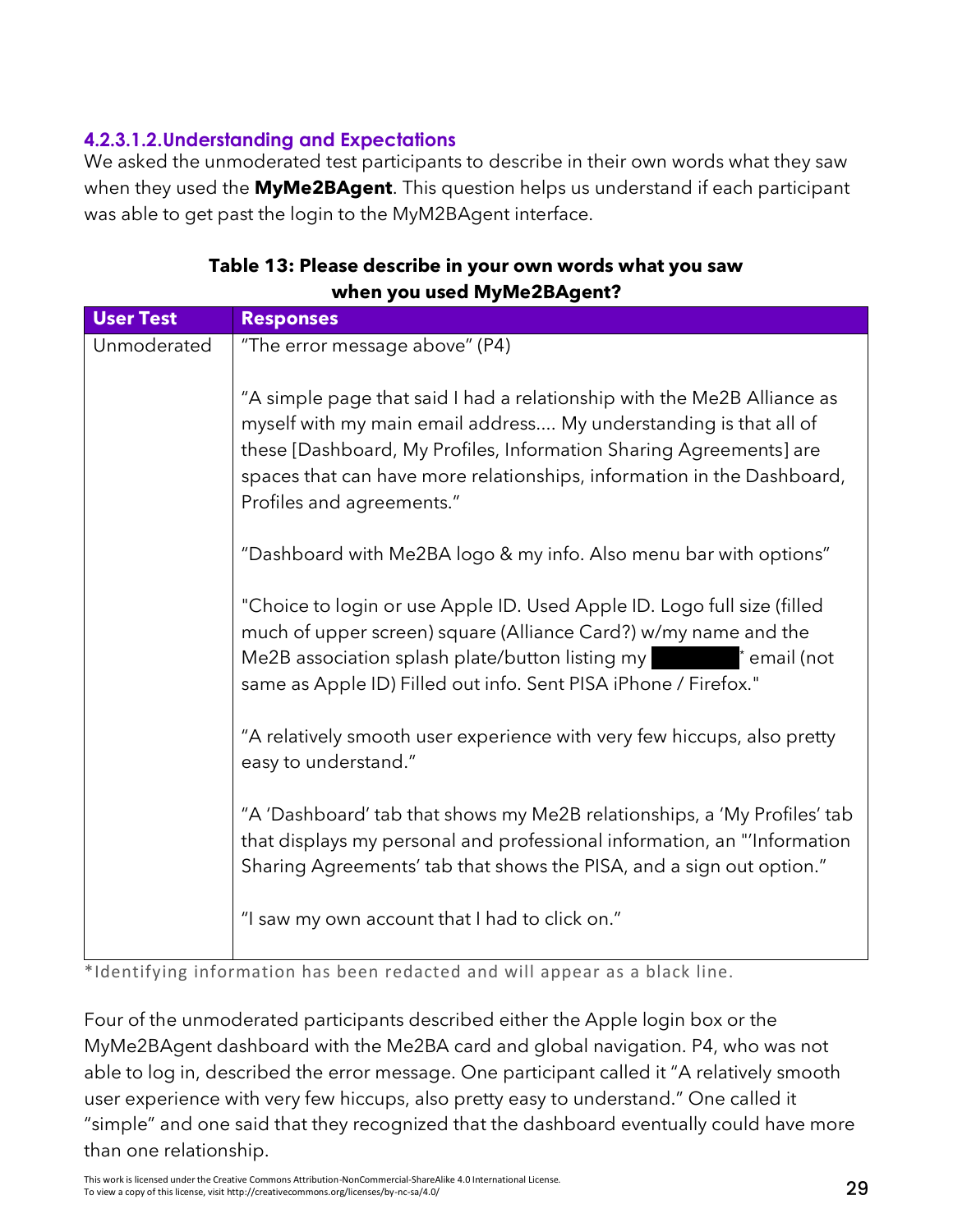## **Table 14: Was the information and services in the MyMe2BAgent site what you expected to see?**

| <b>User Test</b> | <b>Responses</b>    |
|------------------|---------------------|
|                  | 3 Yes               |
| Unmoderated      | 3 No (including P4) |
|                  | 1 Blank             |

As in the moderated test, unmoderated participants were similarly split about whether the **MyMe2BAgent** was what they expected to see, with three indicating that it was as expected and three indicating it was not. One of the unmoderated participant left the answer blank. We asked the participants to describe what they had expected to see.

## **Table 15: Was there anything in the MyMe2BAgent site that you expected to see that was not there?**

| <b>User Test</b> | <b>Responses</b>                                                                                                   |
|------------------|--------------------------------------------------------------------------------------------------------------------|
| Unmoderated      | "Everything"                                                                                                       |
|                  | "Not really. This is a good start toward a proof of concept."                                                      |
|                  | "Don't know how to answer #4 above b/c I did not have expectations -<br>did not know what to expect. "             |
|                  | "The hamburger upper right was not populated or responsive but I<br>believe that is to be expected at this point?" |
|                  | it's hard for me to<br>"Having been absent for so much of the<br>respond. I really didn't know what to expect."    |
|                  | "Not really because I didn't know what to expect going into the agent."                                            |

From the answers to this question it seems that none of the unmoderated participants had any real expectations for what would appear on the MyMe2BAgent website. One person did describe it as a "good start toward a proof of concept" and one focused on a small detail of the user interface. The other two simply didn't know what to expect. (One of the comments above was redacted since the comment contained potentially identifiable information).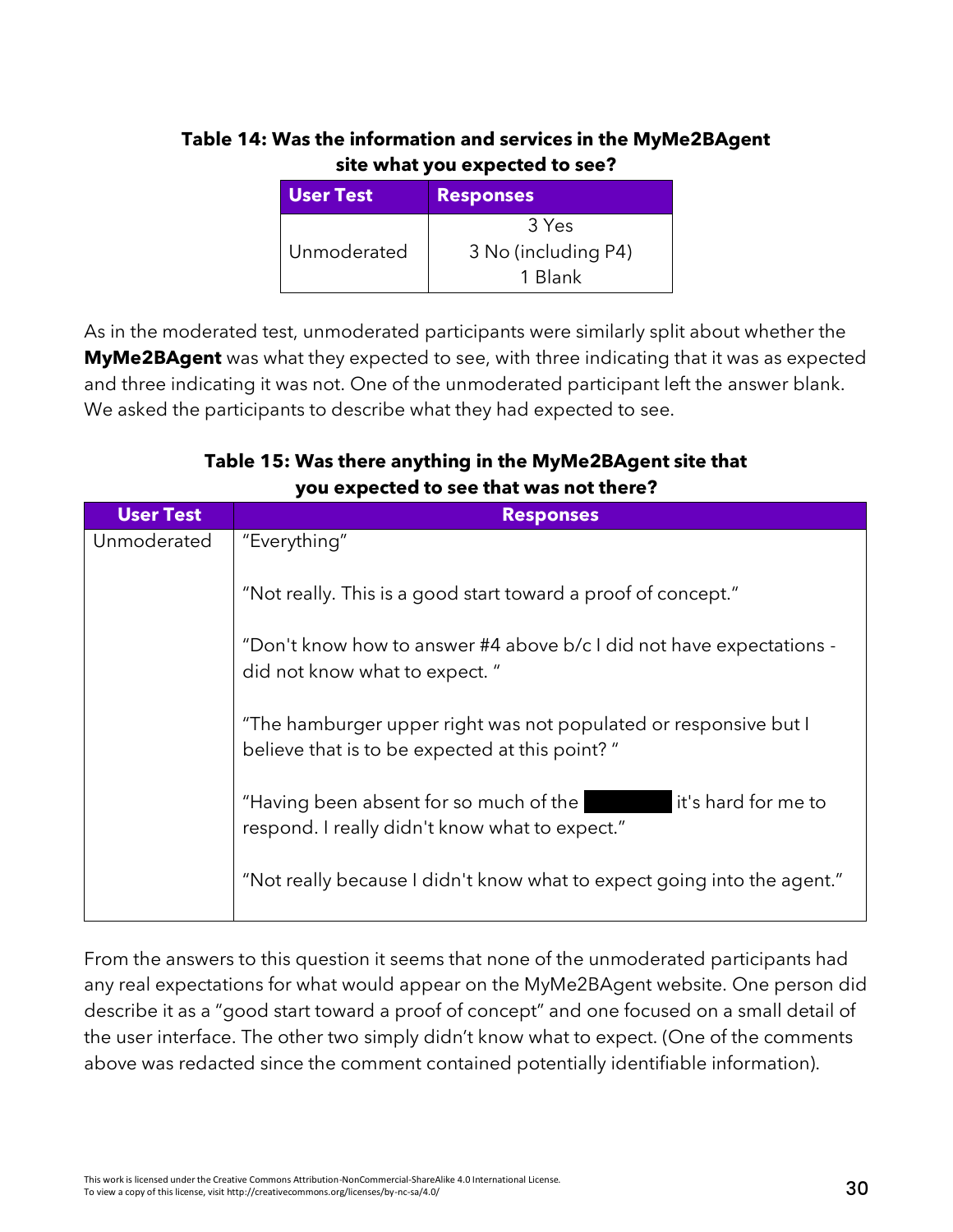## **Table 16: The Dashboard page lists relationships that you have in the MyMe2BAgent. Did you click on the Me2B Alliance card?**

| <b>User Test</b> | <b>Responses</b> |
|------------------|------------------|
| Unmoderated      | 6 Yes            |
|                  | 1 No (P4)        |

All six unmoderated participants who were able to log in clicked on the **Me2B Alliance Relationship** page. The only partcipant who said they did not click on it was P4, the one who could not log in. This participant did click the card during the subsequent, moderated test and their reaction is included in the Moderated Test findings above.

#### **Table 17: What did you expect to see on the Me2B Alliance relationship page? What was missing?**

| <b>User Test</b> | <b>Responses</b>                                                                                                                                   |
|------------------|----------------------------------------------------------------------------------------------------------------------------------------------------|
| Unmoderated      | "nothing/everything" (P4)                                                                                                                          |
|                  | "A possible way to edit that after I signed and sent the PISA. But I<br>understand that that shouldn't be edited."                                 |
|                  | "Not certain I know the page you're referring to but I felt that what I was<br>asked was in line with the minimalist build/philosophy of the org." |
|                  | "??? I suspect it would have been companies that I've shared data with or<br>pushed an agreement to."                                              |

The survey asked what the participants expected to see. Two left the question blank, three seemed uncertain or mixed, and one indicated that it was not as expected. What appeared to be missing was a way to edit the PISA after signing, for example changing from the PISA back to the original ISA. The participant who left the previous question blank expressed confusion, but guessed correctly that it is a list of companies that they might have sent an agreement.

#### **Table 18: Did you edit your information on the Me2B Alliance relationship page?**

| User Test   | <b>Responses</b> |
|-------------|------------------|
| Unmoderated | 2 Yes            |
|             | 5 No (including  |
|             | P4)              |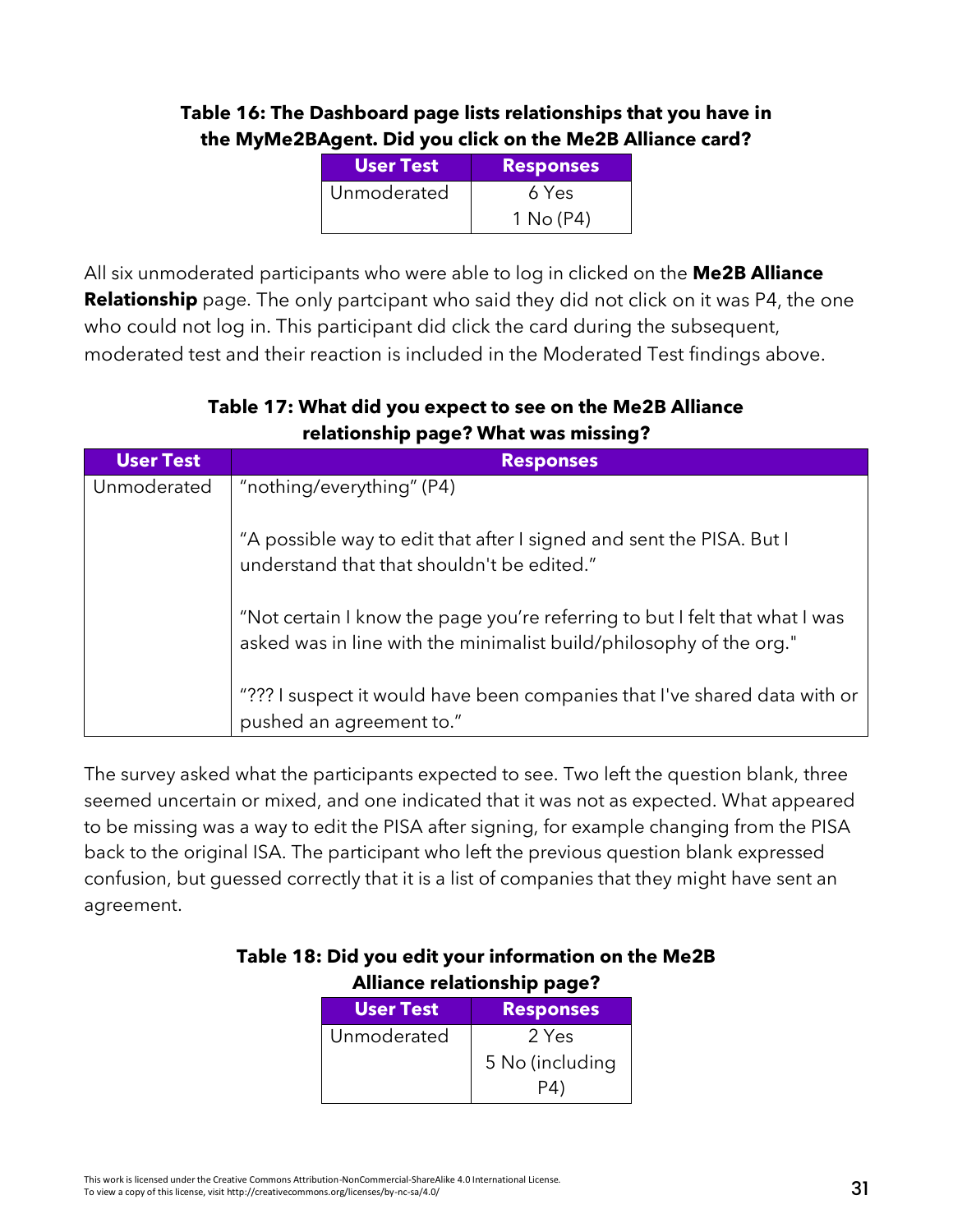Only two unmoderated participants confirmed that they edited their profile information on the Me2B Alliance relationship page.

## **Table 19: Was the information on the Profile page what you expected to see?**

| <b>User Test</b> | <b>Responses</b> |
|------------------|------------------|
| Unmoderated      | 5 Yes            |
|                  | $2$ No           |

#### **Table 20: If not, what did you expect to see and what was missing?**

| <b>User Test</b> | <b>Responses</b>                                                                                                                                                                                                                                                                                                         |
|------------------|--------------------------------------------------------------------------------------------------------------------------------------------------------------------------------------------------------------------------------------------------------------------------------------------------------------------------|
| Unmoderated      | "? seemed in order as to a basic start"                                                                                                                                                                                                                                                                                  |
|                  | "This is likely due to my being a layperson when it comes to technology<br>and data-sharing, but I figured that the data profiles would include such<br>information as age/birthdate, address, gender, and the like. That said, I'm<br>glad that the only information that is included is my name and email<br>address." |

All unmoderated test participants (except P4) indicated that the **My Profile** page was as expected. Two partipants answered the question asking what they expected to see on the My Profile page. One wrote that it "seemed in order as to a basic start" but led the response with a question mark indicating that they weren't sure either what to expect. The other wrote that as a technology and data sharing "layperson," they didn't know what to expect but were happy to see that the data only included a name and email address as opposed to other personally identifiable information.

## **Table 21: Was the information on the Information Sharing Agreements page what you expected to see?**

| <b>User Test</b> | <b>Responses</b>                                                                                                                                                                          |
|------------------|-------------------------------------------------------------------------------------------------------------------------------------------------------------------------------------------|
| Unmoderated      | "nope" $(P4)$                                                                                                                                                                             |
|                  | "Something like a sample PISA."                                                                                                                                                           |
|                  | "The PISA is relatively straightforward but I didn't know how to sign it b/c<br>I didn't know WHAT the end goal was - in other words, WHAT am I doing<br>that justifies sharing my info." |
|                  | "Pretty much"                                                                                                                                                                             |

This work is licensed under the Creative Commons Attribution-NonCommercial-ShareAlike 4.0 International License. This work is licensed under the creative commons Attribution-Noncommercial-SnareAlike 4.0 international License.<br>To view a copy of this license, visit http://creativecommons.org/licenses/by-nc-sa/4.0/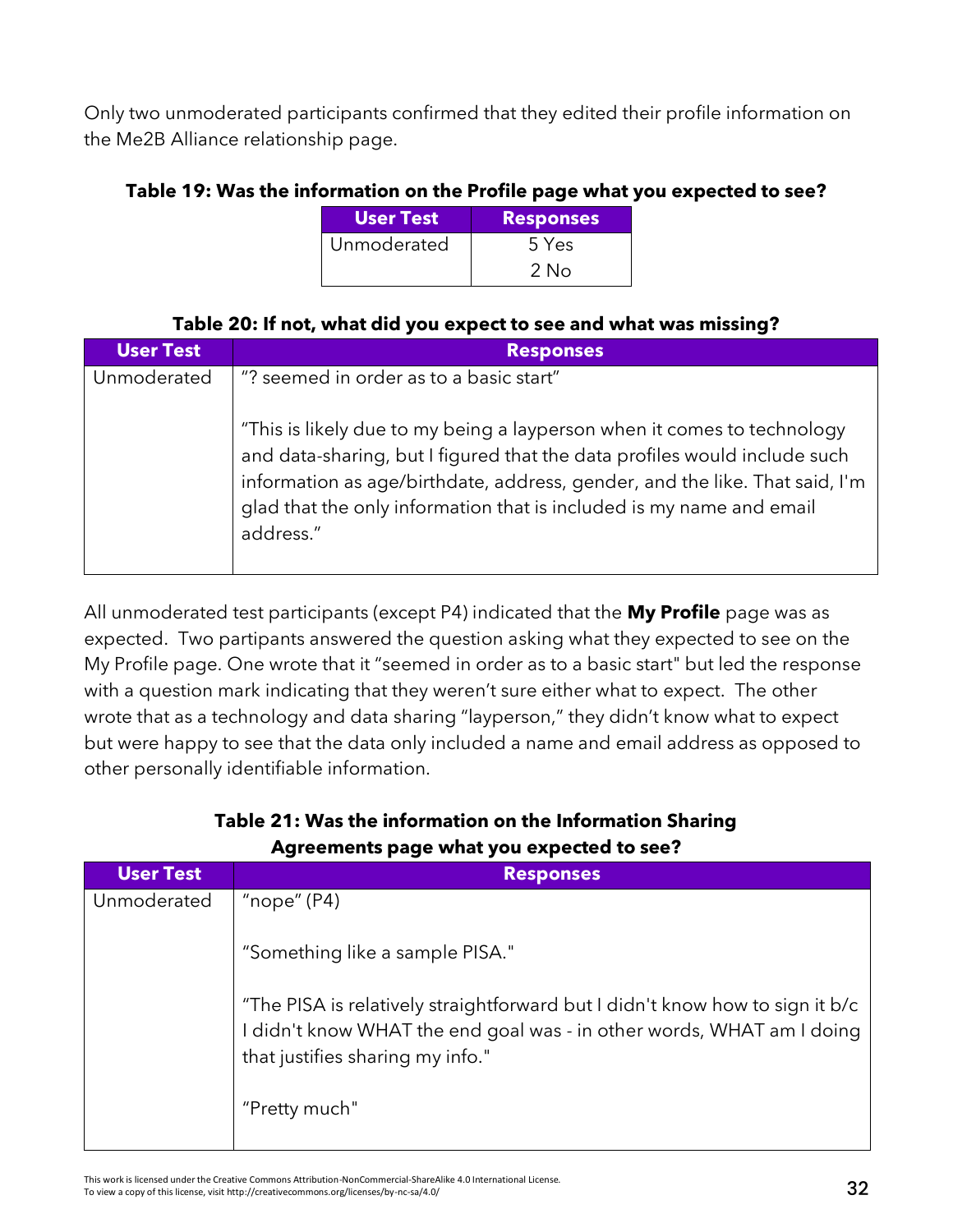| "As mentioned to <me2b person="" staff=""> overly complicated, needs to be<br/>shortened down."</me2b> |
|--------------------------------------------------------------------------------------------------------|
| "Yes"                                                                                                  |
| "Yes"                                                                                                  |
|                                                                                                        |

Six unmoderated participants clicked on the **Information Sharing Agreements** page. All of these participants wrote that it was as they expected it to be. One expected it to contain "Something like a sample PISA." One particpant wrote that "The PISA is relatively straightforward," but wasn't sure if the end goal justifies sharing their information. Another wrote that the PISA is "overly complicated" and should be shortened.

**Table 22: If not, what did you expect to see and what was missing?**

| <b>User Test</b> | <b>Responses</b>                                                                 |
|------------------|----------------------------------------------------------------------------------|
| Unmoderated      | "Everything" (P4)                                                                |
|                  | "I really need more context and description - what is my ultimate goal<br>here?" |
|                  | "na"                                                                             |
|                  | " $N/A$ "                                                                        |

One participant who indicated that the ISA page was not what they expected to see wrote that they would need more context around what their ultimate goal with the agent is. Given that the pilot invitation and the consent form outlined what the agent is it appears there needs to be more information about the context for using such an agent.

#### **Table 23: Did You Notice/Understand the "Sign PISA" Button?**

| <b>User Test</b> | <b>Noticed</b><br>"Sign PISA"<br><b>Button</b> | <b>Understands</b><br>"Sign PISA"<br><b>Meaning</b> |
|------------------|------------------------------------------------|-----------------------------------------------------|
| Unmoderated      | 5 Yes<br>1 No (P4)<br>1 Blank                  | 5 Yes<br>2 No (including P4)                        |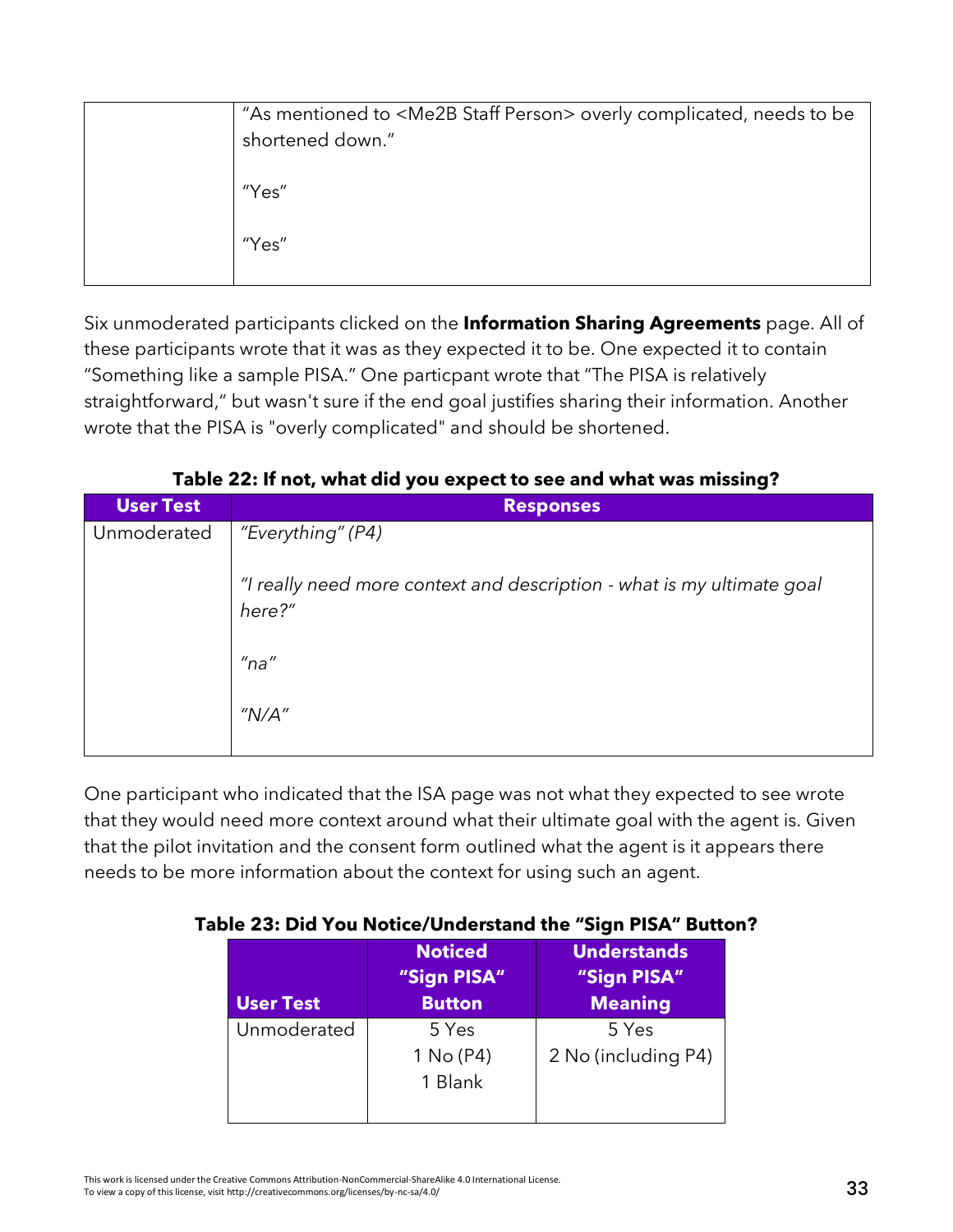The survey asked whether the unmoderated particpants noticed the "Sign PISA" button on the relationship page and whether they understood what it means to "Sign PISA." Five participants noticed the Sign PISA button and all of them indicated that they understand what it means. (P4 did not notice or sign the "Sign PISA" button during the unmoderated test since they were not able to log in).

We found that some of the participants had difficulty with identifying what part of the process they were in based on the label terminology for the Sign and Send functions. While it was not our intention to test the user interface, the confusion gave us some insights on whether participants understood the underlying processes involved in delivering a signed ISA to a technology provider through the agent.

| <b>User Test</b> | <b>Noticed</b><br>"Send PISA"<br><b>Button</b> | <b>Understands</b><br>"Send PISA"<br><b>Meaning</b> |
|------------------|------------------------------------------------|-----------------------------------------------------|
| Unmoderated      | 5 Yes                                          | 6 Yes                                               |
|                  | 2 No (including<br>P4)                         | 1 No                                                |

## **Table 24: Did You Notice/Understand the "Send PISA" Button?**

The survey asked whether the unmoderated participants noticed the "Send PISA" button on the "Sign PISA" page and whether they understood what it means to "Send PISA." Five participants noticed the "Send PISA" button, and six including one that didn't notice it indicated that they understand what "Send PISA" means. (P4, who could not log in, did not notice nor click the "Send PISA" button).

# **User Test Representative Quotes** Unmoderated | "It meant that the Me2B Alliance and I had the same agreement." "Sent somewhere - not sure where. I signed it btw in order to see if anything in the dashboard changes afterwards. But the biggest thing is - I didn't know WHY I was signing it. Hard to make a decision when you don't know the goal." "The info is in the hands of the relationship record." "I would think what is sent on my terms of a relationship."

## **Table 25: After you clicked Sign PISA there is a notice that says "PISA Sent." What does "PISA Sent" mean to you?**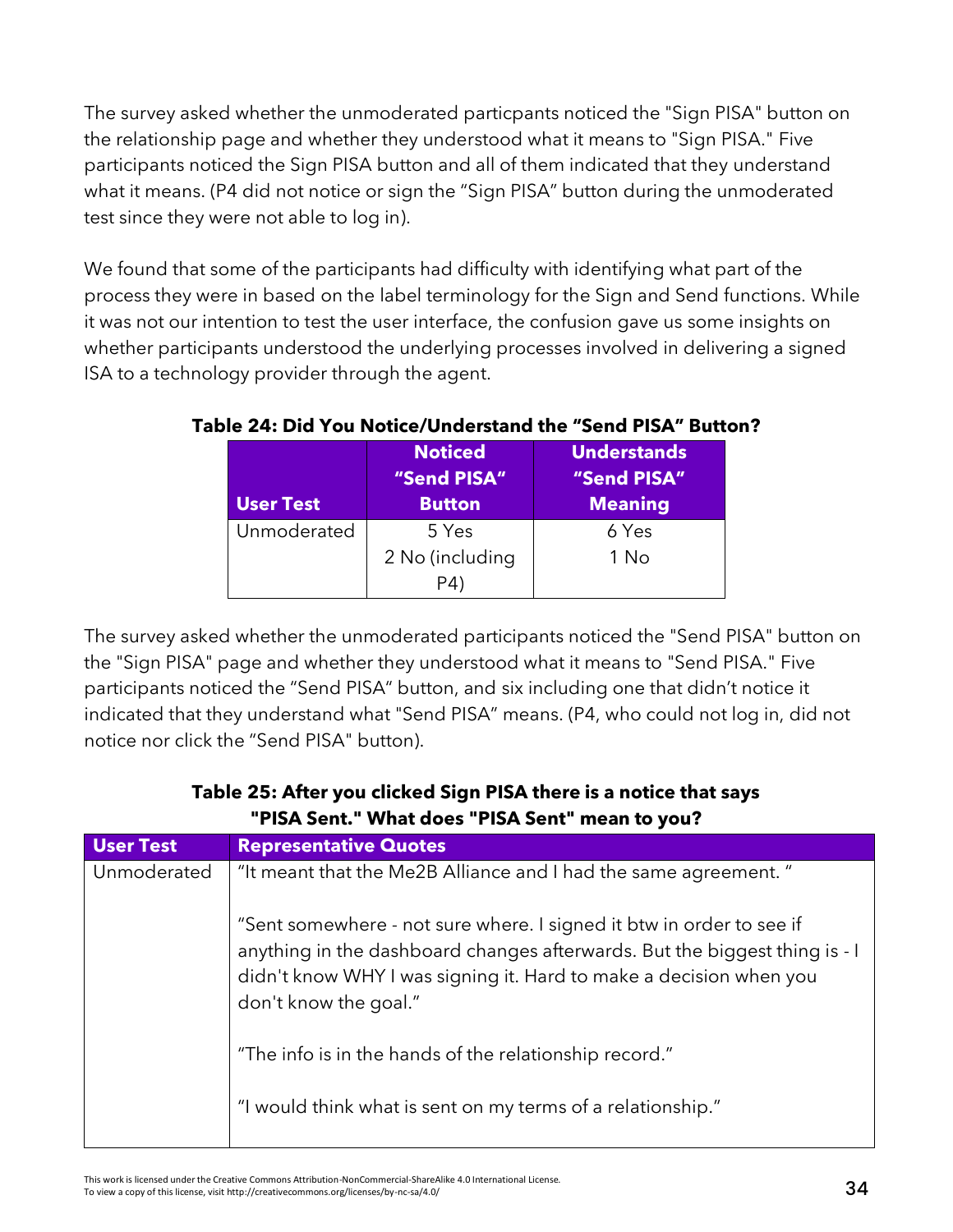| "PISA Sent" means to me that the Data Custodian -- in this case, Me2BA --<br>received my signed information sharing agreement. " |
|----------------------------------------------------------------------------------------------------------------------------------|
| "That it was an agreement that is binding on both sides.                                                                         |

Only two of the unmoderated participants fully understood that "Send PISA" meant they sent their agreement to the relationship establishing a mutual relationship, using the phrases "same agreement" and "binding on both sides." One participant wrote that the information is "in the hands of the relationship record" which is unclear. It could mean the technology company's record but it also could mean the record on their own agent dashboard. One wrote that it means they sent their terms for the relationship. Still, this does not necessarily imply they understood that they now had an agreement with the company for that relationship.

Another participant indicated that they are not sure where it was sent. They noted that they signed it primarily to see if the dashboard changes, possibly expecting confirmation details of what exactly happened. This particpant did not know why they were signing it and wrote that it is "hard to make a decision when you don't know the goal."

### **4.2.3.1.3.Value of a Me2B Agent**

**Table 26: How important is it to you to have a single dashboard to manage the information that you share with your service providers? (Mark level of importance where 1 is Not at all Important and 5 is Extremely Important)**

| <b>Rating</b> | <b>Responses</b> |
|---------------|------------------|
|               |                  |
| 2             |                  |
| 3             |                  |
|               | 2                |
| E             | ર                |

In the unmoderated post-test survey, we asked participants how important it is to have a **Single Dashboard** to manage the information that they share with their service providers. They could mark levels of importance from 1-Not at all Important to 5-Extremely Important. Of six responses the average level of importance of a single dashboard to manage the information that you share with your service providers was 4.3, with three responses rating it a 5, two rating it a 4 and one rating it a 3. This implies that this group of participants has a high level of importance for a single dashboard for managing these relationships.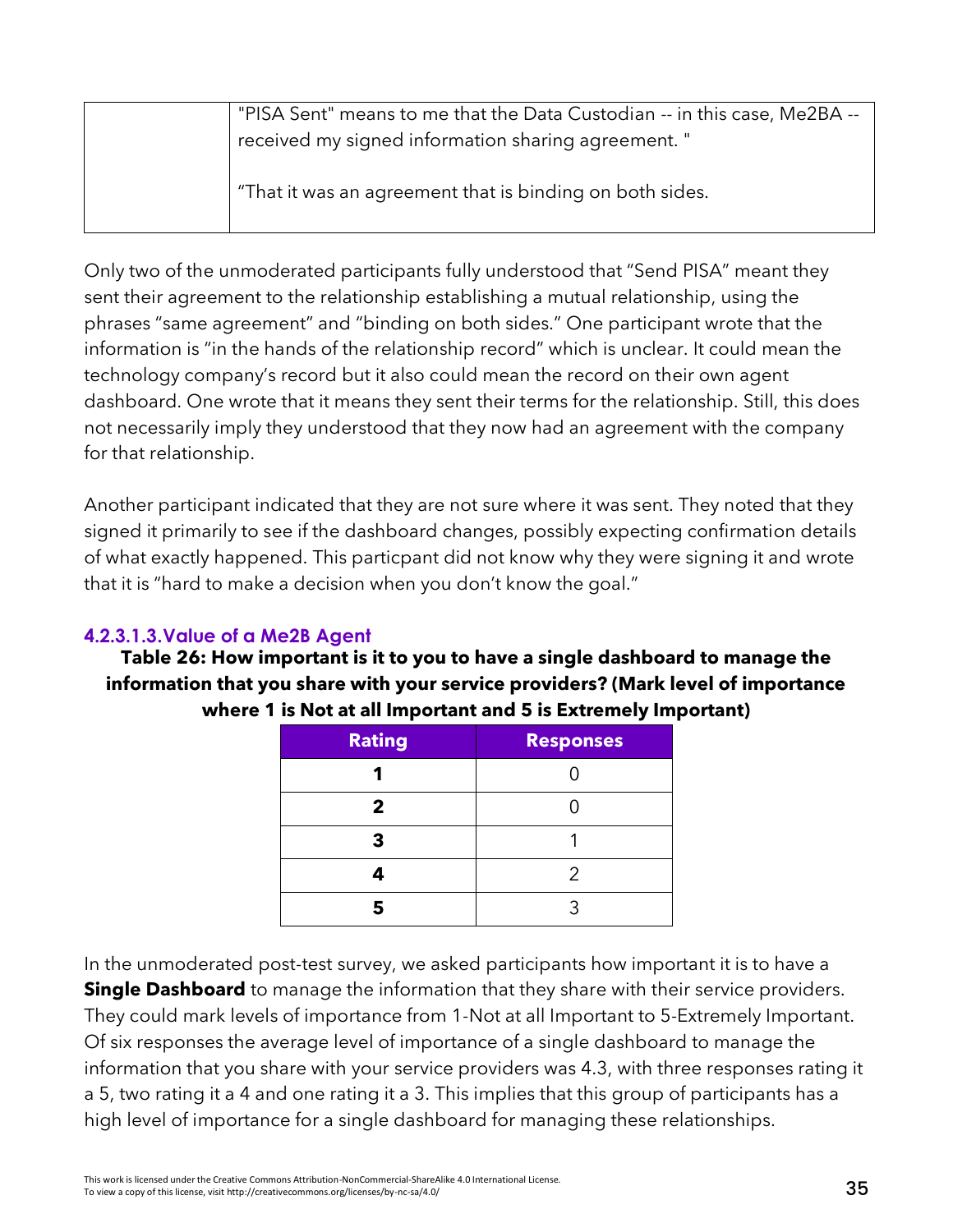P4 participant left this answer blank, but in the following question indicated that a single dashboard had "Zero" importance. If we add back this response as a "1-Not at All Important" the average is 3.9, still above the middle rating.

| <b>User Test</b> | <b>Responses</b>                                                                                                                                                                                                                                                                                                                                                                                                                                                                                                                                                                                                                                                                                                        |
|------------------|-------------------------------------------------------------------------------------------------------------------------------------------------------------------------------------------------------------------------------------------------------------------------------------------------------------------------------------------------------------------------------------------------------------------------------------------------------------------------------------------------------------------------------------------------------------------------------------------------------------------------------------------------------------------------------------------------------------------------|
| Unmoderated      | "Zero" $(P4)$                                                                                                                                                                                                                                                                                                                                                                                                                                                                                                                                                                                                                                                                                                           |
|                  | "I think it's important to have a way to control that stuff."                                                                                                                                                                                                                                                                                                                                                                                                                                                                                                                                                                                                                                                           |
|                  | "I think it would be cool to have this - but first I would need to understand<br>the levels of sharing available to me, and then consider what context those<br>different levels would apply in, and then consider how often there would<br>be variability. In other words - if I always shared at the same level, then a<br>dashboard isn't really needed. It's only needed if I share at different levels<br>with different groups - and that tbh is unlikely and sounds like a burden to<br>have to manage. It's like creating a different password for each interaction<br>- I'd want a password manager "                                                                                                          |
|                  | "Panopticons are pretty cool for lots of reasons if the central view isn't at a<br>cost unexpectedly high or surprising! "                                                                                                                                                                                                                                                                                                                                                                                                                                                                                                                                                                                              |
|                  | "Like any application, an easy-to-use intuitive dashboard is paramount to<br>keeping individuals engaged on a regular basis. While some may think this<br>application is a set it and forget it, it really isn't, especially when your<br>personal data is in motion and not at rest."                                                                                                                                                                                                                                                                                                                                                                                                                                  |
|                  | "I appreciate the ease and accessibility of having one dashboard to<br>manage the output of my information, especially as a tech layperson. I am<br>much less likely to manage this information if it is located on several<br>different platforms. When talking to people about the kinds of information<br>that tech companies receive about us, it's my impression that not only<br>have many of us accepted/resigned to the idea that tech companies know<br>everything about us -- but to the extent that we can manage our data<br>output, it would require too much effort for any layperson to manage. I<br>think that having a single dashboard for ISAs is one way to subvert this<br>layperson's narrative." |
|                  | "It was not very important"                                                                                                                                                                                                                                                                                                                                                                                                                                                                                                                                                                                                                                                                                             |

## **Table 27: Please explain your rating of the importance of having a single dashboard for your ISAs.**

This work is licensed under the Creative Commons Attribution-NonCommercial-ShareAlike 4.0 International License. This work is licensed under the Creative Commons Attribution-NonCommercial-ShareAlike 4.0 International License.<br>To view a copy of this license, visit http://creativecommons.org/licenses/by-nc-sa/4.0/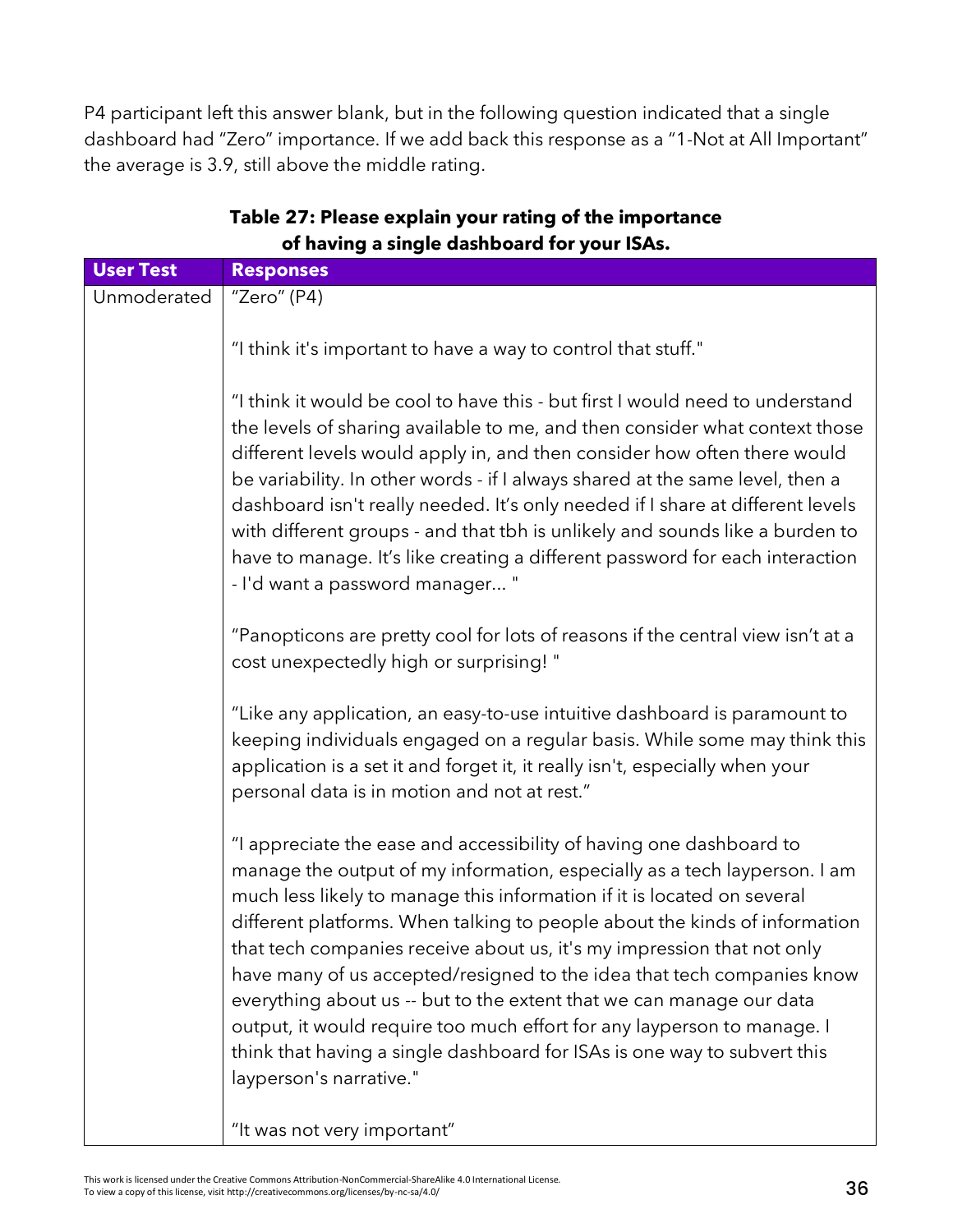The responses to why a dashboard for managing your ISAs would be important ranged from the need to control access to personal data to the importance of an easy-to-use interface. Simplicity would also need to be important to encourage people to use it frequently, which would be important as "your personal data is in motion and not at rest." One participant wrote, "I am much less likely to manage this information if it is located on several different platforms," and noted that managing our own data output is more than any layperson would care to manage. They continued to write that "...having a single dashboard for ISAs is one way to subvert this layperson's narrative." A comment on "panopticons" may have been tongue in cheek but appears to reference being able to surveil how companies use one's data as opposed to always being the subject of surveillance. This response also indicated the need for the dashboard to be low cost and predictable.

Two participants did not feel that the single dashboard was important.

| <b>Rating</b> | <b>Responses</b> |
|---------------|------------------|
|               |                  |
| 2             |                  |
| З             |                  |
|               |                  |
| ς             |                  |

## **Table 28: How important is it to you to is the ISA sending capability? (Mark level of importance where 1 is Not at all Important and 5 is Extremely Important**

In the post-test survey, for unmoderated participants, we asked how important it is to have an **ISA Sending Capability**. Participants could mark levels of importance from *1-Not at all Important* to *5-Extremely Important*. The results were mixed with one rating it 1, three rating it 3 and three rating it 5, for an average rating of 3.6. Open-ended comments reflect these responses.

| Table 29: Please explain your rating of the importance an ISA sending capability. |  |  |  |
|-----------------------------------------------------------------------------------|--|--|--|
|                                                                                   |  |  |  |

| User Test | <b>Responses</b>                                                                                                    |
|-----------|---------------------------------------------------------------------------------------------------------------------|
| Moderated | "couldn't do it" (P4, rated it 1)<br>"I honestly don't know. I certainly don't want to have to figure out how to    |
|           | send it. But whether the dashboard does that - or the org I'm signing with -<br>is sort of irrelevant" (rated it 3) |

This work is licensed under the Creative Commons Attribution-NonCommercial-ShareAlike 4.0 International License. This work is licensed under the creative commons Attribution-Noncommercial-ShareAlike 4.0 international License.<br>To view a copy of this license, visit http://creativecommons.org/licenses/by-nc-sa/4.0/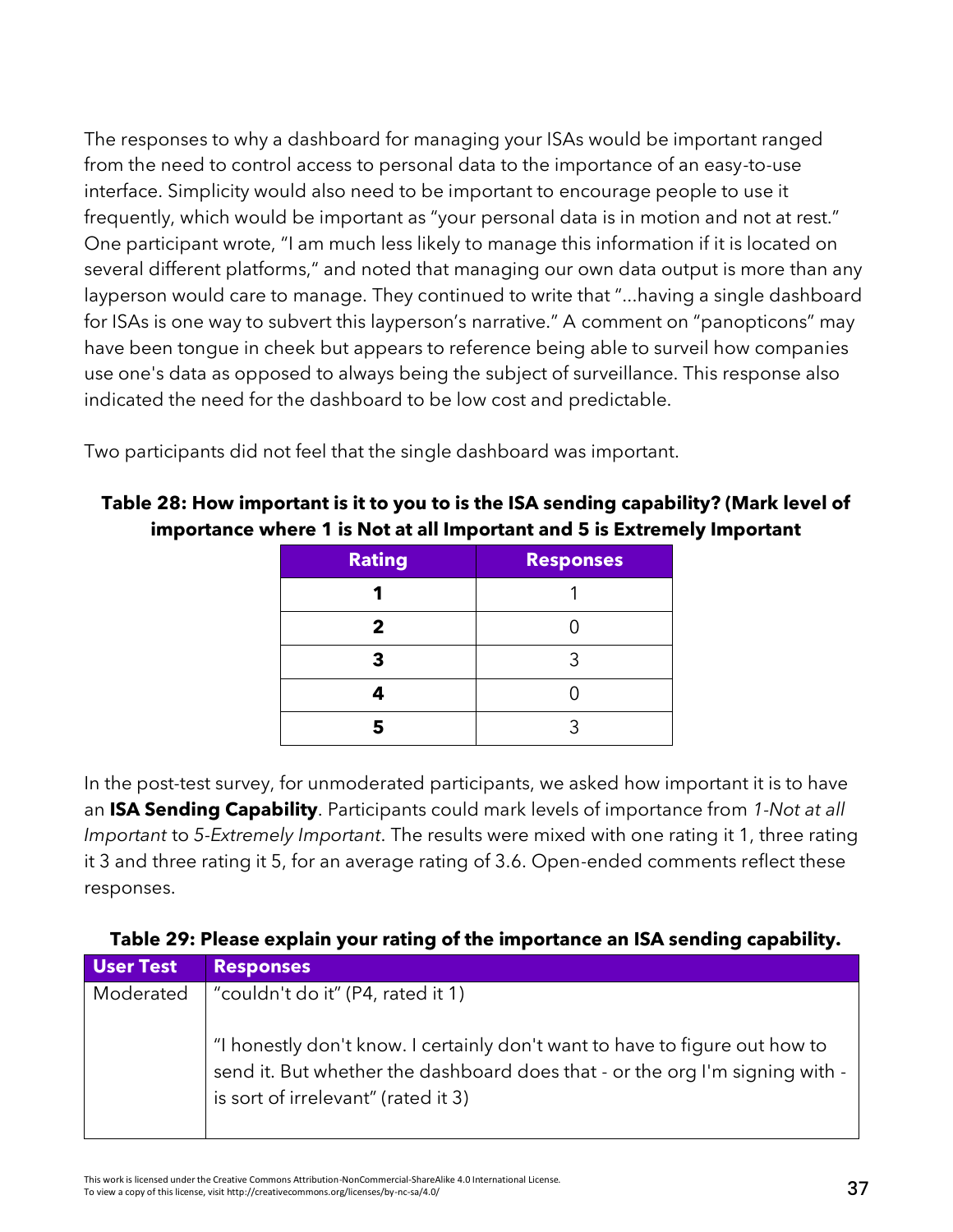| "For me it's all about adherence from the receiving party just because I<br>send an information sharing agreement I really don't have any way of<br>knowing if it will be adhered to." (rated it 3)         |
|-------------------------------------------------------------------------------------------------------------------------------------------------------------------------------------------------------------|
| "One should have the sense that an agreement goes somewhere both<br>parties have it and can visit it later. This system does not convey that,<br>especially, but it points in that direction." (rated it 5) |
| "Information Sharing Agreement right? Fundamental to knowing<br>what/where I do is going and how used." (rated it 5)                                                                                        |
| "For me it's all about adherence from the receiving party just because I<br>send an information sharing agreement I really don't have any way of<br>knowing if it will be adhered to."                      |
| "Assuming I have a proper understanding of ISA sending, it's a necessary<br>function of the agent because how else might the Data Custodian receive<br>the contract?"                                       |
|                                                                                                                                                                                                             |

In describing their ratings of the importance of the ISA sending capability, the unmoderated participants who rated it a 3 expressed skepticism that it would either be difficult to figure out how to send it or impossible to know if the organization they shared it with will adhere to it: "[J] just because I send an information sharing agreement I really don't have any way of knowing if it will be adhered to." The same might be said of any agreement that a person signs that the technology company gives them whether it is a PISA or the company's contract.

Those who rated it 5 wrote that it is good to have a place to return to so they can read and understand what is in it and how it is used. Two also noted that it would be good if both parties could return to this dashboard to confirm an agreement has taken place. One of these participants suggested that there may be room for improvement in this regard.

| <b>User Test</b> | <b>Responses</b>   |
|------------------|--------------------|
| Unmoderated      | Yes 5              |
|                  | No 2 (includes P4) |
|                  |                    |

## **Table 30: If this were available for all of your current online service providers, would you use it? Why or why not?**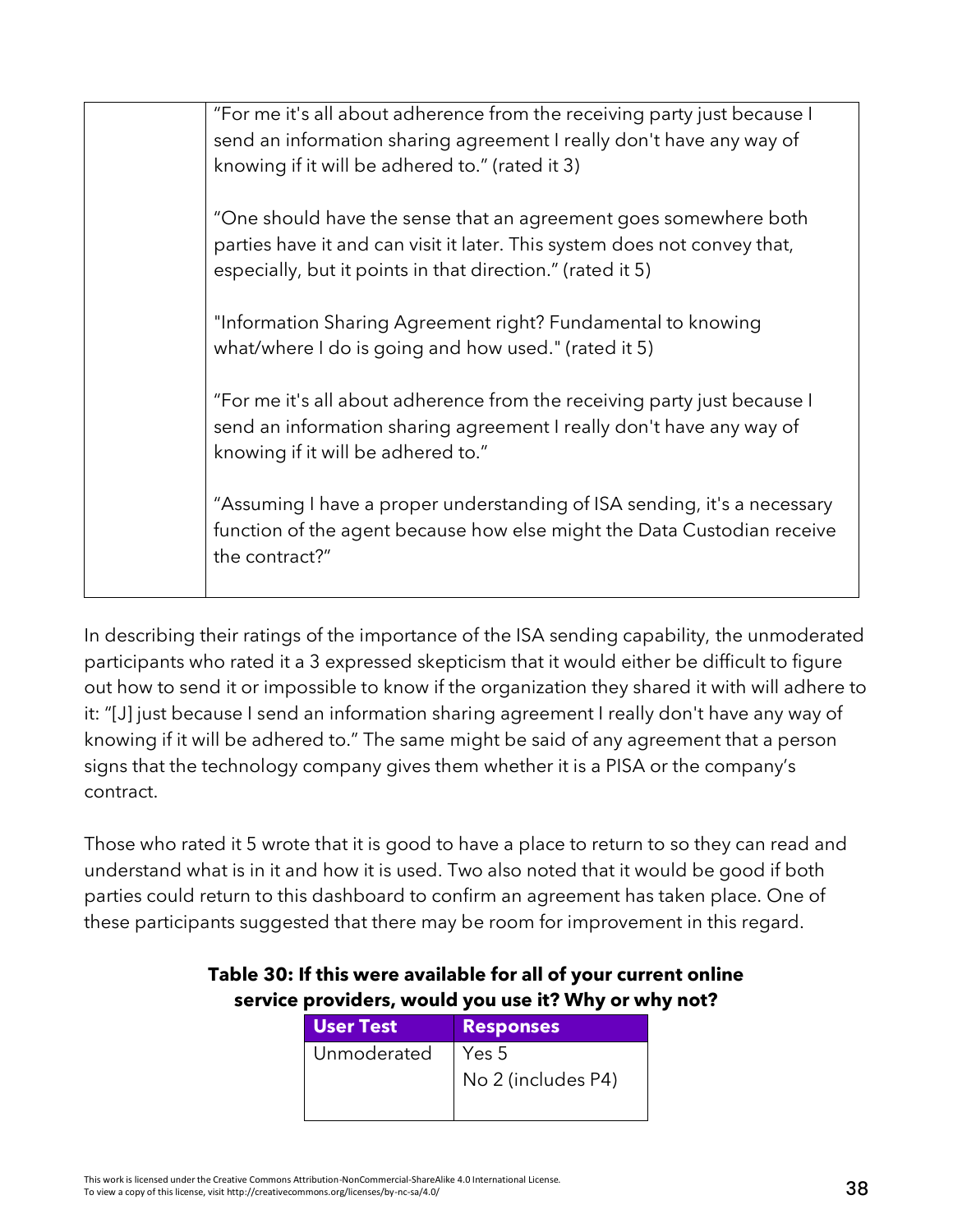The unmoderated test group leaned toward the concept of using an ISA-sending dashboard like the pilot MyMe2BAgent for all their current online service providers. Five wrote Yes and two (including P4) wrote No.

| <b>User Test</b> | <b>Responses</b>                                                                                                                                                                                                                                                                                                                                          |
|------------------|-----------------------------------------------------------------------------------------------------------------------------------------------------------------------------------------------------------------------------------------------------------------------------------------------------------------------------------------------------------|
|                  | "Single honey pot" (P4, No)                                                                                                                                                                                                                                                                                                                               |
|                  | "I say yes to it being available to those providers as a new Me2B (aka<br>VRM) instrument under the individual's control, and not something each<br>of them have that's like their current icky "consent" systems. By the way,<br>talk to Nitin Badjatia about how willing SAP might be to get involved in<br>helping this work from the CRM side." (Yes) |
|                  | "There is not a MAYBE option - it really depends. But I think the most<br>likely reason is that its (1) one more thing to deal with and (2) I would<br>likely set all ISA's on the same level so won't need a dashboard to<br>monitor "(No)                                                                                                               |
|                  | "Secure one stop management is a holy grail thing." (Yes)                                                                                                                                                                                                                                                                                                 |
|                  | "This one would really depend on your definition of a service provider I<br>think the question needs to be a little deeper regarding the definition of<br>a service provider does that include apps does it include infrastructure<br>what's the real meaning of service provider." (Yes)                                                                 |
|                  | "It's important that everyday people are aware of and in control of their<br>data output. This agent appears to make that very possible and very<br>painless." (Yes)                                                                                                                                                                                      |
|                  | "It would just depend on the provider." (Yes)                                                                                                                                                                                                                                                                                                             |

#### **Table 31: Explain why or why not.**

One of the unmoderated participants who wrote "Yes," they would use the tool indicated and that it would be preferable to the "icky" consent systems that are currently in use. Two others said it depends on the definition of a service provider, suggesting that these agreements could be used to cover more than just the app but also the underlying infrastructure that the system runs on. One said, "It's important that everyday people are aware of and in control of their data output. This agent appears to make that very possible and very painless."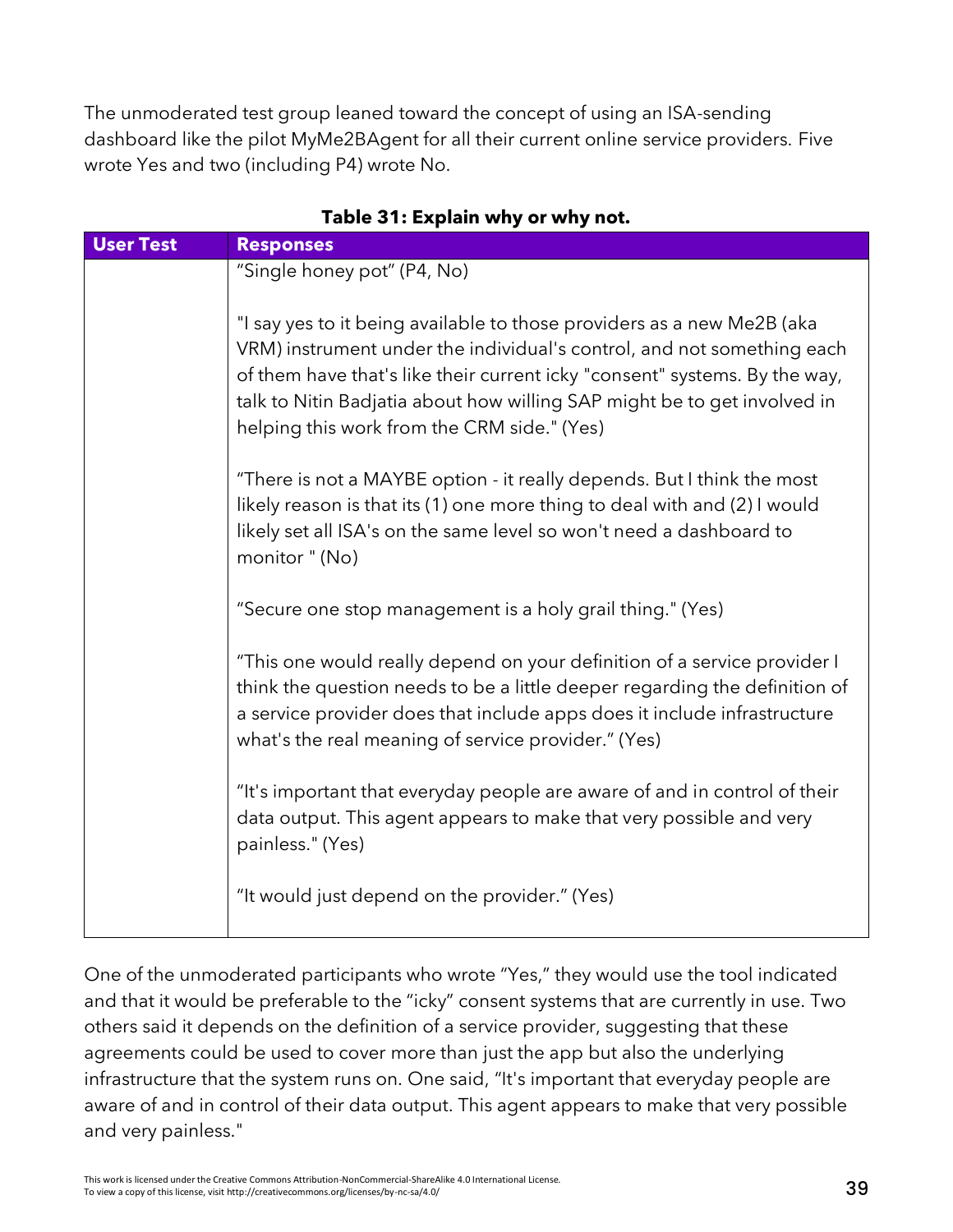P4 who did not use this type of dashboard said that it was a "single honey pot," indicating some concerns that there could be security issues in keeping all of one's agreements in one place. Another qualified their "No" response as a "Maybe," stating that people may not want to have yet another thing to manage and that they (the survey participant) personally would want to set all ISAs to the same level and therefore wouldn't need a dashboard to monitor it.

For the last question in the unmoderated post-test survey, we asked how the agent could be made more useful.

| <b>User Test</b> | <b>Responses</b>                                                                                                                                                                                                                                                                                                                                                                              |
|------------------|-----------------------------------------------------------------------------------------------------------------------------------------------------------------------------------------------------------------------------------------------------------------------------------------------------------------------------------------------------------------------------------------------|
| Unoderated       | "not sure"                                                                                                                                                                                                                                                                                                                                                                                    |
|                  | "Be an app on the home page of my phone and the home screen of my<br>computer, and something I can use and go to easily whenever I need to."                                                                                                                                                                                                                                                  |
|                  | "The UI is good. More context is needed. And WHY do I need this added<br>responsibility?"                                                                                                                                                                                                                                                                                                     |
|                  | "Not sure at the moment"                                                                                                                                                                                                                                                                                                                                                                      |
|                  | "A true enter and agent would be able to not only understand what data I<br>share but the ebbing and flowing of that data once I've shared it. It should<br>also adhere to the GDPR and others from a jurisdictional perspective."                                                                                                                                                            |
|                  | "I'm assuming much of this will be included once it's commercial-ready, but<br>the agent would be more useful to me if it had specificity on what sending<br>PISA means, an information tab explaining what the agent is and how to use<br>it effectively, and a blurb on each tab that states what the page is for - even if<br>it seems redundant - to make it abundantly clear for users." |
|                  | "Better UI."                                                                                                                                                                                                                                                                                                                                                                                  |

## **Table 32: What would the MyMe2BAgent need to do in order to be more useful to you?"**

For the agent to be more useful, participants suggested making it very accessible such as putting the app icon on their home screen; having more details on what Send PISA means; including information about the context for what they termed "added responsibility" (which was a theme that runs through the previous responses) and then having a picture of how the data flows through the system once they share it; and how and whether it is adhering to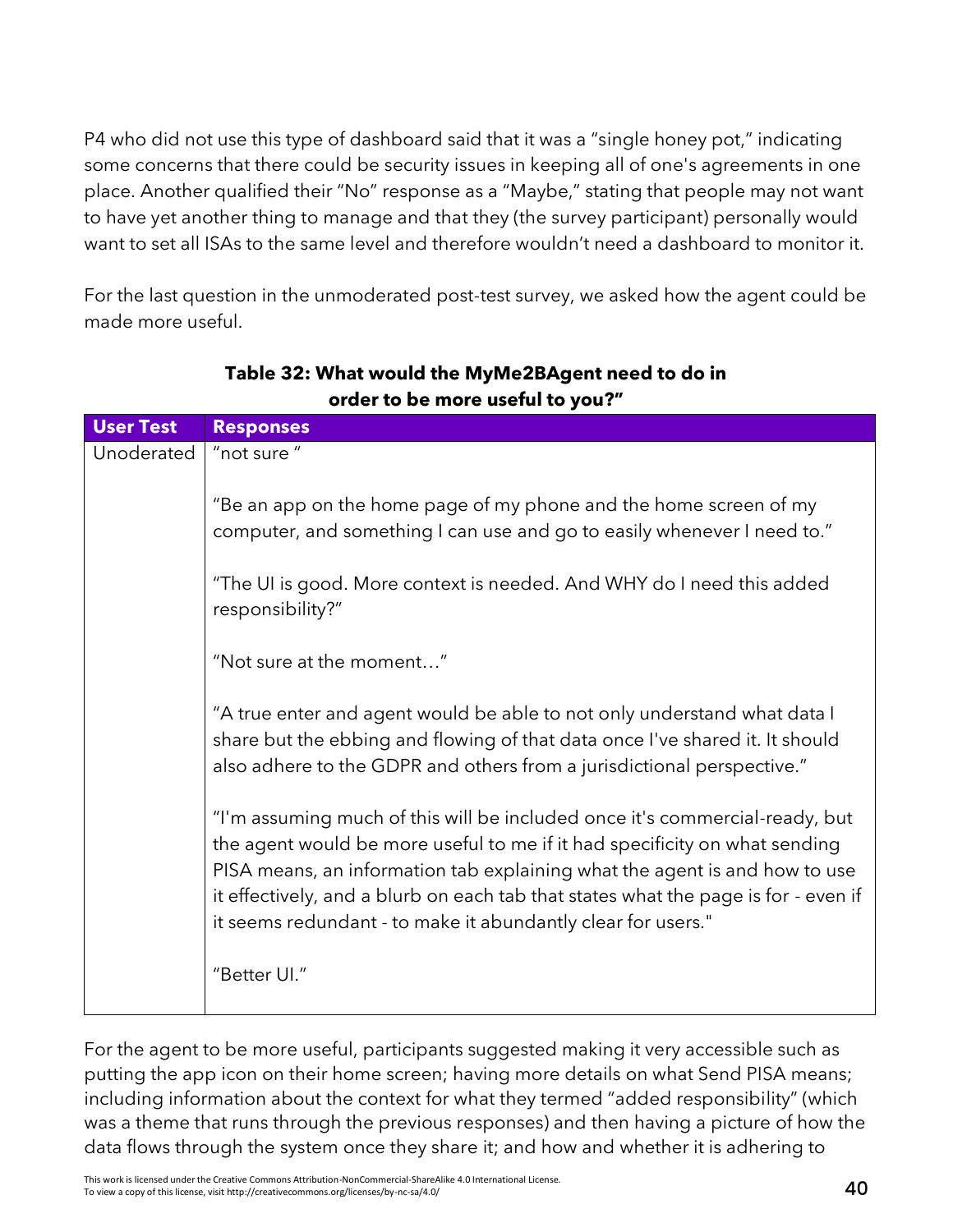jurisdictional requirements, such as GDPR and CCPA. One mentioned "Better UI." Of course, this is an issue but as noted, this wasn't something we had time to get perfect for this test.

## <span id="page-40-0"></span>**4.2.4. B-s Interview Findings**

We invited Me2BA staff members to discuss their experience of modifying their IT systems to support an individual proffered privacy policy. The findings will give a view of what needs, questions and problems a company might encounter when deploying a system that allows users to choose and send their own, legally binding PISA. Those who participated in these interviews included Executive Director, Lisa LeVasseur, Director of Operations, Andrea Ausland, and Developer, George Vo. Ms. LeVasseur and Ms. Ausland participated in the first interview to discuss decision-making process and a separate interview with Mr. Vo focused on the technical development aspects of the implementation. (Note that integration of this capability in the future would NOT require the kind of development that was required in this prototype. Instead, off the shelf technology would be integrated into a company's IT infrastructure.)

The framework of the interview followed a modified structure for technology implementation interviews introduced in *Control Engineering* by Lindsey Kielmeyer.<sup>9</sup> It covers questions on the use case for the MyMe2BAgent, Underlying data and processes, implementation and required training.

### **4.2.4.1. Use Case**

The overall goal for the MyMe2BAgent pilot was to institute the practice of allowing technology users, in this case Me2BA members, to select and send their own legally-binding PISA to the Me2BA. We discussed the use case for allowing this process.

## **Describe what MyMe2BAgent is and what isn't. What needs or pain points does it address?**

The objective, said Ms LeVasseur, is a machine readable, personal privacy policy. We asked what need is being filled by completing the project. Ms. LeVasseur mentioned two potential reasons why an entity like a business or other entity ("B-s" in Me2BA parlance) might wish to allow people to send a personal information sharing agreement. First, the B may simply wish to show that they care about their customers' autonomy. The second reason might be compliance with eventual regulations. "The heart of the problem with surveilance capitalism is that there are no pain points [for B-s]. Only compliance with regulations," she said.

This work is licensed under the Creative Commons Attribution-NonCommercial-ShareAlike 4.0 International License. This work is licensed under the creative commons Attribution-Noncommercial-ShareAlike 4.0 international License.<br>To view a copy of this license, visit http://creativecommons.org/licenses/by-nc-sa/4.0/

<sup>9</sup>Kielmeyer, K. (April 5, 2019). Ask 11 questions to simplify system integration.Control Engineering. Web. https://www.controleng.com/articles/ask-11-questions-to-simplify-system-integration/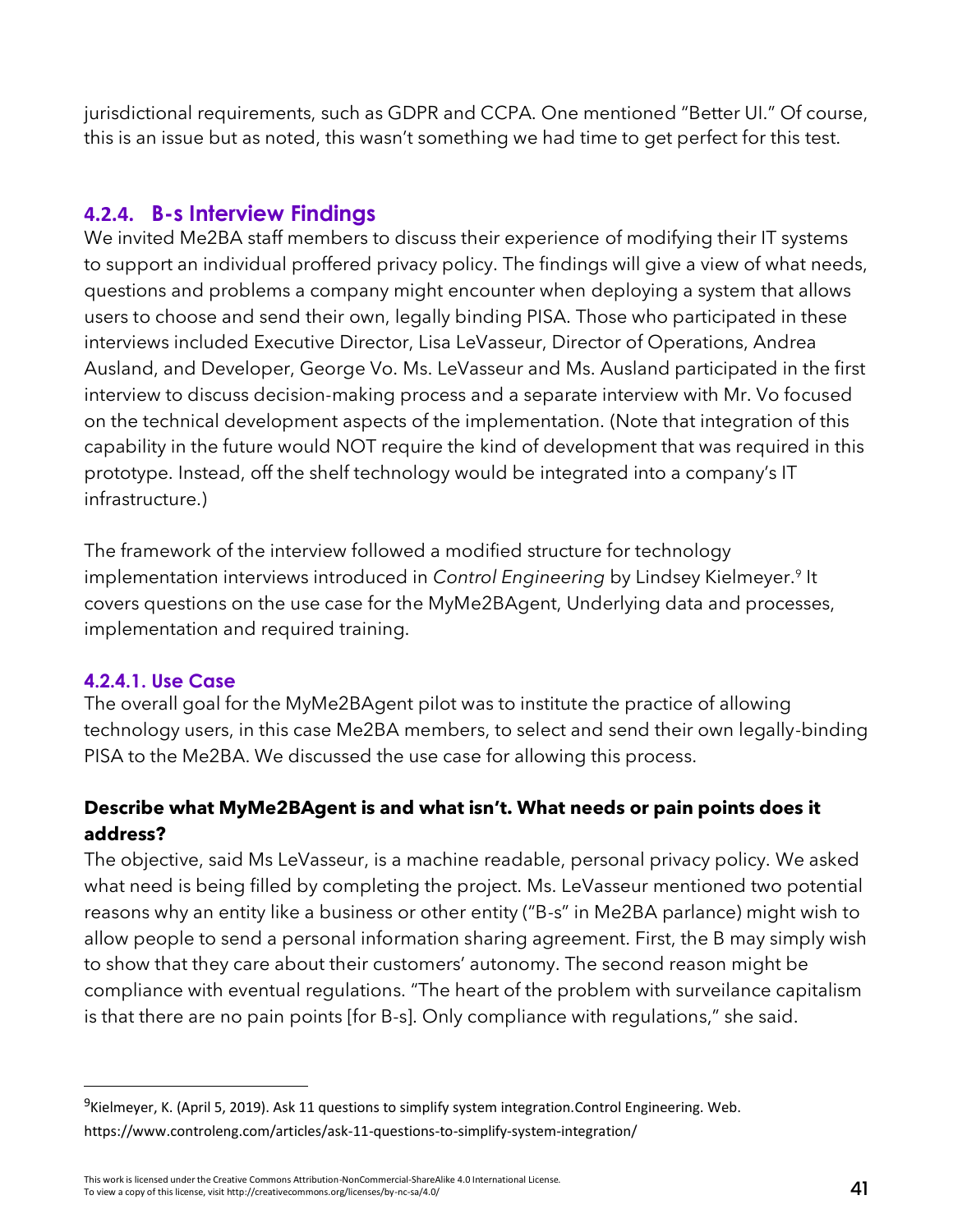### **Who does this affect? Which B-s will adopt this?**

When asked, "Which types of companies will adopt apersonal privacy policy system?" LeVasseur suggested that B-s that want to go the extra mile and give customers more autonomy and control will want this. She said that "It will never be a free for all," noting that most likely the agreements that consumers will be able to choose would be one that is created by a trusted organization like the Electronic Frontier Foundation, ACLU, or Customer Commons. A major question for B-s is how to ensure that they can comply with the requests, since it would be difficult to scale for individualized ISAs.

Another issue is that because the system would support only the collection of ISAs that a B will accept, it would require different business processes and IT system behavior for each agreement. This could be a barrier to adoption by B-s. See Appendix A.

The agent could change over time as to adapt to maturing technology, business practices and infrastructure. "Deployment is the first step," LeVasseur said. "And on the other side, auditing and monitoring processes would need to be developed to ensure that these agreements are being followed."

### **4.2.4.2. Data and Processes**

LeVasseur described the Process for implementing the pilot as follows:

- Modified version of JLINC Standard Informaiton Sharing Agreement (SISA), see [Appendix A](#page-51-0)
- Sent to lawyer for redlining
- Finalize PISA
- George [Vo] built the tool
	- o High level requirements and data flows,
	- o Wireframes
	- o Implementation
	- o Testing
	- o Deployment

## **What format is the profile data and ISA sorted or sent as? Where does the data live and how will it be accessed?**

We turned to discussing the data format that the profile data and ISA is sent as. LeVasseur said, "Sending the agreement is separate from the data connection." On the B side, the agent is not reading the agreement, only noting which one it is. The profile info comes from what the B already has on the consumer. In the case of the Me2BA, this is the member record in SalesForce. The relationship card for Me2BA would only contain the subset of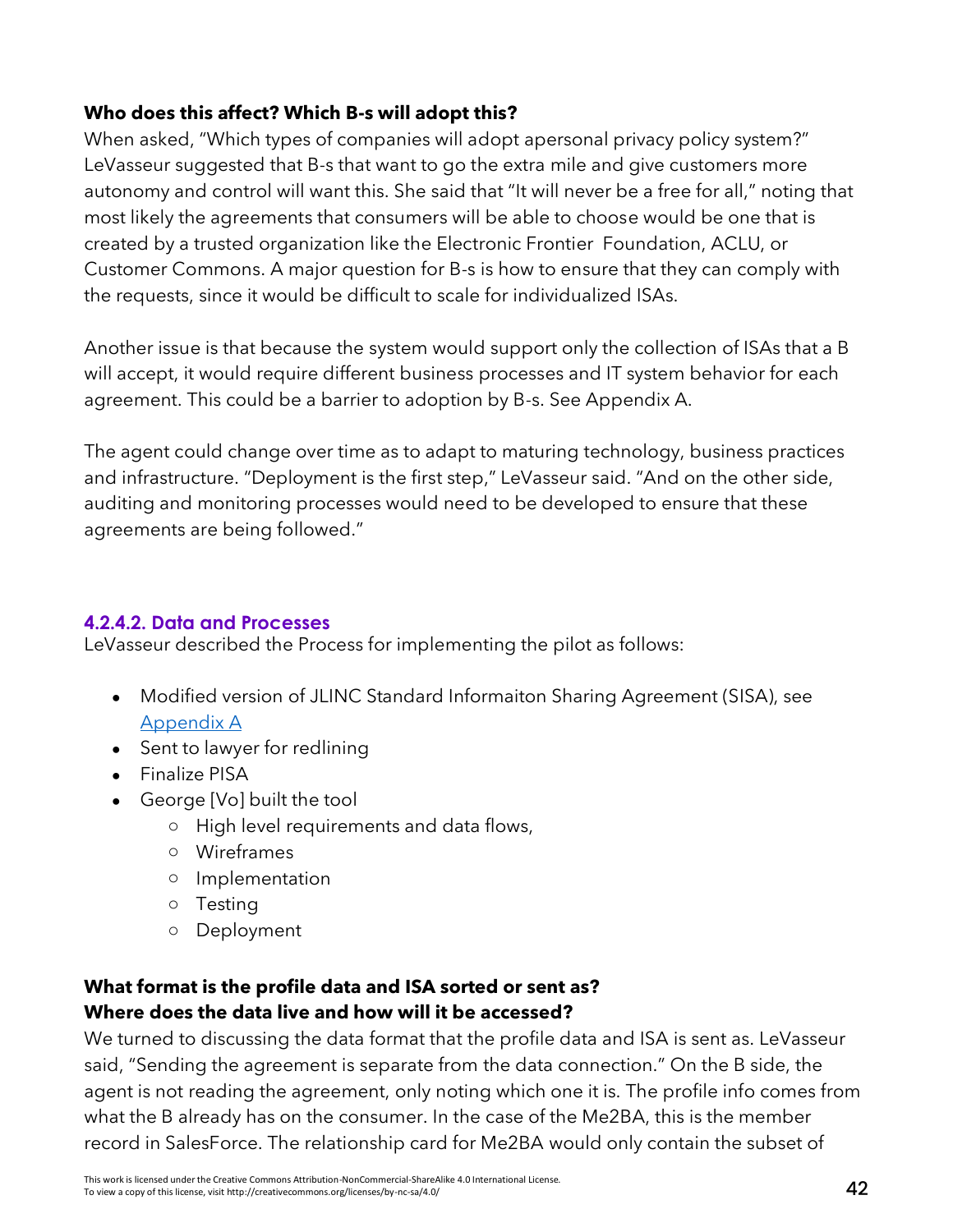profile data that is related to the ISA.

### **What does the B-side interface look like?**

Implementing the agent required changes to the Me2BA SalesForce member database, so that the member record can point to the PISA that a member sent to it. Me2BA added a checkbox to the member record to indicate that the PISA was sent. It would be possible to Implement the ISA text into a record, Vo said, but "since Me2BA only used one PISA, we opted to only implement the checkbox." For the pilot we did not include a way for the member to remove the PISA either via the agent or the member record.

### **Who manages the PISAs the B receives?**

Whoever is assigned to managing the Relationship Manager admin portal would manage the received PISAs. For Me2BA, indication of a mutually signed PISA is automatically stored in the SalesForce database, which is managed by Ms. Ausland, the Director of Operations.

## **4.2.4.3. Supporting PISAs**

## **Who's Responsible for IT to Support Receiving PISAs?**

Normally, we would expect an IT procurement team to vet and select the Relationship Manager platform, and the IT department would be responsible for integration and support. At Me2BA, the combined team of Ms. LeVasseur, Ms. Ausland , and Mr. Vo collaborated to build and deploy the Relationship Manager.

Other roles would be important, in particular, the B's Chief counsel. "We may be grossly underestimating what legal counsel's influence is," said LeVasseur. A sizable portion of the budget for this project went into to producing the PISA, which was built off an existing JLINC Standard Information Sharing Agreement. First Ms. LeVasseur and Ms. Ausland edited the document, ensuring what the Me2BA business practices and IT systems could support.

The lawyer was unfamiliar with the concept of allowing a user to select their own ISA, so Ms. LeVasseur had to explain to him what it is: "Pretend it's a reverse EULA." Then he edited and sanitized it for Me2B Alliance, from a legal perspective.

Other roles that might manage or instigate a Relationship Manager platform include the Chief Marketing Officer (CMO), Chief Executive Officer (CEO) or Chief Product Officer (CPO).

## **Did you have all the information (drawings, programs, standards, etc.) needed to implement MyMe2BAgent? What did you need to get that you didn't have?**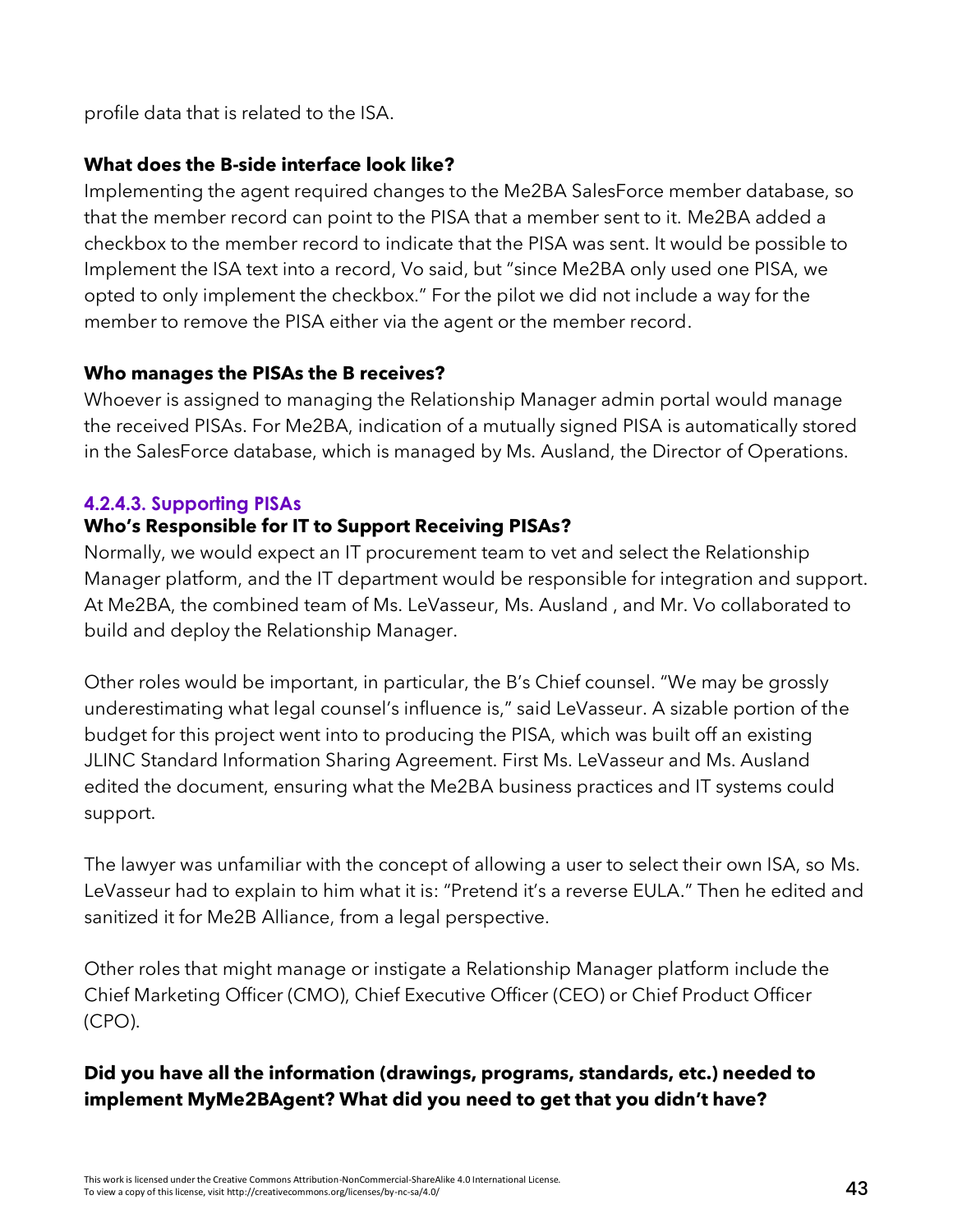Yes. The MyMe2BAgent required linking to an existing database/CRM via an existing Salesforce API. No additional programs or tools were required to implement.

## **What did you know about your existing systems? Was any technology obsolete or no longer supported?**

The SalesForce platform had a set of APIs that connected the MyMe2BAgent to member data needed to support the agent. The only thing they needed to add to the member record was a field (checkbox) indicating that the member sent the mutually signed PISA via the MyMe2BAgent. There was nothing that was obsolete or no longer supported and it appears that a similar SalesForce database would not have additonal requirements.

### **Was everyone on the integration team in agreement on assumptions being made concerning the project?**

This question elicited a strong reaction. LeVasseur said "This [agent] is so bizarre, so out of the norm. There is a substantial onboarding of what are we even doing." In particular, educating legal counsel took many hours.

Vo said that his assumptions about the implementation evolved as the project went forward. He said, "We weren't sure where it was going to go in the beginning. There was some talk of either expanding it or using it as a benefit for Me2BA members. But closer to the end it was more just a test to see how people would react to it." Indeed, design decisions such as using Apple ID for login reflect the original intention to keep this service up even after the pilot project.

## **What are all the deliverables in the implementation package the B should expect?**

Custom integration would include a plug-in(s) for the backend system. For example, MyMe2BAgent currently only integrates with SalesForce. Other CRMs would likely need customization to existing APIs to read/write the new PISA status/information into the system.

### **What quality controls measures are in place?**

This was a very small pilot and we were able to address any problems like login difficulties very quickly. In practice, quality control and monitoring measures will need to be architected to ensure that the ISA recorded in the system is the same one that the Me chose. Additionally, notification and receipt of any changes would be important to both the Me and the B.

There is also the question of whether a person can change the agreement, either deliberately or inadvertently. Would the B get notification that the terms of their agreement have changed?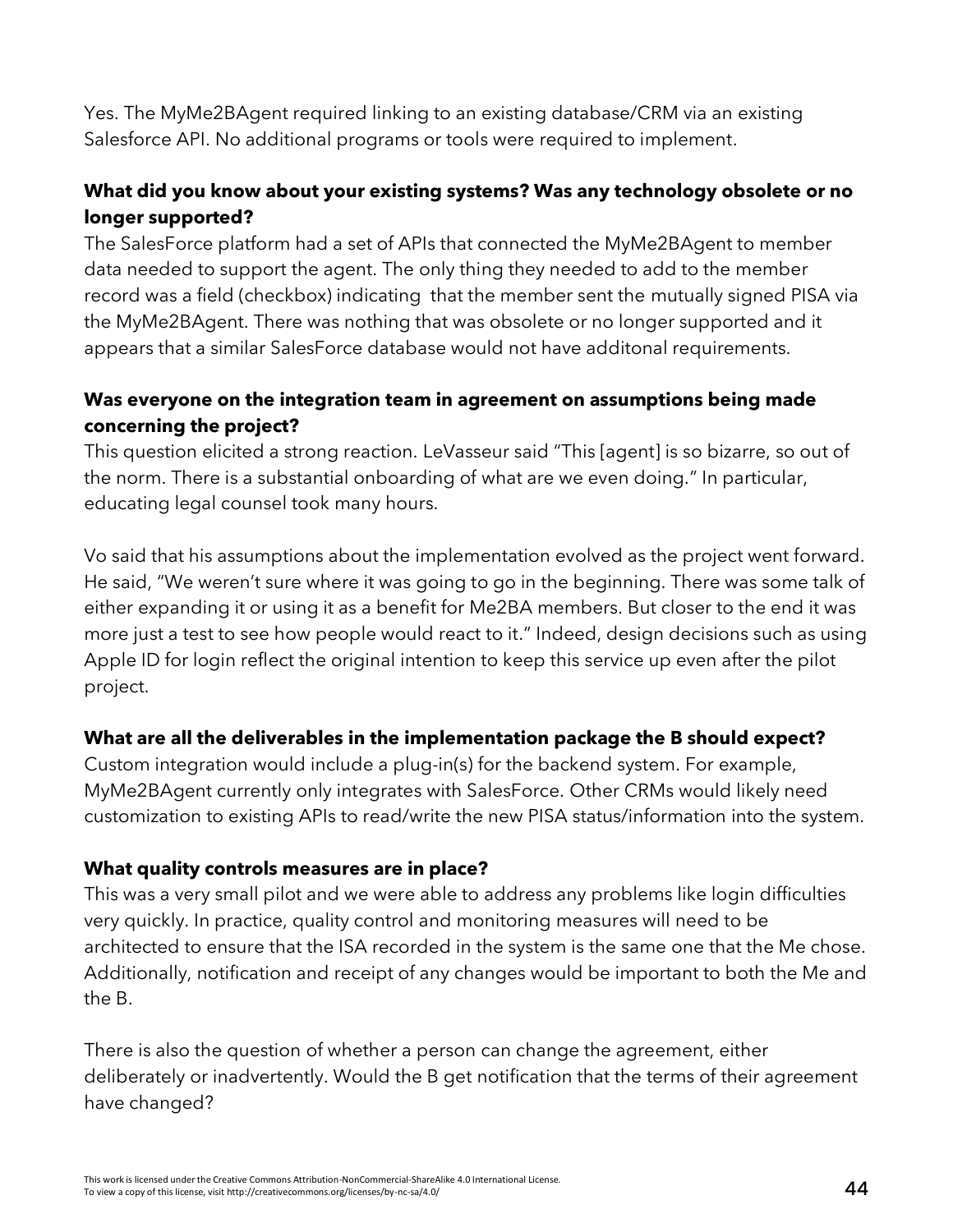To resolve this, there would need to be a historical tracking system that maps the states before, during and after a PISA is sent to ensure that the B is complying with the PISA. There would also need to be a third-party auditing process that recognizes changes to the ISA that happen while they are processing a request.

#### **What would you tell someone who is thinking of implementing this from a technical standpoint?**

Vo said that teams considering implementing a personal privacy policy system should be prepared to deal with the potential ramifications of changes to the database that could affect user authentication into their systems. "If people are allowed to play around with their identity, he said, "it could allow the users to completely change their contact information making it difficult to reach them in the future." For example, someone changing their email to one that they don't check or have access to. IT teams may also need to integrate the system with user authentication processes.

Scalability was an open question, so Mr. Vo didn't want to assume that another entity would be using SalesForce, necessarily. It is possible that the agent design could be expanded to include multiple types of database systems, but this would involve compatibility issues. A lot of the backend algorithms in the current agent design were specific to SalesForce.

In any case it should not be noticeable what the underlying system is to the individual. It should be seamless.

#### **Was there anything that you would have done differently?**

This was Mr. Vo's first project building a web app like this so he said he would have appreciated some experience before diving in. Me2BA had originally intended to build a system where a user could create an identity profile for multiple business relationships. When he was wireframing the UX, scalability was what he had in mind. The pilot software UX design supported multiple relationships, but it was not supported in the working prototype and the the Me2B Alliance relationship was hardcoded as the only available B in the system.

#### **4.2.4.4. Training**

### **How much experience does the B have with the technology being used?**

Relationship management and the reception of user-proffered privacy agreements is novel and unusual to all current service providers. No service provider will have implemented this type of service. They will most likely, though, have implemented a consent management platform, which may not typically connect with vendor customer databases.

#### **How much training was required?**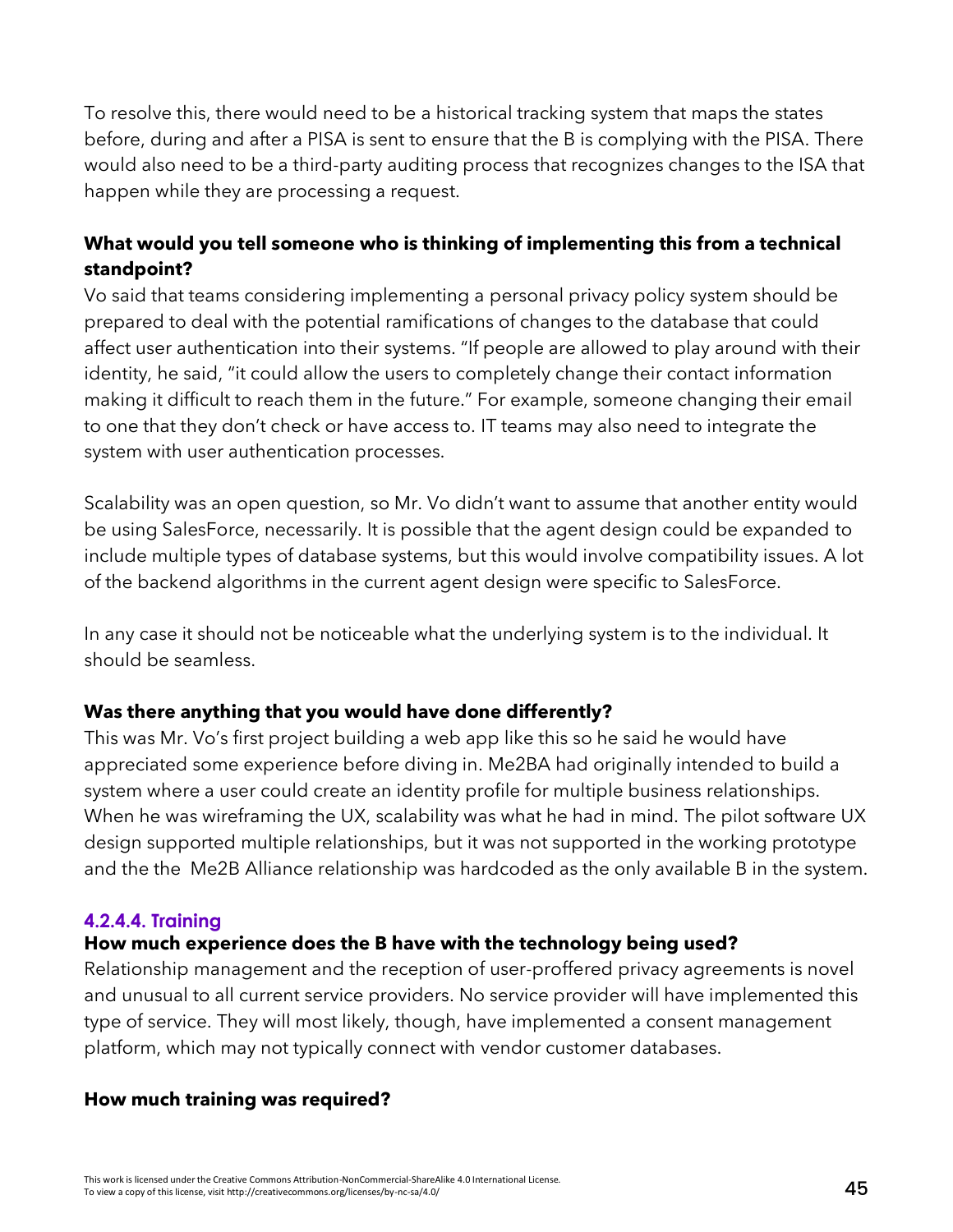As for the SalesForce instalation, Ms. Ausland said the APIs were tricky. Most were standard, but some were nonstandard and required some learning to understand. If someone were implementing it on a system that is not a SalesForce platform there likely would be additional training. Otherwise, Vo said they would need training on the ISA and Me2B vocabulary and general programming skills. These could be included in the technical documentation.

## <span id="page-45-0"></span>**4.3. Validation Research Insights**

In this study, we focused our insights on perceptions of value of the ISA sending capability of the relationship manager of Me-s and the value and usefulness for integrating and managing such as system for Bs. We avoided drawing conclusions about the design of the pilot website, though there were findings that we compiled in Appendix X, for those who may be interested.

## <span id="page-45-1"></span>**4.3.1. Insights from Me-s**

In our Interviews and surveys with Me-s, we discussed whether they would value and use a relationship manager system like MyMe2BAgent.

### **4.3.1.1. Perceived Value of ISA Sending Capability**

The study participants had few expectations for the website prior to using it, so their perception of the value of the ISA sending capability was based on a rather novel experience. Participants rated the importance of the ISA sending capability rather low, with moderated participants averaging 2.7 and unmoderated participants averaging 3.6. Part of this stems from an incomplete understanding of whether they actually sent the ISA to the relationship in the first place and whether the ISA was not binding on both sides and uncertainty about who authored the ISA. It was also unclear that the technology provider would accept the PISA, if it did not originate from them. Otherwise, it seemed to be "pointing to" rather than "sending" the agreement. In fact, in the database, this is exactly what happens. A checkbox for the PISA flips on.

The key requirements were the ability to edit or revoke the agreement and to have additional, Me-oriented ISA choices. A better user experience would be to include more explanation copy and choices..

### **4.3.1.2. Perceived Value of Single Dashboard for Data Management**

Participants valued the single data dashboard more than the ability to send an ISA. Of six responses the average level of importance of a single dashboard to manage the information that you share with your service providers was 4.3, with three responses rating it a 5, two rating it a 4 and one rating it a 3.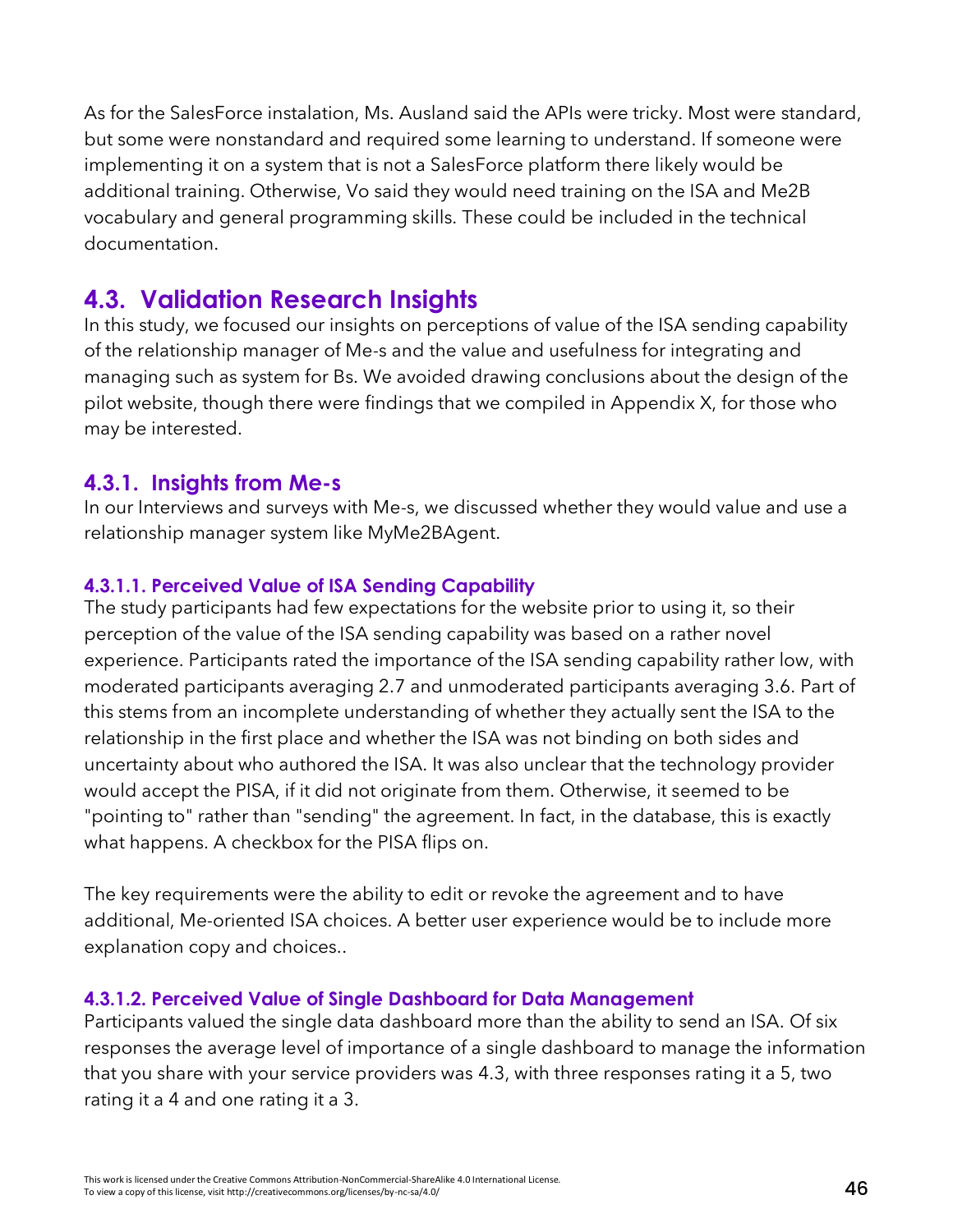There was also a suggestion that the dashboard would be useful not only for the applications and websites that run services, but also the underlying infrastructures that the systems are built on and possibly even a picture of how the data flows through the system after they share it.

## <span id="page-46-0"></span>**4.3.2. Insight from B-s**

**Writing or Vetting a User-Proffered ISA is Nontrivial:** Writing or vetting ISAs is necessarily time consuming and complex due to the legal obligations that result. It could be difficult to accept outside agreements. This is nontrivial as compliance with an externally written ISA could be difficult to manage, as it could require radically different business and IT system behavior for each agreement. It raises the question: who is best poised to write legally binding agreements: external entities or the owner of the business processes and IT systems? Which raises the observation that perhaps the best solution is meaningful regulation, with machine-supported, scalable auditing and compliance measurement.

**Effort and Staffing is Heaviest in Planning and Legal**: Given the legal obligations and liability of these agreements, integrating the ability to receive user-proferred ISA will require extensive planning and legal review. As in this pilot where if we had used an off the shelf relationship manager (and not built it from scratch), the highest cost/effort was in arriving at a viable ISA, and much of that effort was educating legal counsel in the concept of a userasserted ISA. Since lawyers have a fiduciary duty to assert their client's interests, and there is no US-wide regulation to allow this type of agreement, it is likely to be unfamiliar to most lawyers. It helped to describe it as a "reverse-EULA" and could be helpful to reference data privacy legislation, like GDPR and CPRA, that requires companies to abide by the data handling wishes of it's users.

### **B Side Integration with Identity & Access Management (IAM) System is Biggest**

**Unknown & Challenge**: Technology integration—assuming non-machine-readable ISAs wasn't that complicated. The most difficult integration will be with the IAM system, and it will be non-trivial. Complexity will also arise depending on how the IAM system relates to other user databases.

**Security Risks**: Teams considering implementing a personal privacy policy system should be prepared to deal with the potential effects on user authentication into their systems. For example, if data required for authentication is blocked in the PISA or altered by profile changes the user makes, it may lock the user out of the system or introduce a vulnerability.

### **Will the Me2B Alliance continue to support user-proffered privacy**

**policies/agreements?** Based on the results of this pilot project, LeVasseur says, "Probably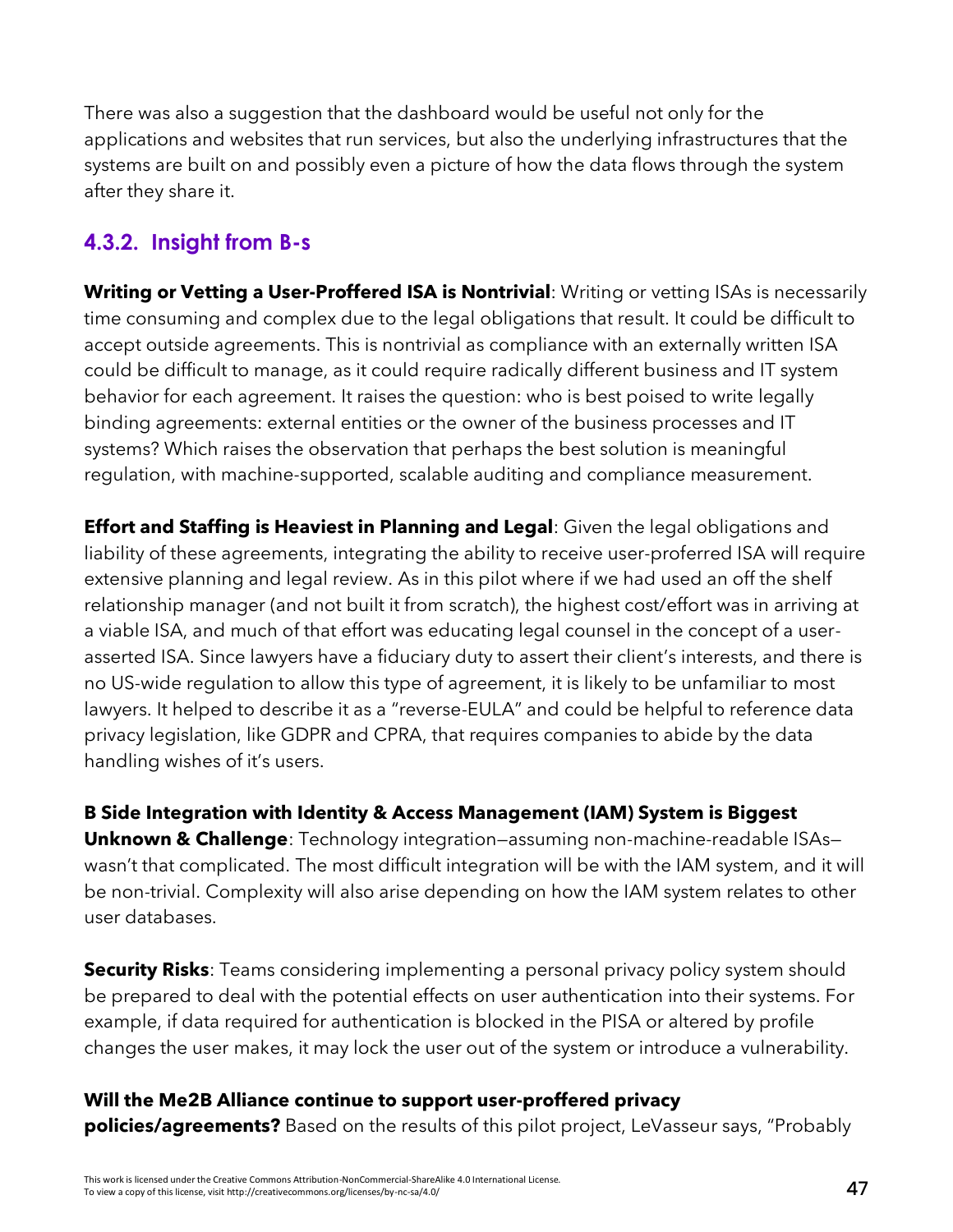not. As a start-up, our business processes and IT systems are fairly brittle, and the overhead of vetting and tracking multiple legally binding agreements isn't viable at this time. We likely wouldn't be able to support externally-produced legal agreements."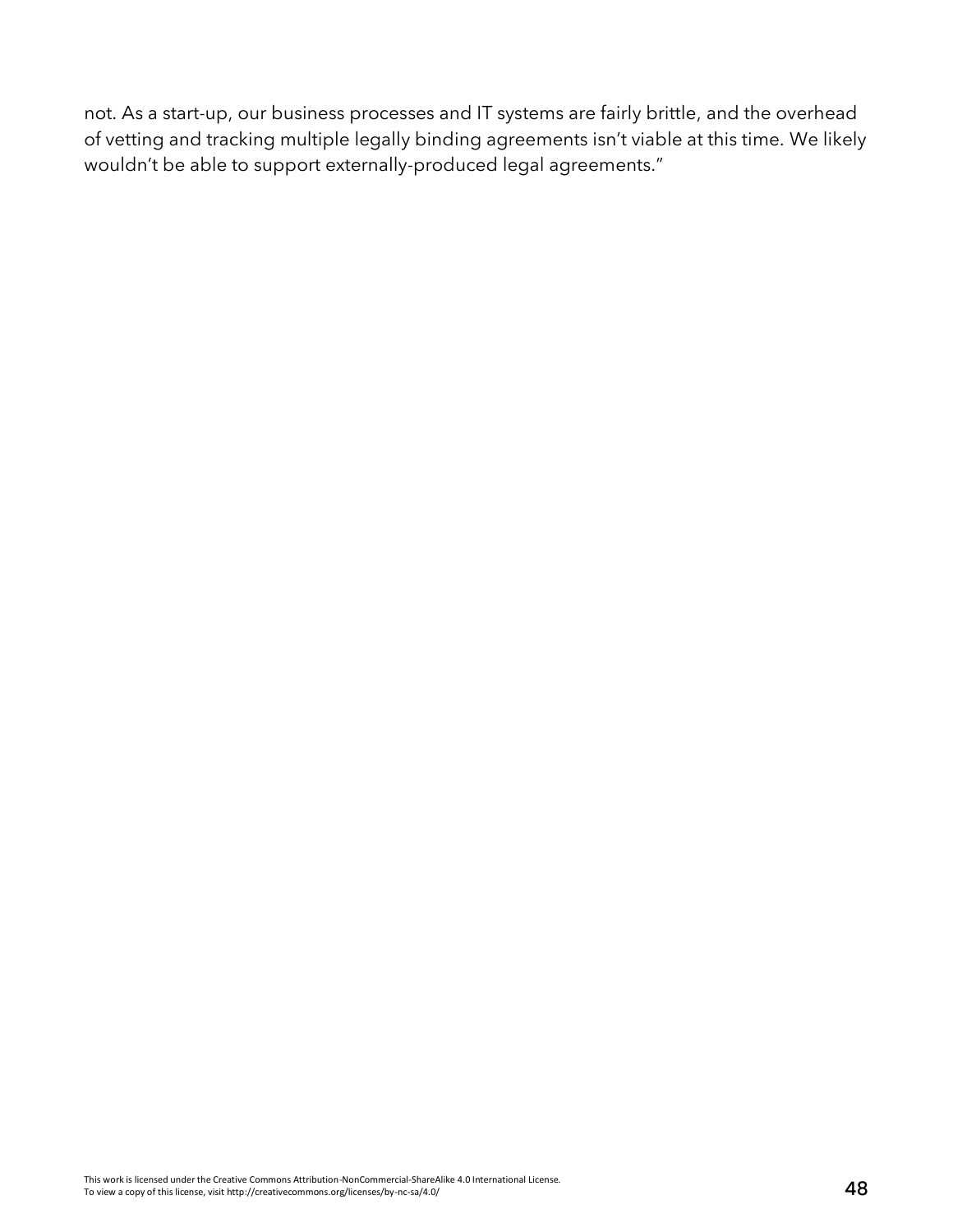# <span id="page-48-0"></span>**5. Overall System Considerations & Recommendations**

In this prototype, we were required to develop several things that won't be necessary in a future where there are multiple "Relationship Managers" commercially available. In that envisioned future, we expect there to be multiple commercially available Relationship Managers (software agents) working on behalf of the individual, and multiple authorized machine-readable Personal Privacy Policy Agreements for businesses and users to select from.

## <span id="page-48-1"></span>**5.1. Personal Information Sharing Agreement/Policy Vetting**

An organization will require substantial legal, business practices, and technical platform review for each Personal Information Sharing Agreement/Policy they wish to support. This is likely the most challenging aspect of adoption of machine-readable personal privacy agreements/policies.

Implementation Note: For a small startup organization such as the Me2BA, the legal review of the PISA was fairly expensive—about 10% of the overall project budget. This is likely for two reasons: (1) these kinds of policies are completely novel, and were new to the lawyer, and (2) we had to take great care to ensure that we could satisfy the terms in the agreement, including business policies and processes.

## <span id="page-48-2"></span>**5.2. Consumer Trust & Compliance Monitoring**

Participants noted that it would be impossible to know if the organization they sent an ISA to will adhere to it.

> *"For me it's all about adherence from the receiving party [business] just because I send an information sharing agreement I really don't have any way of knowing if it will be adhered to."*

The same could be said of *any* agreement that a person signs with the service provider, whether it is a personally proffered ISA or the company's Terms of Service agreement. What's really needed is a machine-readable "Record of Processing Activity" (ROPA), automatically generated by all services. From this, Relationship Manager agents could automatically determine compliance with agreements and alert users to violations.

## <span id="page-48-3"></span>**5.3. Adoption Considerations**

Given how intertwined the Personal Information Sharing Agreement/Policy is with the organization's:

- Legal & risk management disposition,
- Business practices (data security and privacy), and
- Actual Technical Platform behavior(s).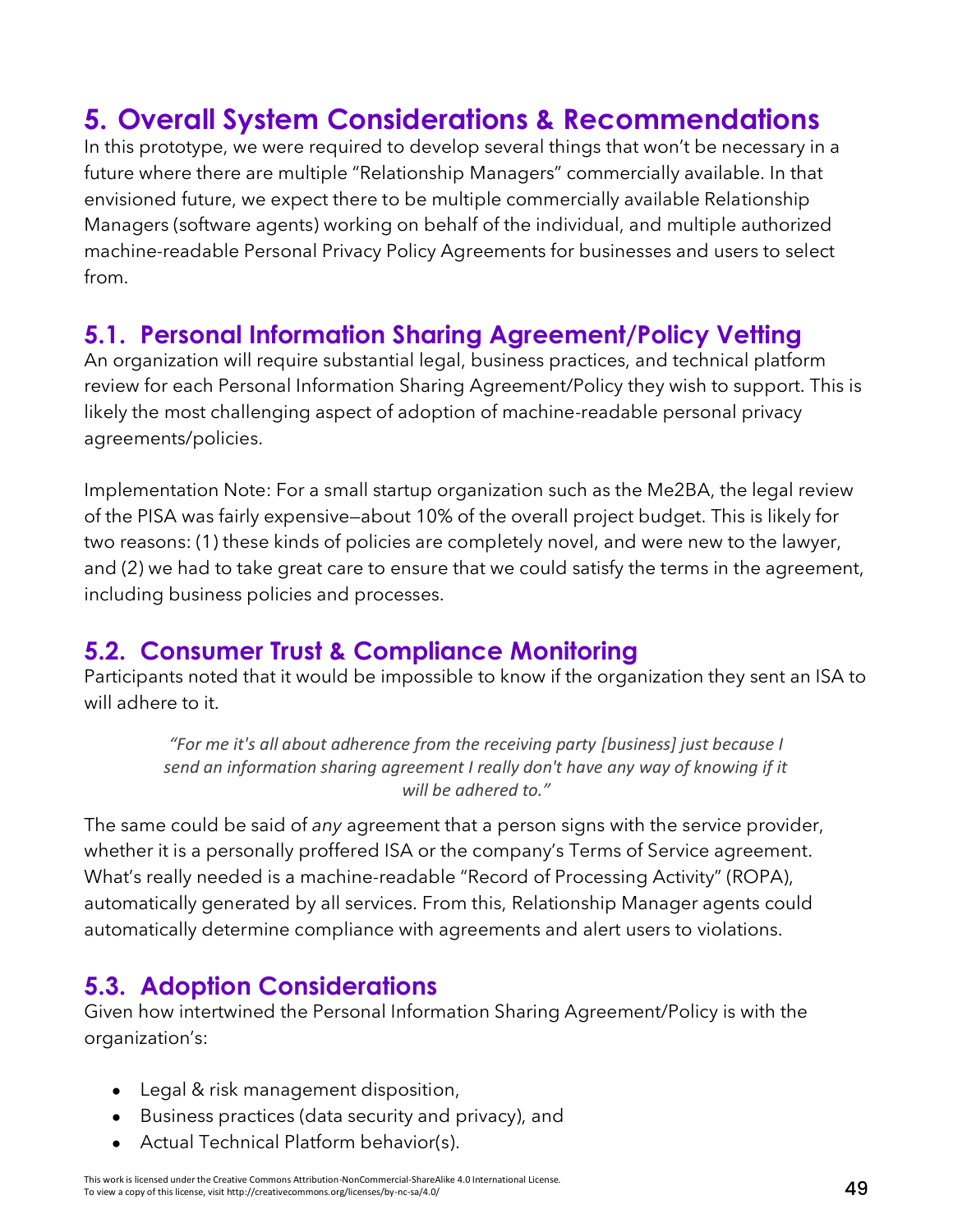It seems unlikely that a business would want to support more than one or two different Personal Information Sharing Agreements/policies. It will likely be too expensive to audit and ensure compliance with more than 1-2 policies/agreements. Moreover, it may be the case that an organization tiers agreements based on the level of service—i.e., better accounting for the different Me2B Commitments taking place over time.

## <span id="page-49-0"></span>**5.4. PISA Wasn't "Machine-Read" and Didn't Need to Be**

In this implementation—and possibly in near-term implementations—it wasn't required to develop and implement machine readable and parsed agreement syntax. Since there was only one viable agreement (the PISA), if the Me2B membership database received an indication that "the" PISA was signed, the member's record was updated to reflect the fully executed PISA. In the near term, it's conceivable that agreement "identifiers" and versions are all that's required, since, as noted above, it's unlikely that a business could realistically support a large number of different agreements and versions. Thus, one might expect a more gradual evolution of the richness of the machine readability capabilities over time.

Note that [H.R. 4801,](https://www.congress.gov/bill/117th-congress/house-bill/4801/all-info?r=41&s=1) a proposed amendment to the Children's Online Privacy Protection Act of 1998 (COPPA), Section 1303 (a)(2) includes the following (emphasis ours):

"(2) TRANSPARENCY.—An operator of a children's service shall develop and make publicly available, at all times and in a **machine-readable format**, a privacy policy, in a manner that is clear, easily understood, and written in plain and concise language"

While this is referring to the business's privacy policy, any machine-readable format could apply to personal privacy policies as well. It's unclear what the intention is here in calling out machine-readable, and it could simply be HTML, for example. The point is that it appears to be in the minds of at least some policy makers and it's conceivable that future regulation could make machine-readability a requirement.

## <span id="page-49-1"></span>**5.5. Identity Management**

We chose to use the Apple credentials for this pilot due to an over-sensitivity to credentials management and safety. In systems like JLINC, identification of both parties is a key piece of the underlying fabric, providing integrity in the overall personal privacy policy system. If a business wants to support a wide array of consumers, they'll need to use multiple such systems, with varying identification schema. Integration with core corporate IAM is likely to be tricky.

## <span id="page-49-2"></span>**5.6. Importance of Compliance Monitoring**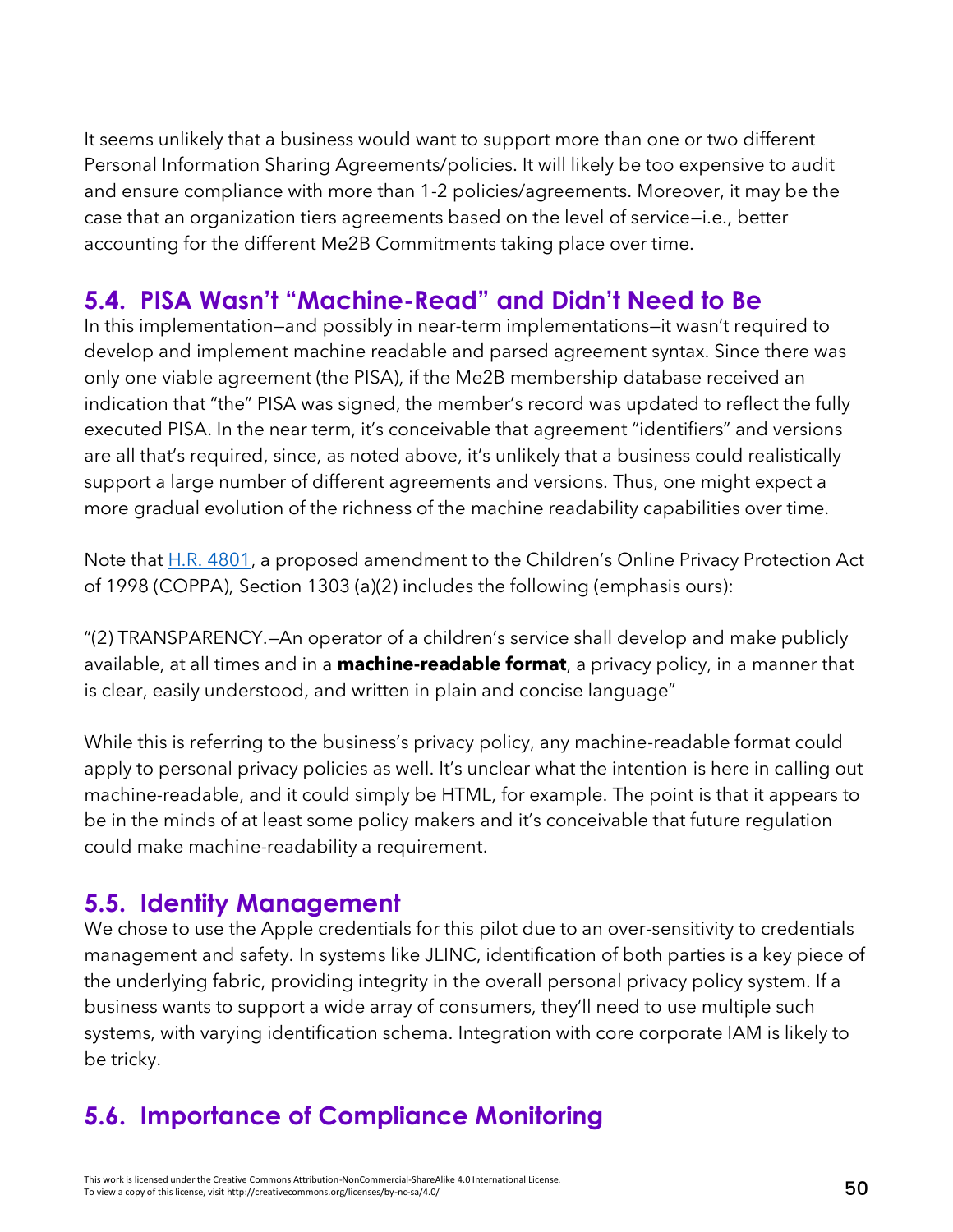With the regulatory environment around managing users' personal data in flux, compliance with state, national and international requirements will be an important, and costly, endeavor. As some participants suggested, a relationship manager like MyMe2BAgent could serve as a way for Me-s to assert and for both Me-s and B-s to store and monitor userproffered requirements over time. It could also notify Me-s and B-s and provide a receipt of any changes to the record as part of this process.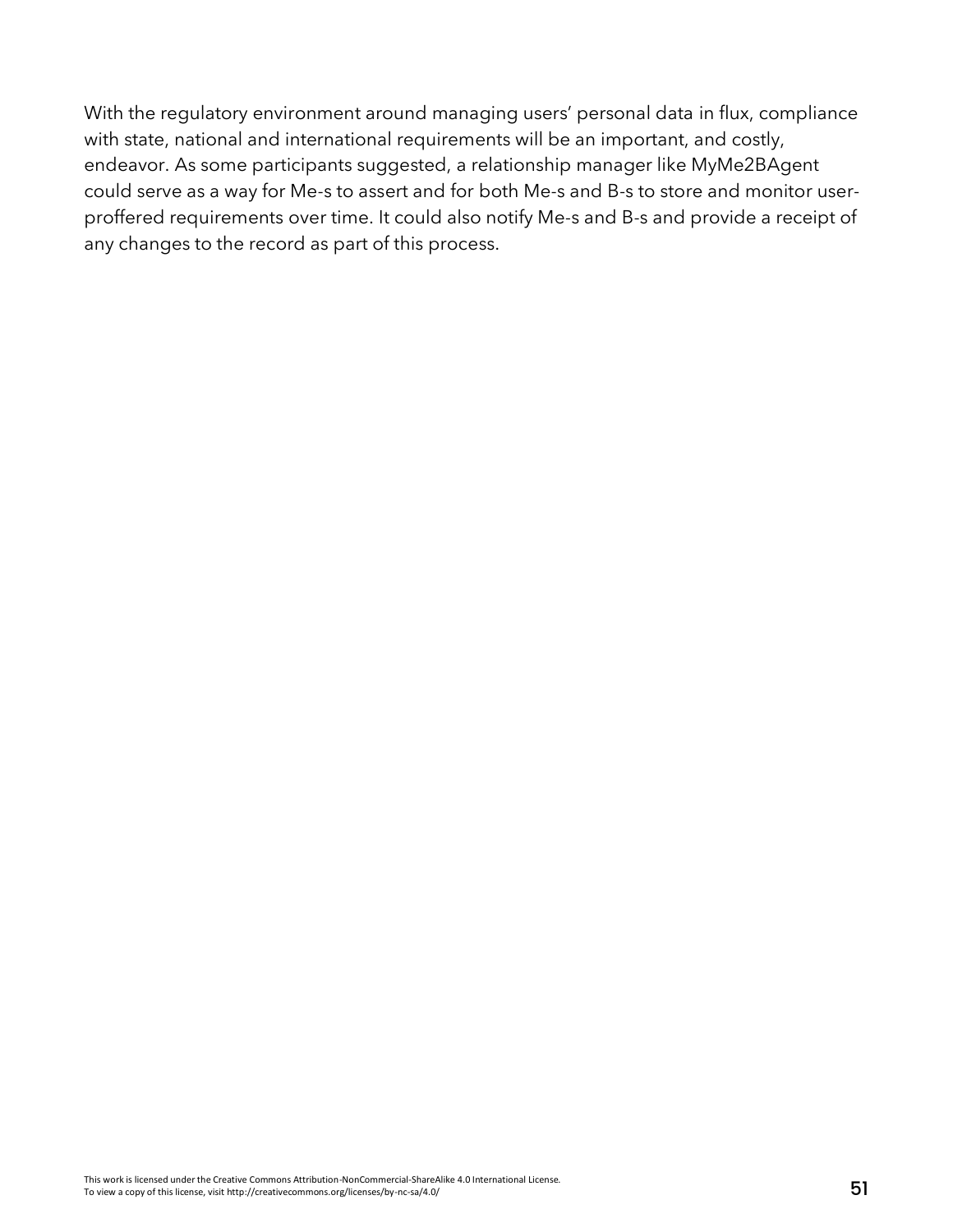# <span id="page-51-0"></span>**Appendix A: Pilot Information Sharing Agreement**

#### **PILOT PROJECT INFORMATION SHARING AGREEMENT**

This Pilot Program Information Sharing Agreement (this "**Agreement**") is an agreement between you ("**you**", "**your**", "**yours**") and Me2B Alliance Inc., a Delaware non-profit corporation ("**Me2B Alliance**"), and shall govern the participation, rights, and obligations of you and Me2BA Alliance in the Me2BA Alliance information sharing agreement pilot project (the "**Pilot Project**"). Each of you and Me2BA Alliance is a "**Party**" (together, the "**Parties**").

#### 1. DEFINITIONS

**"Data Custodian"** means an entity which processes Personal Data as received from and/or as directed by a Rights Holder. During the Pilot Project, Me2B Alliance shall be a Data Custodian.

**"Data Processing"** (including references to "**processing**" or "**processed**") means the gathering, processing, or use of Personal Data by the Data Custodian. Where not otherwise required by regulation, the determination of allowable data processing will be asserted by the Rights Holder through this Agreement.

"**Data Processor**" means a third party that conducts Data Processing at the direction of the Data Custodian. **"GDPR"** means the European Union's General Data Protection Regulation. <https://gdpr-info.eu/>

**"Personal Data"** means information about a particular natural person, which alone, or in combination with other information, can be used to identify that particular natural person.

**"Privacy Legislation"** means the privacy laws and regulations that apply to the Data Custodian's collection of Personal Data under this Agreement. For the purposes of this agreement, the jurisdiction shall be the state of California in the US, where the Me2B Alliance conducts business.

**"Rights Holder"** means the natural person who supplies Personal Data and/or related permissions, directly, or via a software agent operating on behalf of the natural person, to the Data Custodian to enable the Data Custodian to process that Personal Data and/or related permissions. Under this Agreement, you are a Rights Holder. Note that this is similar to the *Data Subject* in GDPR.

"**Services**" means the services provided by Me2B Alliance to you as part of your membership.

#### 1. PURPOSE

The purpose of this Agreement is to enable processing of your Personal Data with your ongoing knowledge, permission, and control as the Rights Holder in the context of the terms, conditions, and policies established by the Data Custodian. This is accomplished by the various means as described herein.

#### 1. INFORMATION SHARING AND PROCESSING

**Permission for Processing:** An underlying assumption in the Pilot Project is that the Data Custodian will not process any Personal Data from the Rights Holder without some form of permission received from the Rights Holder directly or derived from a regulatory or legal obligation that is binding on the Data Custodian. **Data Processors**: The Data Custodian shall disclose the names and Data Processing needs of all third party Data Processors; this information will be included in the Privacy Policy and Terms of Service documents, to be updated promptly, including notification to the Rights Holder, with the introduction of any new Data Processors.

Data Processors engaged in Data Processing of Personal Data collected pursuant to this Agreement during this Pilot Project are not parties to this Agreement, and such Data Processing shall be conducted pursuant to any separate agreements between you and such third parties, between Me2B Alliance and such third parties, and/or the obligations of such third parties under applicable law and regulations, including, but not limited to, as Data Processors under the European Union's General Data Protection Regulation, will *not* be bound by the obligations in this Agreement during the Pilot Project.

#### 1. CONFIDENTIALITY AND PRIVACY

Without prejudice to any existing contractual arrangements between the Parties, the Data Custodian shall treat all Personal Data as strictly confidential, shall not disclose Personal Data to third parties (except to Data Processors as permitted under this Agreement), and shall inform all its employees, agents and/or Data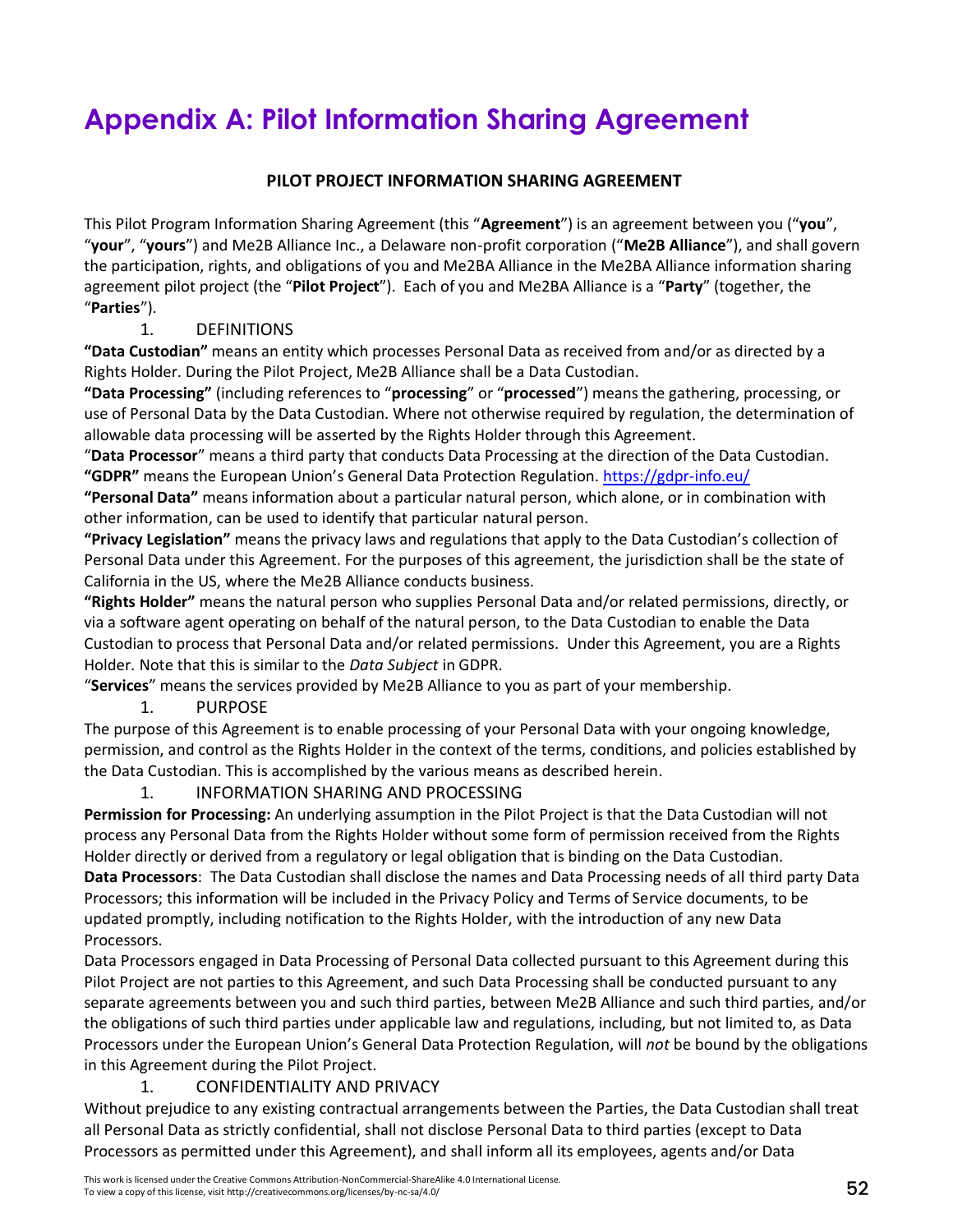Processors of the confidential nature of the Personal Data. The Data Custodian shall ensure that all such employees, agents, and Data Processors have signed an appropriate confidentiality agreement, are otherwise bound to a legally-enforceable duty or obligation of confidentiality, whether contractual, fiduciary, statutory, or otherwise.

Personal Data which you have already disclosed, or later choose to disclose, publicly shall not be considered confidential under this Section 5, for example, your status as a member of Me2B Alliance, which is reflected on publicly available membership lists.

#### 1. SECURITY

During the Pilot Project, the Data Custodian shall implement reasonable technical and organizational measures to ensure a level of security of the processing of Personal Data appropriate to the risk. You are advised that no technical or organizational measures can be guaranteed to be one hundred percent effective against unauthorized access or use of Personal Data.

#### 1. DATA PROCESSING TRANSPARENCY

The Data Custodian shall make available to the Rights Holder information about the uses and disclosures, including data transfers to other countries, of the Personal Data of the Rights Holder in the Privacy Policy and Terms of Service.

#### 1. RETURN OR DESTRUCTION OF PERSONAL DATA

Upon termination of this Agreement, upon the Rights Holder's written request, or upon fulfillment of all purposes agreed in the context of the Services whereby no further processing of Personal Data is required, the Data Custodian shall, as applicable, delete or destroy all Personal Data to the Rights Holder and destroy any existing copies, except Personal Data which is incorporated into reasonable and traditional records maintained in the normal conduct of business of Me2B Alliance, including, but not limited to, membership agreements, invoices, and correspondence related to your membership.

#### 1. DISPUTE RESOLUTION

Any claim or dispute arising from or relating to this Agreement (a "**Dispute**") shall be governed by the substantive laws of the State of California without regard to principles of conflict of laws. Any Dispute shall be finally settled in the state or federal courts of San Diego County, California, and the parties hereby consent to the jurisdiction of such courts.

#### 1. LIMITATION OF LIABILITY

Neither Party, including each Party's respective directors, officers, and employees, shall be liable to the other Party for any indirect, punitive, exemplary, multiple, or similar damages with respect to any Dispute, whether under theory of contract, tort, indemnity, product liability, or otherwise, regardless of whether any such person or entity was advised of such potential damage.

In the event a court of competent jurisdiction awards damages to a Party, notwithstanding this Section 11, the other Party's aggregate liability shall be limited to an amount equal to the membership fees paid by you to Me2B Alliance during the twelve (12) months preceding the date on which such claim is made.

#### 1. DURATION AND TERMINATION

This Agreement shall come into effect upon the date of the cryptographically signed exchange of a copy of this ISA between the Rights Holder and the Data Custodian, and shall continue in full force and effect for so long as the Rights Holder is a paid member of the Me2B Alliance, or until this agreement is revised, or terminated by either Party by written notice to the other Party.

Termination or expiration of this Agreement shall not discharge the Data Custodian from its confidentiality obligations set out above, and such obligations shall survive termination or expiration of this Agreement indefinitely.

The Data Custodian shall process Personal Data until the date of termination of the agreement, unless instructed otherwise by the Rights Holder, or until such data is returned or destroyed on instruction of the Rights Holder.

#### 1. PRIMACY OF THE ISA

In the event of any inconsistency between the provisions of this Agreement and the provisions of any other agreement between you and Me2B Alliance pertaining to the processing of personal data, the provisions of this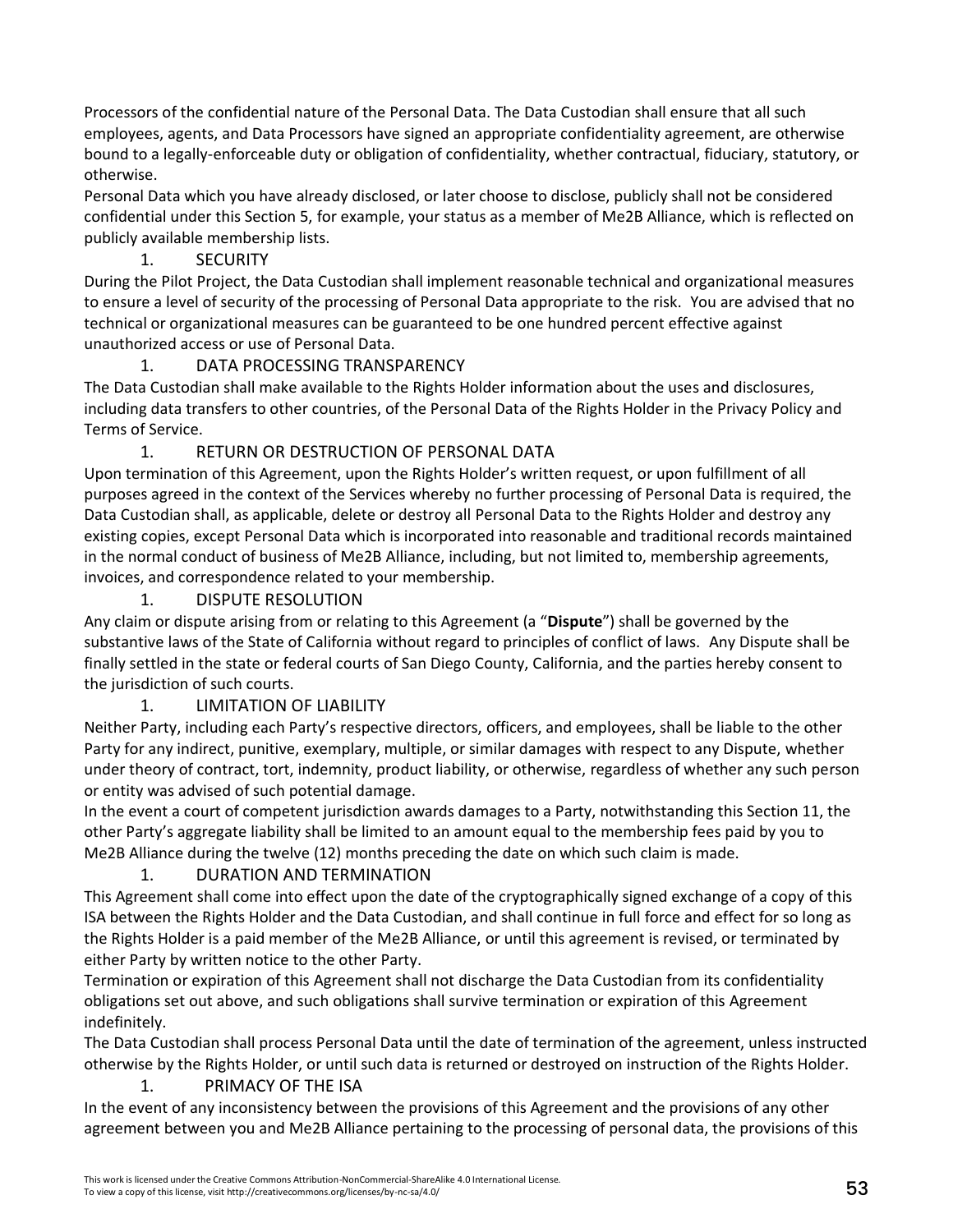Agreement shall prevail, unless specifically and explicitly overridden by a signed direction from the natural person who is the subject of the Personal Data or their authorized representative.

#### 1. ELECTRONIC SIGNATURE

This Agreement shall be deemed to be signed with legal effect when both Parties complete electronic signing and both Parties have received a copy of the mutually signed Agreement.

\_\_\_\_\_\_\_\_\_\_\_\_\_\_\_\_\_\_\_ \_\_\_\_\_\_\_\_\_\_\_\_\_\_\_\_\_\_\_\_

\_\_\_\_\_\_\_\_\_\_\_\_\_\_\_\_\_\_\_ \_\_\_\_\_\_\_\_\_\_\_\_\_\_\_\_

Me2BA Member Signature **Executive Director, Me2B Alliance** 

<full name> Lisa LeVasseur

Date **Date Date Date Date Date Date Date**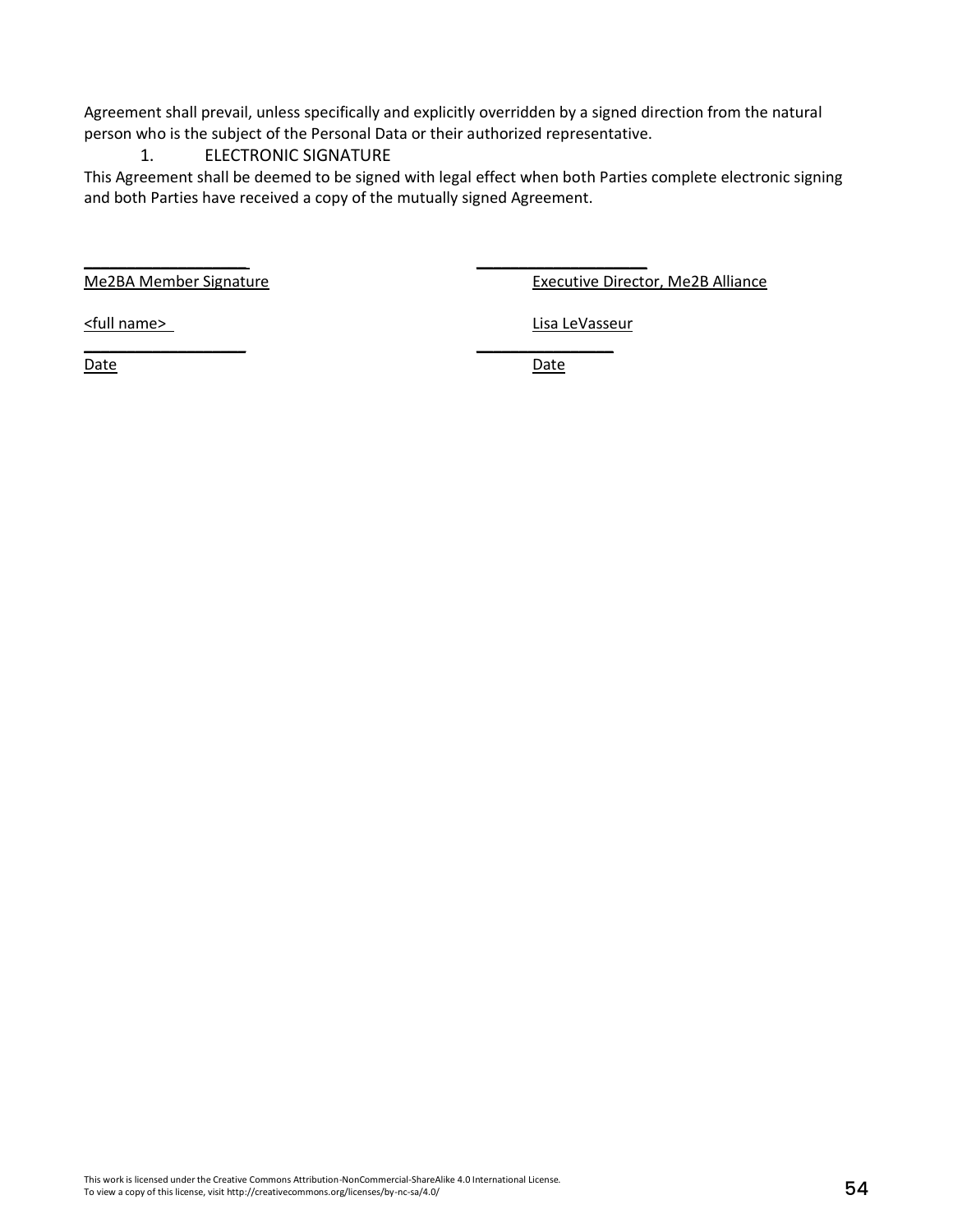# <span id="page-54-0"></span>**Appendix B: Informed Consent for Interviews**

Me2B Alliance

Participant Confidentiality and Informed Consent for Interviews

#### CONSENT TO ACT AS A RESEARCH SUBJECT

#### **MyMe2BAgent**

Me2B Alliance is conducting a study to understand the behavior of people when they are given a chance to create and send their own Information Sharing Agreement to digital technology providers. The MyMe2B Alliance prototype was built with a grant from the IEEE to support the work of the P7012 Machine Readable Personal Privacy Terms Working Group. It's important to note that the user experience is **not** "commercial-ready"; this is a pilot project.

Noreen Whysel, Director of Validation Research for the Me2B Alliance will lead the study. You have been asked to take part because you are a consumer or user of connected products and services.

If you agree to be in this study, you may expect the following to happen:

- You will be asked to use the MyMe2BAgent while talking aloud about the experience.
- The interview will last about 20-30 minutes.
- The interview will take place over videoconference and will recorded. Your agreement to participate in this study will also be recorded.
- The interview will be conducted by Noreen Whysel, Director of Validation Research for the Me2B Alliance.

There will not be any direct benefit to you by participating in this study aside from helping the Me2B Alliance understand digital technology behaviors. There will be no cost, and you will be compensated for your participation. The investigator may learn more about how people want to be treated by Internet-enabled businesses.

Participation in this research is entirely voluntary. You may refuse to participate or withdraw at any time. You will not be compensated if you withdraw.

#### Audio recording:

Audio recording you as part of this project will help our research team better analyze your responses. We will not retain any video recording or imagery of your likeness beyond the analysis and preparation of the report, after which any video will be destroyed. We will take the following steps to ensure your privacy:

- 1. Except to confirm your consent, we will not record any names, personal data, or obviously identifying characteristics. If recorded, such information will be permanently deleted using audio editing software.
- 2. All identifying details will be concealed in the presentation of data.
- 3. The researcher will remind you when you are being recorded.
- 4. The audio recording and original transcript will not be made available to anyone outside our research team.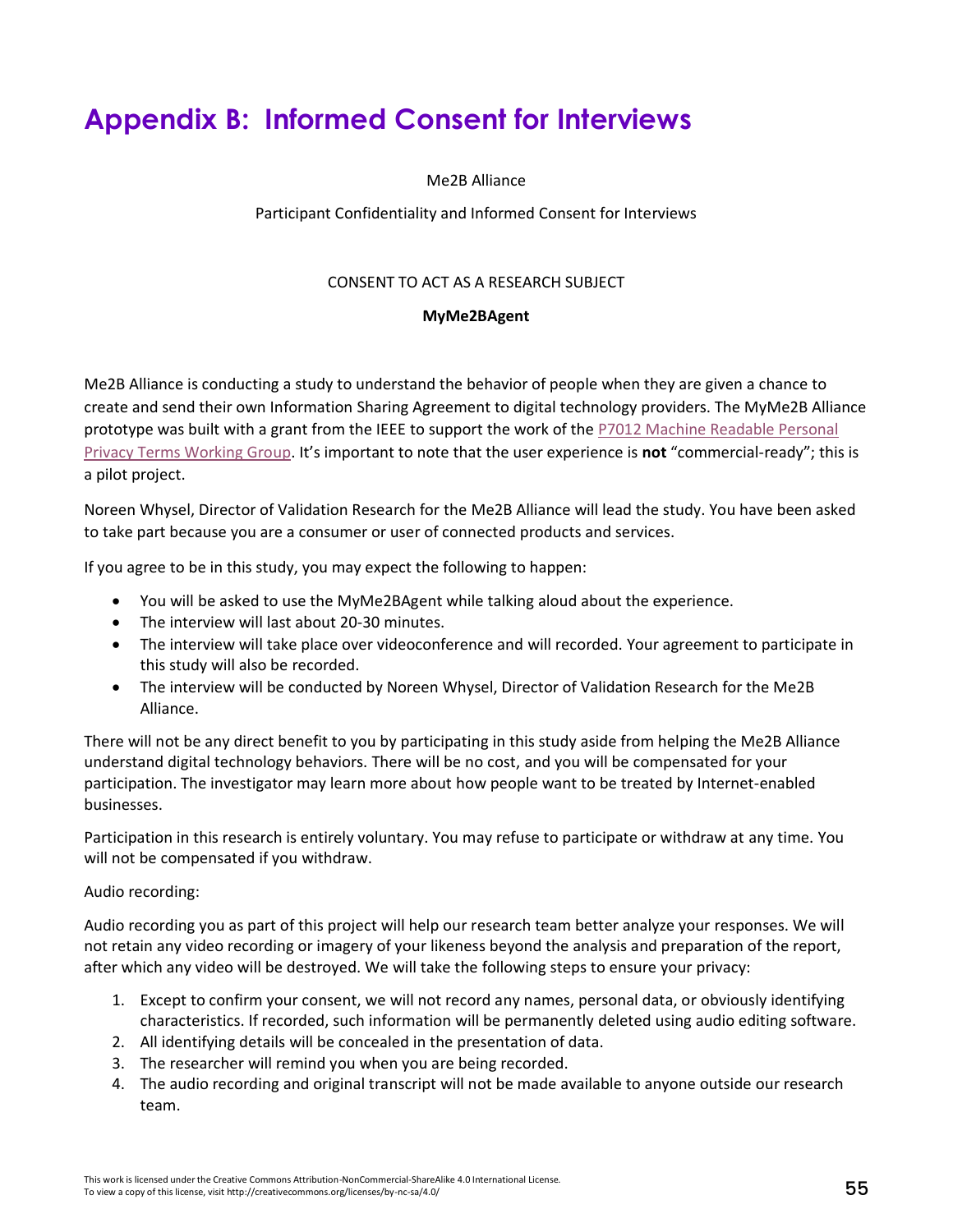Risks: There is the possibility of loss of confidentiality. However, research records will be kept confidential to the extent allowed by law. Because this is an investigational study, there may be some unknown risks that are currently unforeseeable.

Ms. Whysel has explained this study to you and answered your questions. If you have other research related questions or problems, you may reach Ms. Whysel at [noreen.whysel@me2ba.org.](mailto:noreen.whysel@me2ba.org)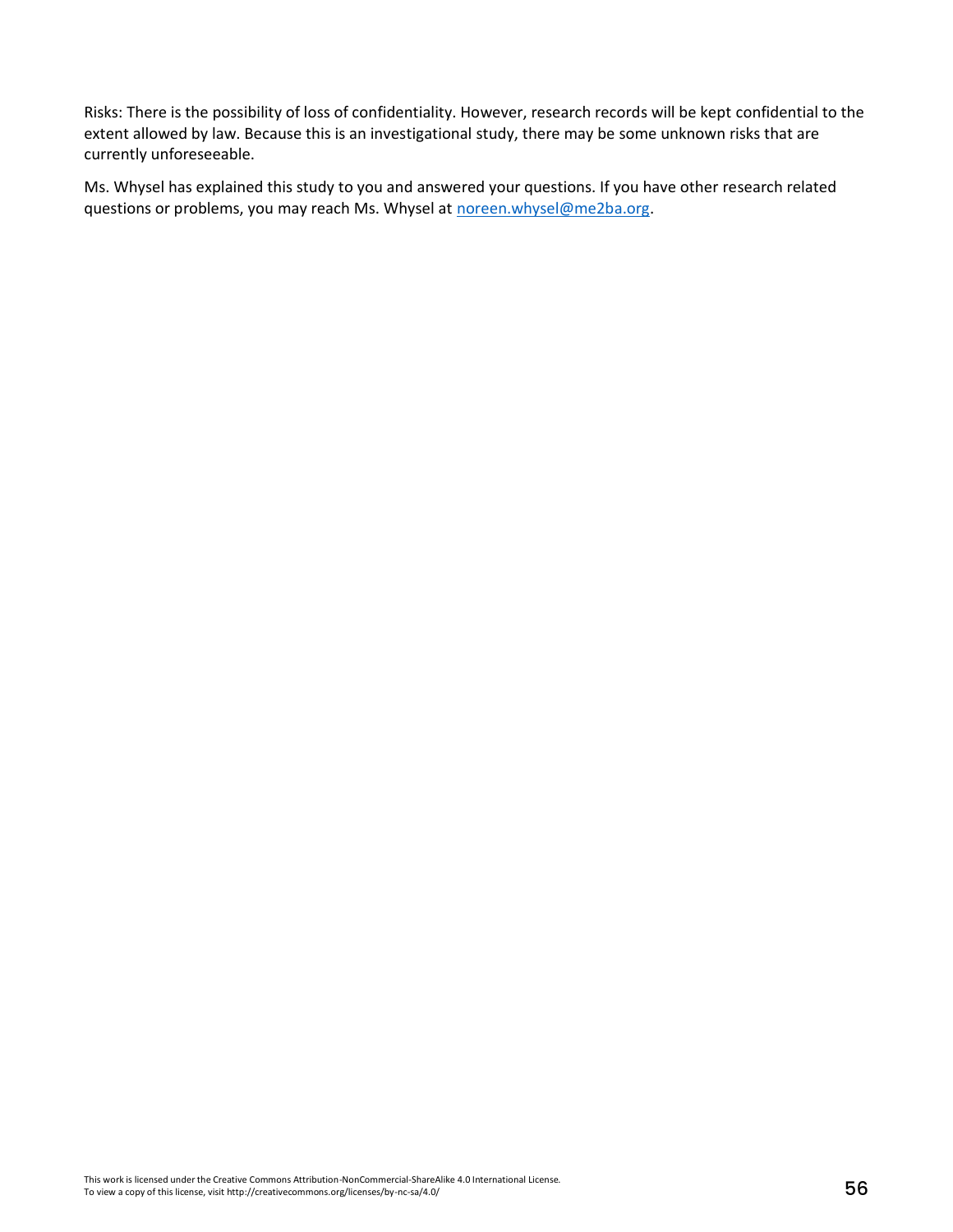# <span id="page-56-0"></span>**Appendix C: Informed Consent for Survey**

Me2B Alliance

Participant Confidentiality and Informed Consent

#### CONSENT TO ACT AS A RESEARCH SUBJECT

#### **MyMe2BAgent Pilot Online Survey**

Me2B Alliance is conducting a study to understand the behavior of people when they are given a chance to select and send their own legally binding Information Sharing Agreement to digital technology providers. The MyMe2B Alliance prototype was built with a grant from the IEEE to support the work of the P7012 Machine Readable Personal Privacy Terms Working Group. It's important to note that the user experience is **not**  "commercial-ready"; this is a pilot project.

Noreen Whysel, Director of Validation Research for the Me2B Alliance is leading the study. You have been asked to take part because you are a member of the Me2B Alliance.

If you agree to be in this study, you may expect the following to happen:

- You will be asked to use the MyMe2BAgent.org website on your own time.
- While using the MyMe2BAgent you may see profile data with your name, email address or other information that is part of your current Me2B Alliance membership record.
- If you edit profile information, your data will be saved to your existing record in Me2B Alliance's membership system in SalesForce.
- You will have the opportunity to review an Information Sharing Agreement designed for this pilot project (I.e. the Pilot Information Sharing Agreement), and to sign and send it to Me2B Alliance. This is a legally binding agreement on top of any current agreements you have with Me2B Alliance. You do not need to sign it if you do not wish to.
- After you view the MyMe2BAgent website, you will receive a link via email to a confidential survey. No personal information will be recorded in the survey. We are using it to get your impressions of your visit to the website.

There will not be any direct benefit to you by participating in this study aside from helping the Me2B Alliance understand digital technology behaviors. There will be no cost, and you will be NOT compensated for your participation. The investigator may learn more about how people want to be treated by Internet-enabled businesses.

Participation in this research is entirely voluntary. You may refuse to participate or withdraw at any time.

Risks: There is the possibility of loss of confidentiality. However, research records will be kept confidential to the extent allowed by law. Signing the PISA adds a legally binding dimension to your relationship with the Me2B Alliance so be sure to read the PISA carefully before signing. Because this is an investigational study, there may be some unknown risks that are currently unforeseeable.

The above information explains this study to you and hopefully has answered your questions. If you have other research related questions or problems, you may reach Ms. Whysel at [noreen.whysel@me2ba.org](mailto:noreen.whysel@me2ba.org).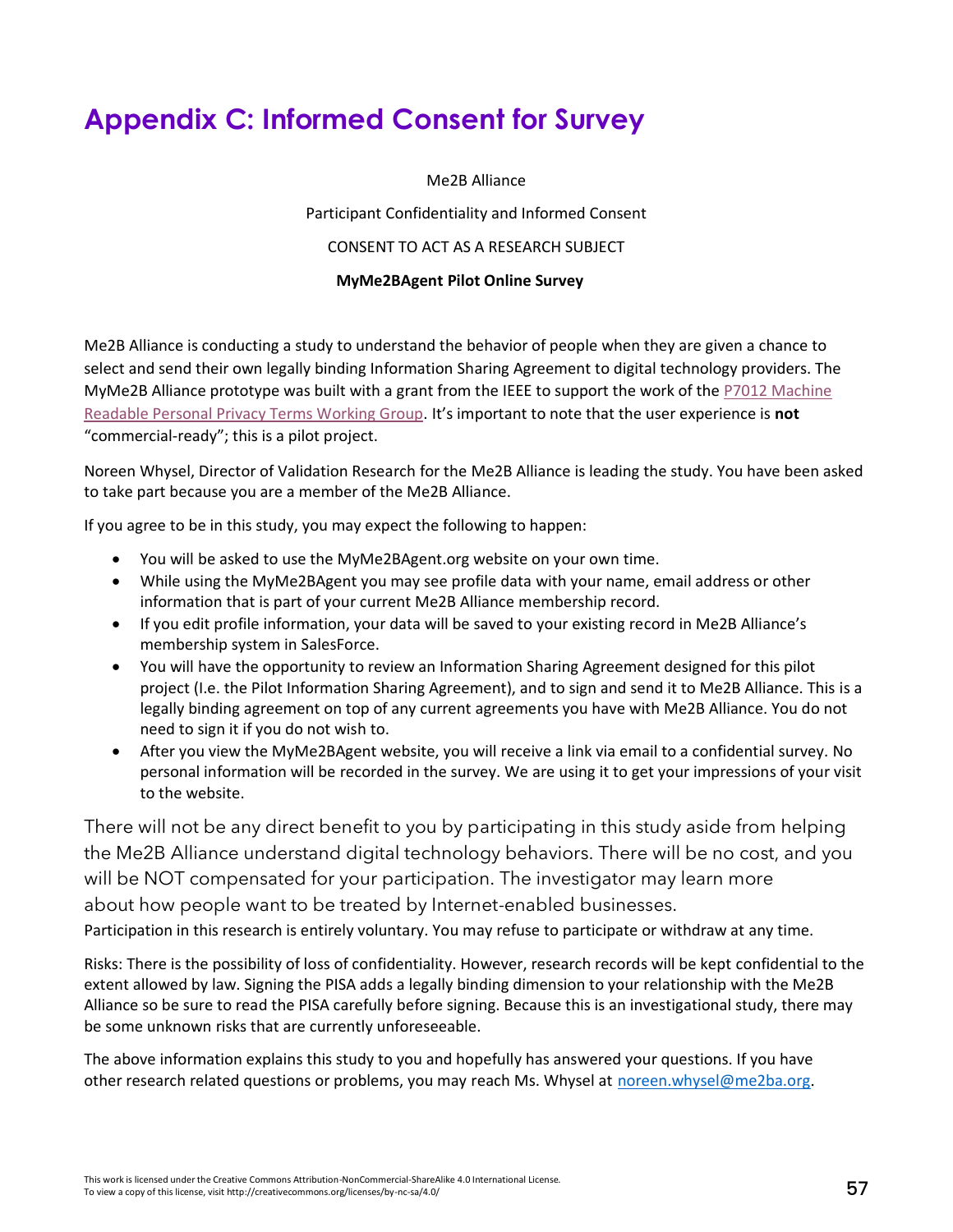# <span id="page-57-0"></span>**Appendix D: Interview Guide – Questions for Me-s**

This study was an unscripted, moderated walkthrough of the MyMe2BAgent website. As such there were no specific questions, though we did incorporate the following questions and prompts where needed.

We'd like to have you walk through the process of sending your information sharing agreement to the Me2B Alliance through this system.

- 1. We're not really looking to understand the usability we just want to get your reaction of this as as a potential option.
- 2. As you go through this, site if you could just say what you're doing. Feel free to speak aloud as you explore the website if there's anything that you are thinking.
- 3. Can you describe what you're looking at? (For each new page or interaction)
- 4. What is your understanding of what this information sharing agreement is and what it's for?
- 5. Whose agreement is this? Who's the originator?
- 6. Do you have any thoughts or comments or critiques that you'd like to share?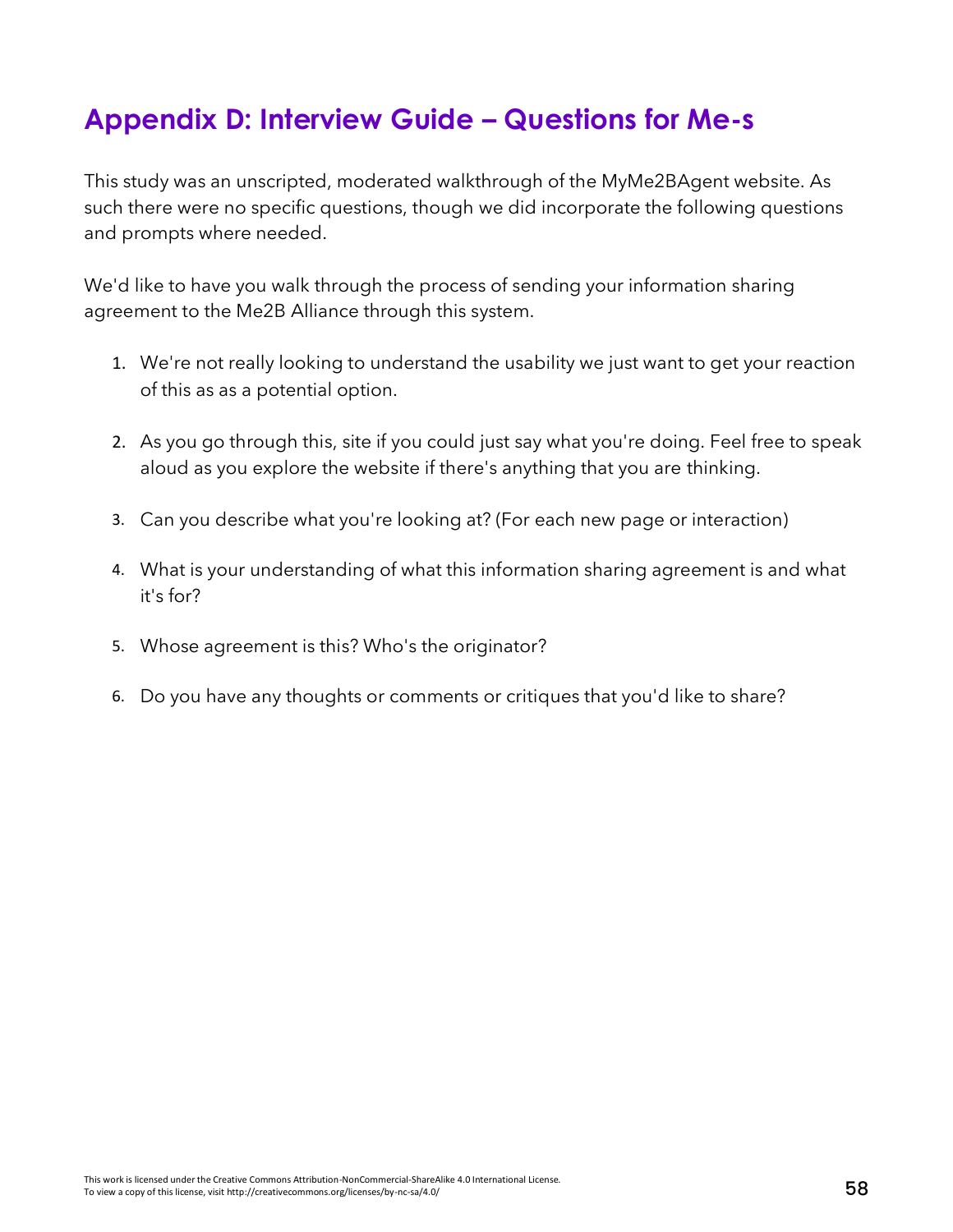# <span id="page-58-0"></span>**Appendix E: Interview Guide - Questions for Bs**

- 1) Describe what MyMe2BAgent is and what isn't?
- 2) Who does this affect?
- 3) Which Bs will adopt this?
- 4) What need of is being filled by completing the project? Of the B? Of their customers?
- 5) What pain point is being alleviated for the B? For the Me?
- 6) What format is the profile data and ISA sorted or sent as?
- 7) Where does the Data live and how will it be accessed?
- 8) What would the B-side interface look like?
- 9) Who manages the ISAs the B receives?
- 10) Did you have all the information (drawings, programs, standards, etc.) needed to implement MyMe2BAgent? What did you need to get that you didn't have?
- 11) What did you know about the your existing systems? Was any technology obsolete or no longer supported?
- 12) Was everyone on the integration team in agreement on assumptions being made concerning the project?
- 13) What are all the deliverables/implementation package the B should expect?
- 14) How much experience does the B have with the technology being used?
- 15) How much training was required?
- 16) What quality controls measures are in place?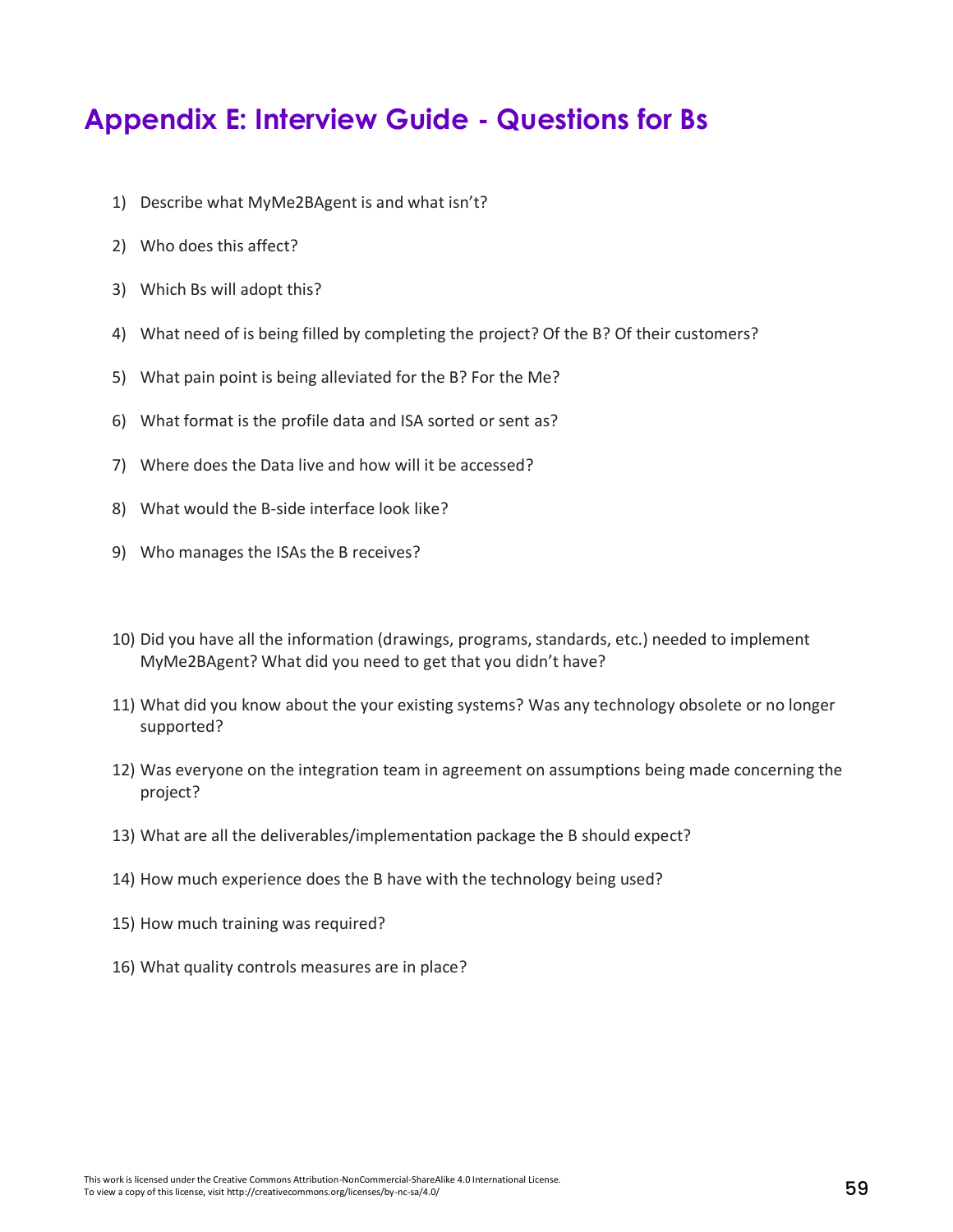# <span id="page-59-0"></span>**Appendix F: MyMe2BAgent Pilot Integration**

The Me2BA has developed a prototype "Me2B Relationship Manager" which will allow people to perform two functions:

- Send a legally binding PISA to the Me2BA, and
- Manage the information the member shares with the Me2BA.

We integrated the MyMe2BAgent pilot in three key stages:

- Creating the PISA.
- Building the prototype MyMe2BAgent platform, which had both Vendor Agent functionality and Individual Agent functionality (for "Me-s").
- Measuring and assessing the utility of user-proffered ISAs from both the individual's perspective and the vendor's perspective through moderated user testing, interviews and surveys.

Legal Documents: The team used the JLINC Standard Information Sharing Agreement as the baseline.

Vendor-side Modifications: In this project, the Me2BA, served as the vendor, which has a database of members to whom it offers services. Modifications included various APIs for connecting the agent to the SalesForce member database that are discussed below in the **B-s Interview Findings** section.

Individual-side Agent Modifications: Using SalesForce simplified the project, since it is frequently used by organizations for member, workforce and customer management. Additionally, the JLINC Standard Information Sharing Agreement ("SISA") was a key input in developing the draft P7012 ISA schema, so alignment should be straightforward.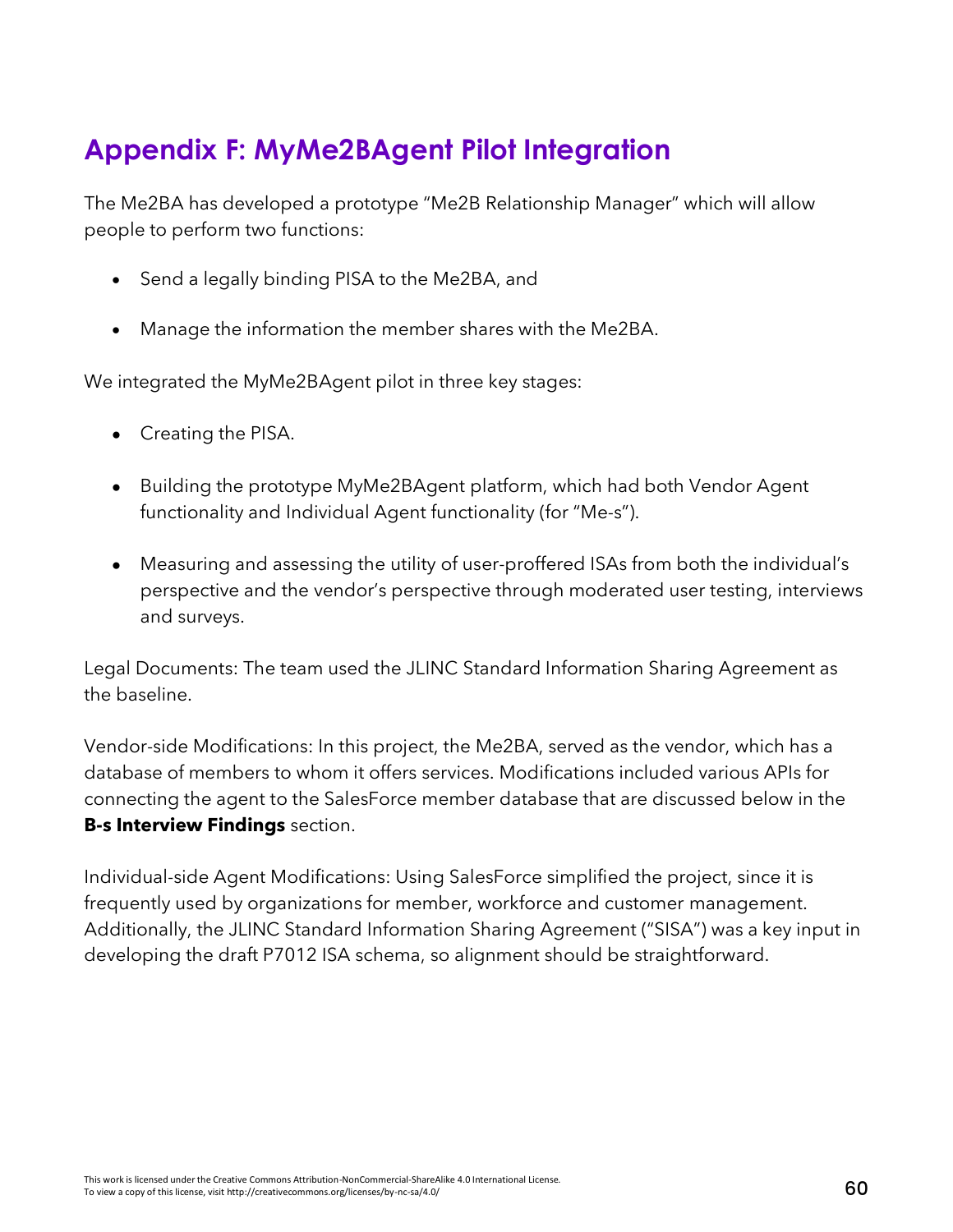# <span id="page-60-0"></span>**Appendix G: Post-Interview Survey – Moderated Test**

#### **IEEE P7012 - MyMe2BAgent Pilot Interview Follow Up**

Thank you for participating in the [MyMe2BAgent.org](http://myme2bagent.org/) interview and service walkthrough. We would like to ask you a few follow up questions about your experience with the Pilot Information Sharing Agreement (PISA) and relationship management tool.

- 1. Please describe in your own words what MyMe2BAgent is and who it is for?
- 2. Was the information and services in the MyMe2BAgent site what you expected to see?

Yes

No

- 3. Was there anything in the MyMe2BAgent site that you expected to see that was not there?
- 4. In your own words, please describe what the PISA is, who created it and what it is for.
- 5. Did you understand what it means to "Sign PISA"? Yes No
- 6. Did you understand what it means to "Send PISA"? Yes

No

7. How important is it to you to have a single dashboard to manage the information that you share with your service providers? (Mark level of importance where 1 is Not at all Important and 5 is Extremely Important)

1

2

3

- 4
- 5

Please explain your rating of the importance of having a single dashboard for your ISAs.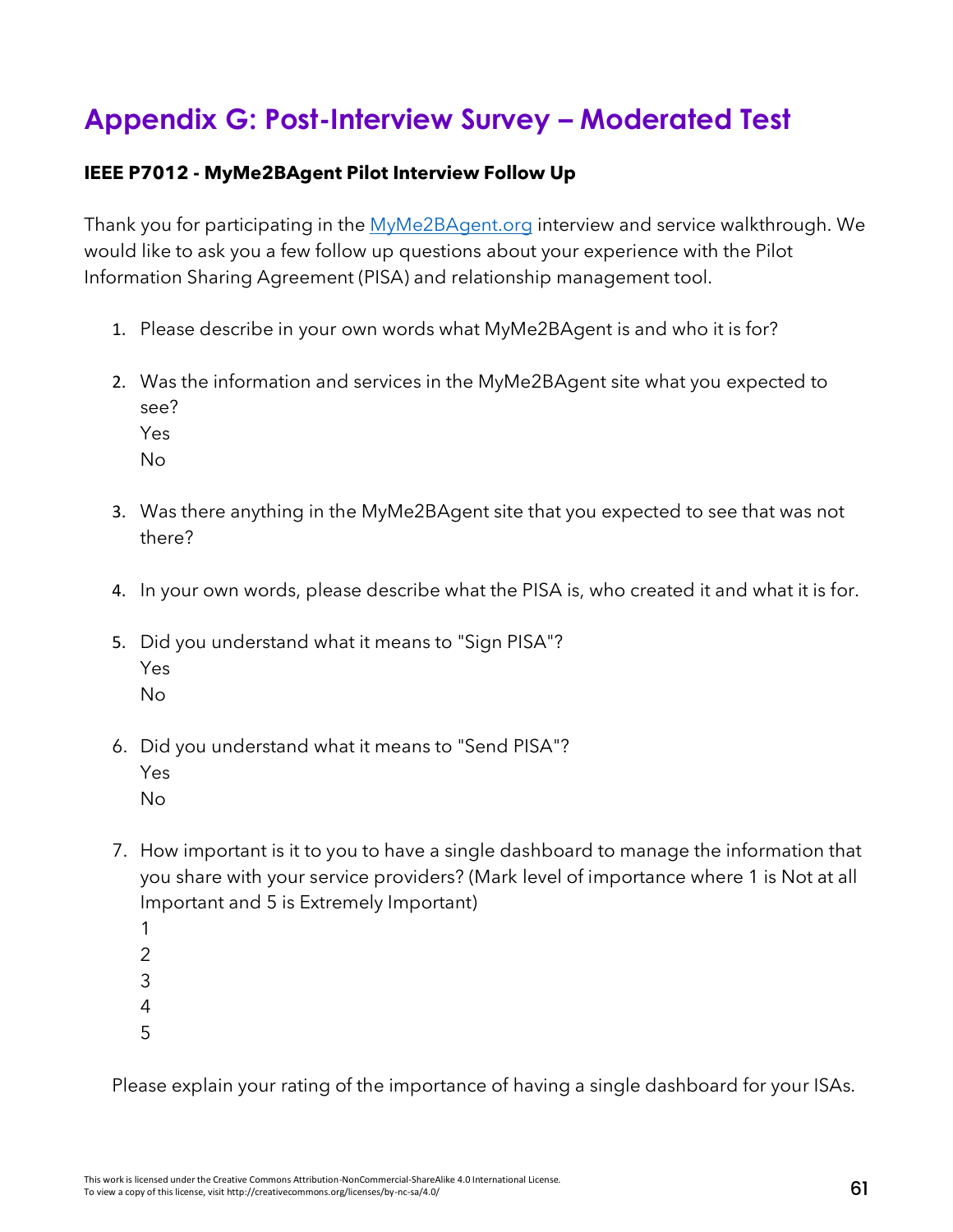How important is it to you to is the ISA sending capability? (Mark level of importance where 1 is Not at all Important and 5 is Extremely Important)

- 1
- 2
- 3
- 4
- 5

10. Please explain your rating of the importance of the ISA sending capability.

- 11. If this were available for all of your current online service providers would you use it? Why or why not?
- 12. What would the MyMe2BAgent need to do in order to be more useful to you?

Estimated time to complete: 5 mins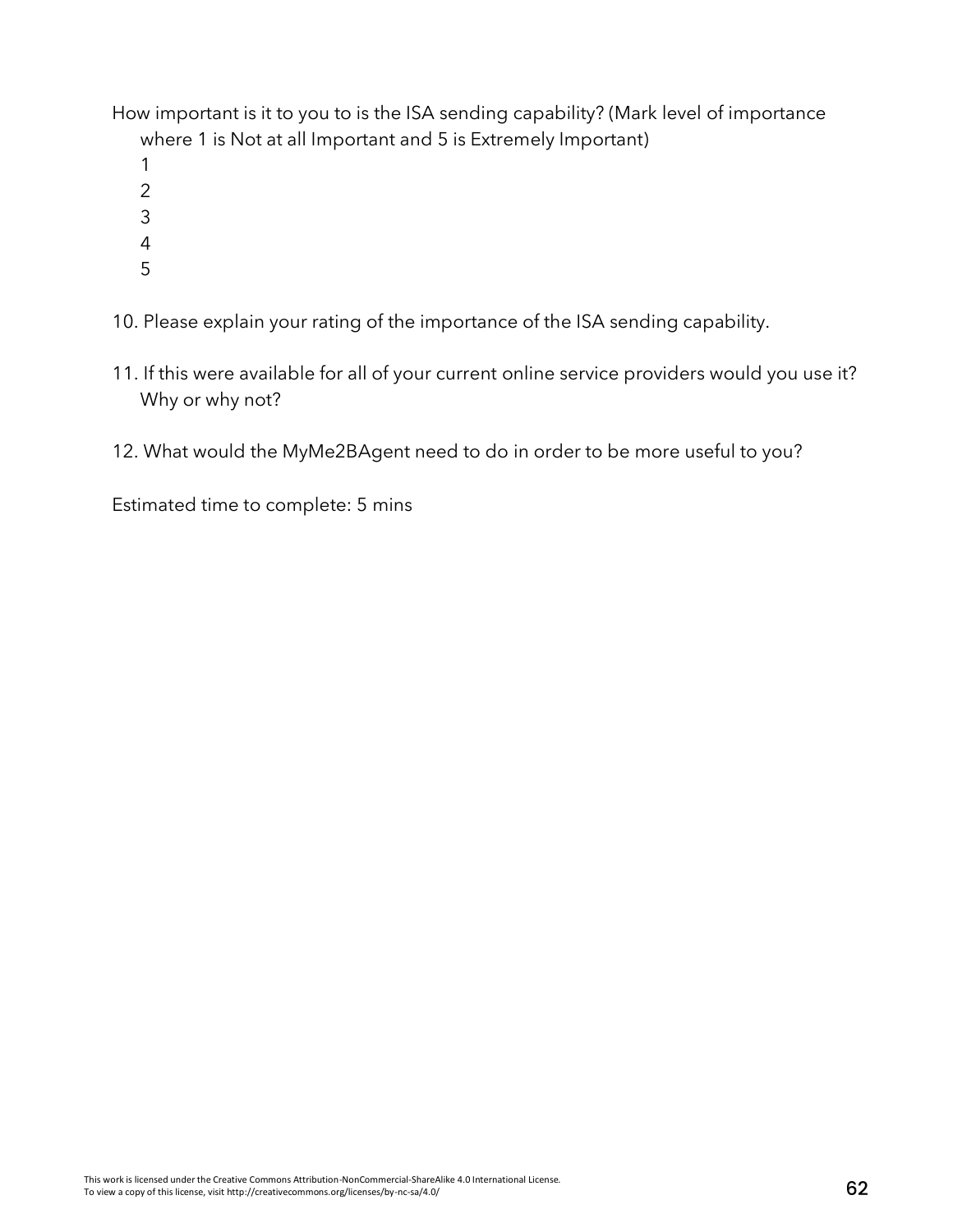# <span id="page-62-0"></span>**Appendix H: Post-Trial Survey – Unmoderated Test**

## **IEEE P7012 - MyMe2BAgent Pilot Test Follow Up Survey**

Thank you for participating in the [MyMe2BAgent.org](http://myme2bagent.org/) interview and service walkthrough. We would like to ask you a few follow up questions about your experience today.

- 1. Were you able to log into the [MyMe2BAgent.org](http://myme2bagent.org/) website? Yes No
- 2. If you answered No, please indicate what kind of problem you encountered.
- 3. Please describe in your own words what you saw when you used MyMe2BAgent?
- 4. Was the information and services in the MyMe2BAgent site what you expected to see?
	- Yes
	- No
- 5. Was there anything in the MyMe2BAgent site that you expected to see that was not there?
- 6. Did you click on the MY Profiles page? Yes No
- 7. Was the information on the Profile page what you expected to see? Yes No
- 8. If not, what did you expect to see and what was missing?
- 9. Did you click on the Information Sharing Agreements page? Yes  $No$
- 10.Was the information on the Information Sharing Agreements page what you expected to see?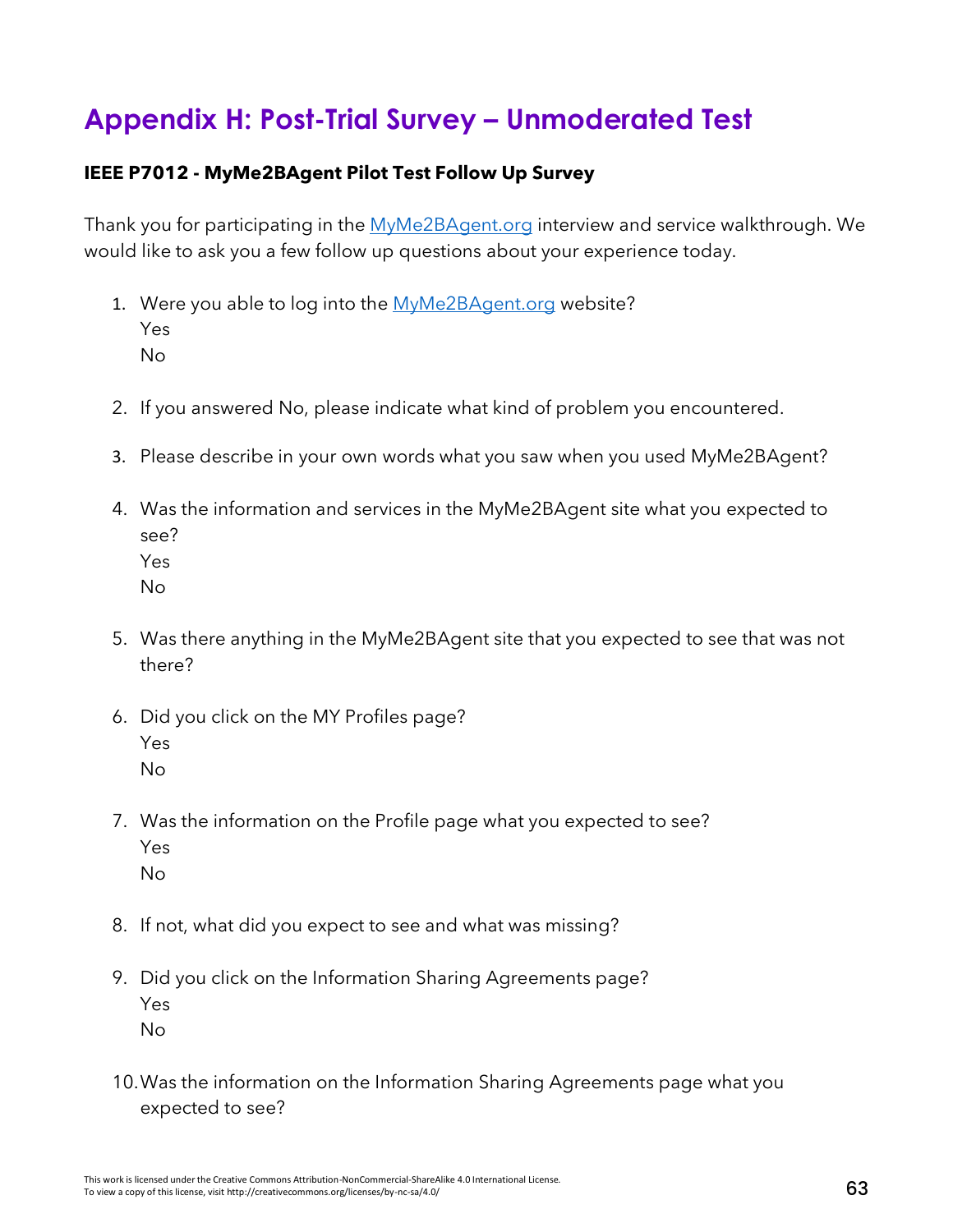- 11.If not, what did you expect to see and what was missing?
- 12.The Dashboard page lists relationships that you have in the MyMe2BAgent. Did you click on the Me2B Alliance card?

Yes

No

13.Did you edit your information on the Me2B Alliance relationship page?

Yes

- $No$
- 14.Was the information presented on the Me2B Alliance relationship page what you expected to see?

Yes

No

- 15.What did you expect to see on the Me2B Alliance relationship page? What was missing?
- 16.Did you notice the "Sign PISA" button?

Yes

No

- 17. Did you understand what it means to "Sign PISA"?
	- Yes
	- No
- 18. Did you notice the "Send PISA" button on the "Sign PISA" page?
	- Yes
	- No
- 19. Did you understand what it means to "Send PISA"?
	- Yes

No

20. Did you click on the "Sign PISA" button?

Yes

No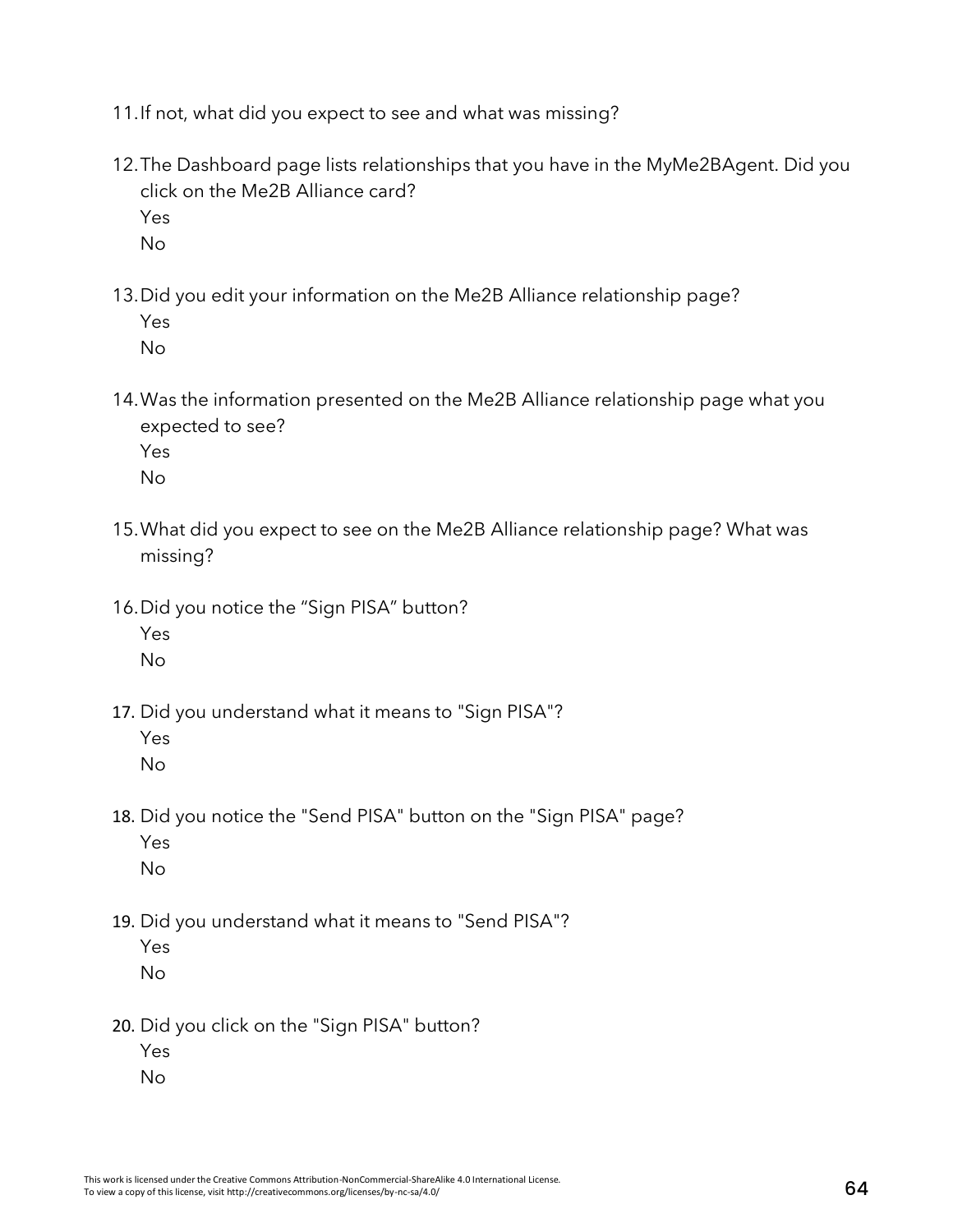- 21.After you clicked Sign PISA there is a notice that says "PISA Sent." What does "PISA Sent" mean to you?
- 22.How important is it to you to have a single dashboard to manage the information that you share with your service providers? (Mark level of importance where 1 is Not at all Important and 5 is Extremely Important)
	- 1
	- 2
	- 3
	- 4
	- 5
- 23.Please explain your rating of the importance of having a single dashboard for your ISAs.
- 24.How important is it to you to is the ISA sending capability? (Mark level of importance where 1 is Not at all Important and 5 is Extremely Important)
	- 1
	- 2
	- 3
	- 4
	- 5
- 25.Please explain your rating of the importance of the ISA sending capability.
- 26. If this were available for all of your current online service providers would you use it? Yes No
- 27.Explain why or why not.
- 28.What would the MyMe2BAgent need to do in order to be more useful to you?

Estimated time to complete: 7 mins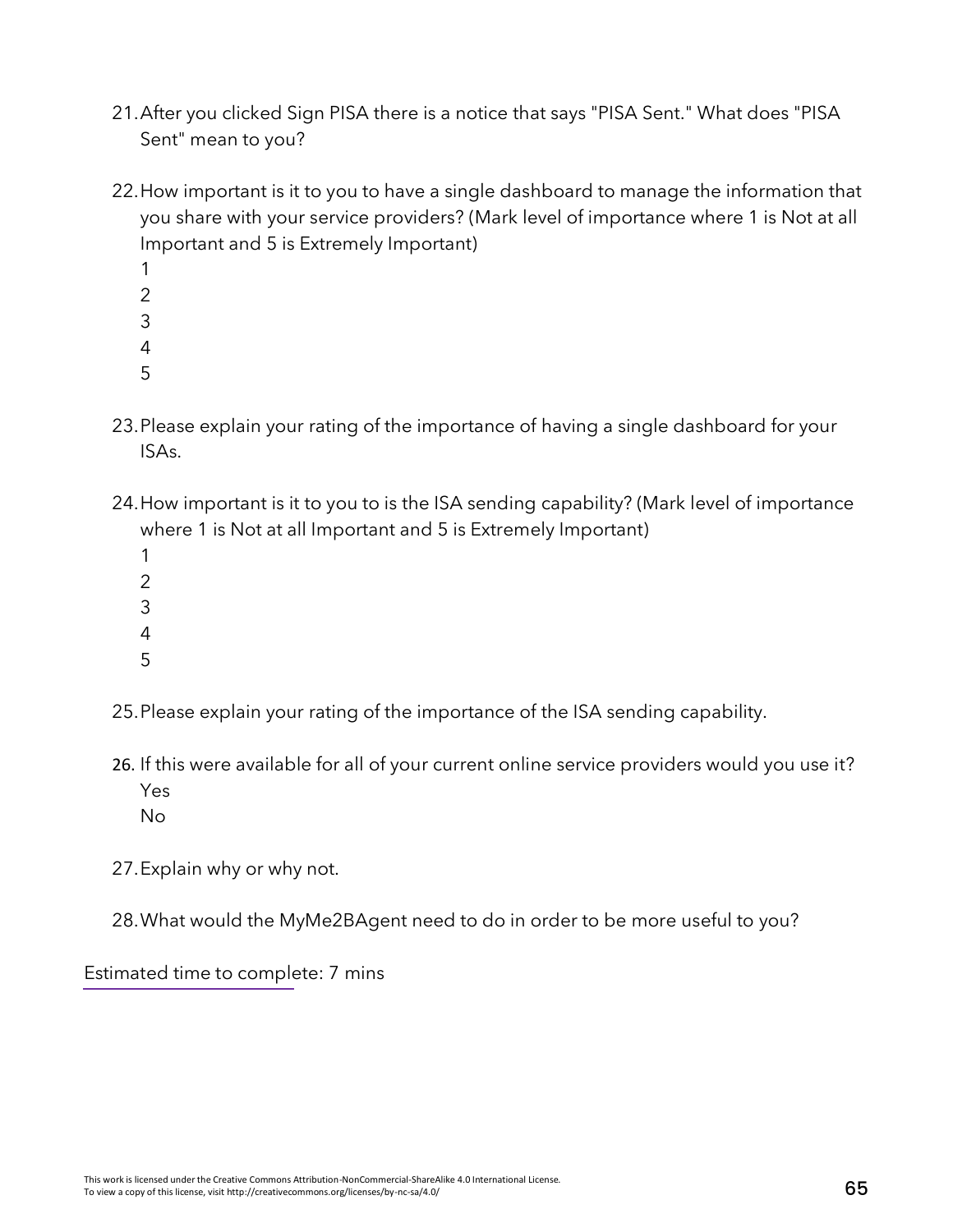# <span id="page-65-0"></span>**Appendix I: Relationship Manager Product Design Recommendations**

The purpose of this research was NOT intended to focus on recommendations for implementing relationship managers, but much was learned. As noted in the **4.1 Study Design** section, the pilot website was built quickly and had significant flaws. If we really want to see adoption of this type of personal software agent, below are some key design considerations.

#### **MyMe2BAgent General Observations**

The unmoderated participants described the MyMe2BAgent as simple and easy to understand, with one calling it a potentially proof of concept.

Roughly half of the participants felt that the MyMe2BAgent met their expectations and described it as a way to manage agreements, though a few told us they didn't have any specific expectation.

#### **Access**

All but one participant were able to access the MyMe2BAgent dashboard, though three reported problems getting past the Apple ID/Okta login, one of whom did not complete the pilot. While the Me2BA instance connected to a SalesForce database and did require an Apple ID to login, the team that implemented this project noted that integrating a system like this one would likely involve some customization to access data on various backend platforms.

#### **Relationship Page**

Both moderated and unmoderated participants noted that the relationship page could eventually hold multiple relationships. In fact, that was the idea. They suggested that some type of icon or visualization would be helpful to show what each relationship held, such as a scorecard of information asociated with each relationshop.

Another idea was to have an ability to signal to the B which data they want to share for specific purposes under the agreement. The ability to add or update information, such as a second email address or other data would be useful. An interesting suggestion was that the Me should only send the ISA and countersign after receiving a signed copy from the B.

The unmoderated participants had differing experiences. One participant who clicked the card, wasn't sure they remembered what the Me2BA relationship page held. They expected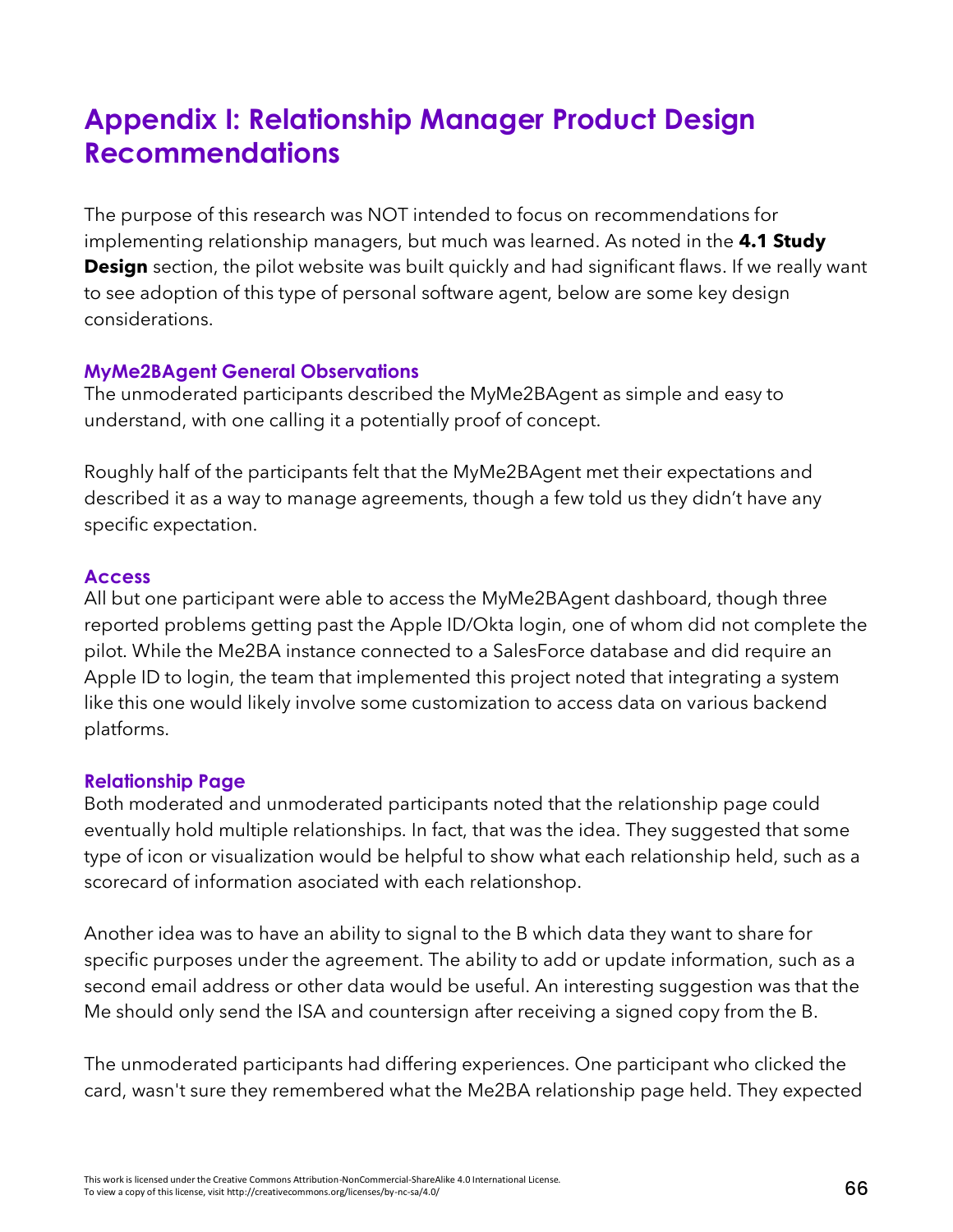to see a way to edit their information on the relationship card or change the agreement from that page back to the original ISA.

#### **My Profile Page**

The My Profile page shows two different user profiles. Participants described these profile pages and offered suggestions. Unmoderated participants largely had no expectations. One wrote that they were happy to see that it did not have many data fields containing personally identifiable information. Some of the suggestions stemmed from an expectation that the profile page was editable:

- Ability to add more profiles than the two that were included in the "My Profiles" page.
- A way to see at a glance which relationship each they connected to.
- A way to select from this list of profiles for each relationship.
- Ability to edit the profile fields, assuming they arent as one participant assumed, were autofilled from some other source.
- Ability to compare the data on the My Profile page with the data that the technology provider holdsl.

There was a question about whether you could change the email address, which was also brought up by Mr. Vo in the B interview. Mr. Vo felt that changing the email address could introduce a login error at best or a security vulnerability at worst if the new email didn't match and existing email identified at the B account.

Unmoderated participants largely had no expectations. One wrote that they were happy to see that it did not have many data fields containing personally identifiable information.

#### **Information Sharing Agreement Page**

Participants described the "Information Sharing Agreement" page as an overly complicated document and lacks information about why they were signing it. More information is required to show that the end goal justifies sharing one's information (even though this was explained in the pilot invitation—it should be in the agent website, also).

Some of the things that participants expected to see that could be included:

- A layered structure for the ISA where there is a high-level, plain language description of the document followed by the formal agreement.
- A way to revoke a signed ISA or otherwise change their options, add and delete relationships, etc.
- A trust mark of some type to indicate that the ISA was credible and safe.
- A selection of ISAs from different trusted entities, ie not just the Me2BA PISA.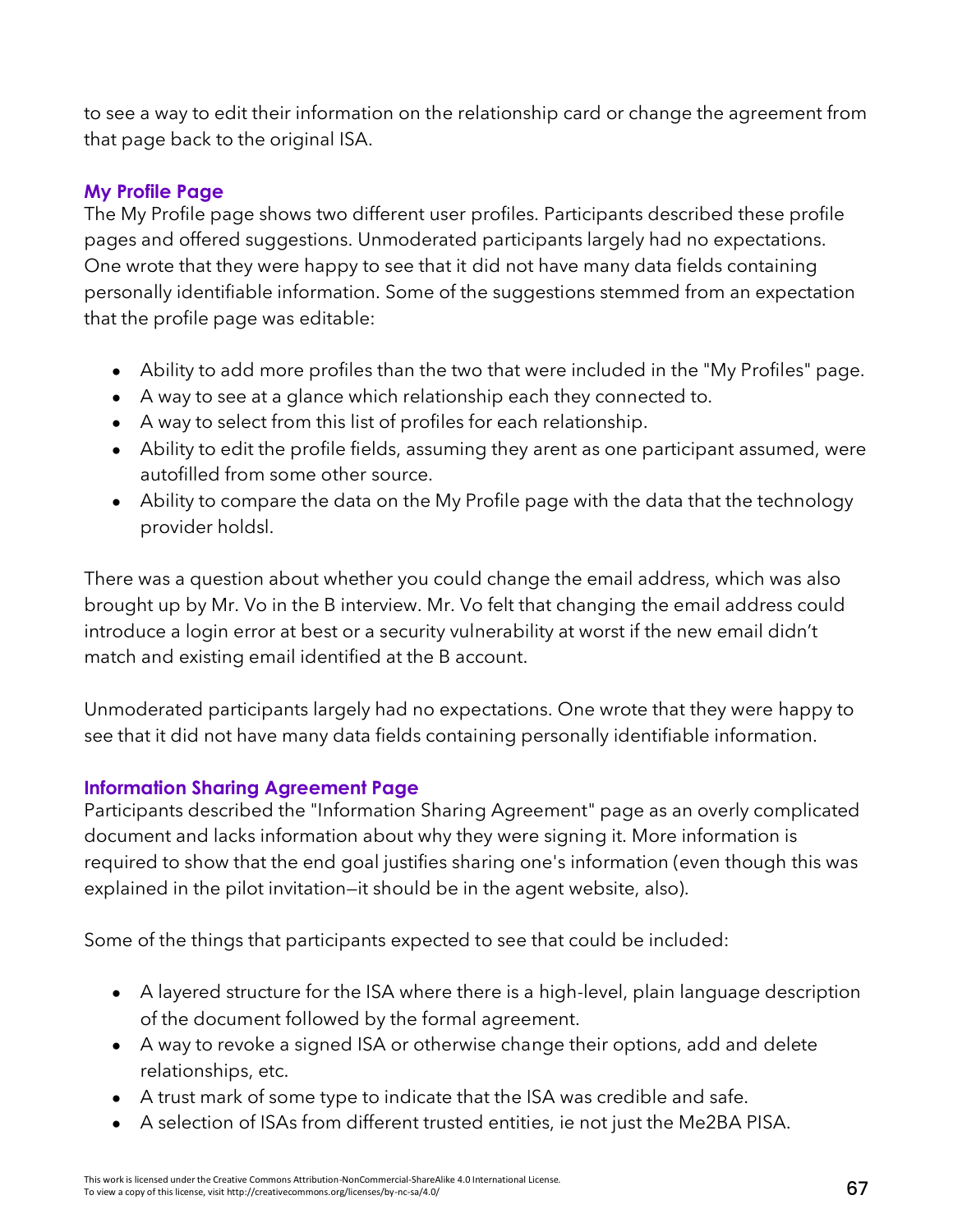There also appeared to be some labeling confusion about what the PISA was for both moderated and unmoderated participants. One of the moderated participants described the PISA as a "Personal Information Sharing Agreement" which is noted in the literature review as signaling "personal Information," i.e., that personal information is being shared and not necessarily that the agreement originated from a person wishing to establish terms for the relationship. Another referred to it as a "placeholder" agreement and expected to be able to choose from other agreements at some point. Unmoderated participants struggled with identifying which part of the process they were in based on the label terminology. Only two understood that what they sent was, in fact, a mutually signed agreement. It was not clear that many of the participants understood this.

In addition, the concept of "Sign" and "Send" were not understood the same way by all participants. In some cases, participants didn't seem to equate "Sign PISA" with actually signing it until the "Send PISA" action was complete. In other cases, "Send PISA" was unclear. Only two of the seven unmoderated participants indicated they had a mutual agreement after clicking "Send PISA" and two wrote that they didn't know where the PISA was sent. As noted, this is a user interface issue, but mapping appropriate language to the resulting action and including descriptive copy would be helpful.

#### **Value of a Single Dashboard**

Participants displayed some skepticism that it would be sufficient. Unmoderated participants would like a simple, easy-to-use interface for controlling access to personal data. One called it a "honeypot," which has security implications.

The value of a MyMe2BAgent single dashboard could be even higher if there were a way to modify the agreements from the dashboard and if the process was more completely and plainly communicated. As for the security issue, it could, as one participant noted, serve as a pointer to an agreement and a lookup to a set of personal data rather than hold the data itself. That way it would always show the current information held by that technology provider and the consumer could push updated information to the relationship through the edit function.

**[Following paragraphs are insights from both the interviews and the surveys. While much of the insight is related to the relationship management design, the key insight was a difficulty in understanding that the PISA was something the data subject could choose and the need for a trusted solution that was separate from the technology they were sending the PISA to.]**